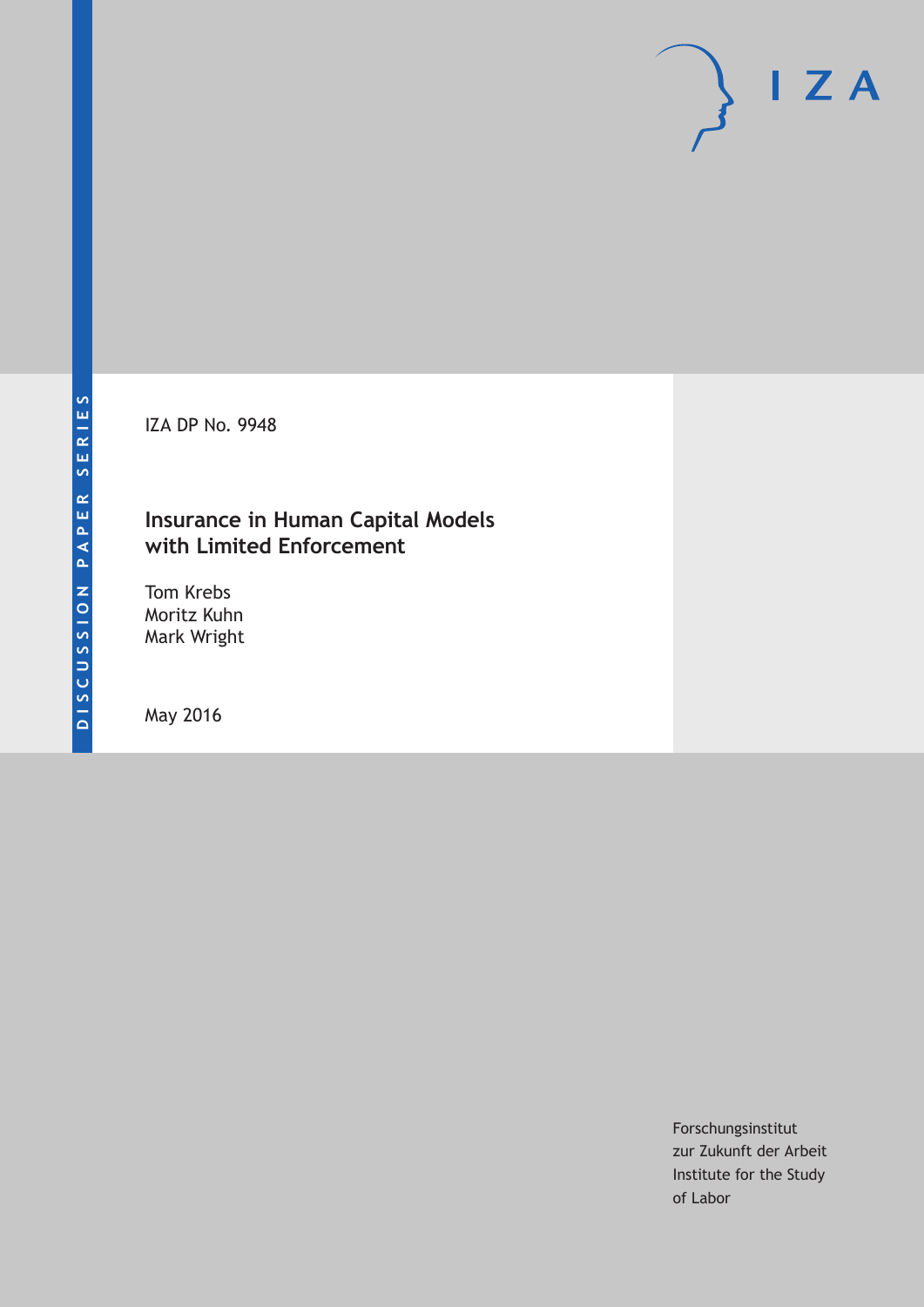# **Insurance in Human Capital Models with Limited Enforcement**

### **Tom Krebs**

*University of Mannheim and IZA* 

# **Moritz Kuhn**

*University of Bonn and IZA* 

### **Mark Wright**

*FRB Chicago and NBER*

Discussion Paper No. 9948 May 2016

IZA

P.O. Box 7240 53072 Bonn **Germany** 

Phone: +49-228-3894-0 Fax: +49-228-3894-180 E-mail: iza@iza.org

Any opinions expressed here are those of the author(s) and not those of IZA. Research published in this series may include views on policy, but the institute itself takes no institutional policy positions. The IZA research network is committed to the IZA Guiding Principles of Research Integrity.

The Institute for the Study of Labor (IZA) in Bonn is a local and virtual international research center and a place of communication between science, politics and business. IZA is an independent nonprofit organization supported by Deutsche Post Foundation. The center is associated with the University of Bonn and offers a stimulating research environment through its international network, workshops and conferences, data service, project support, research visits and doctoral program. IZA engages in (i) original and internationally competitive research in all fields of labor economics, (ii) development of policy concepts, and (iii) dissemination of research results and concepts to the interested public.

IZA Discussion Papers often represent preliminary work and are circulated to encourage discussion. Citation of such a paper should account for its provisional character. A revised version may be available directly from the author.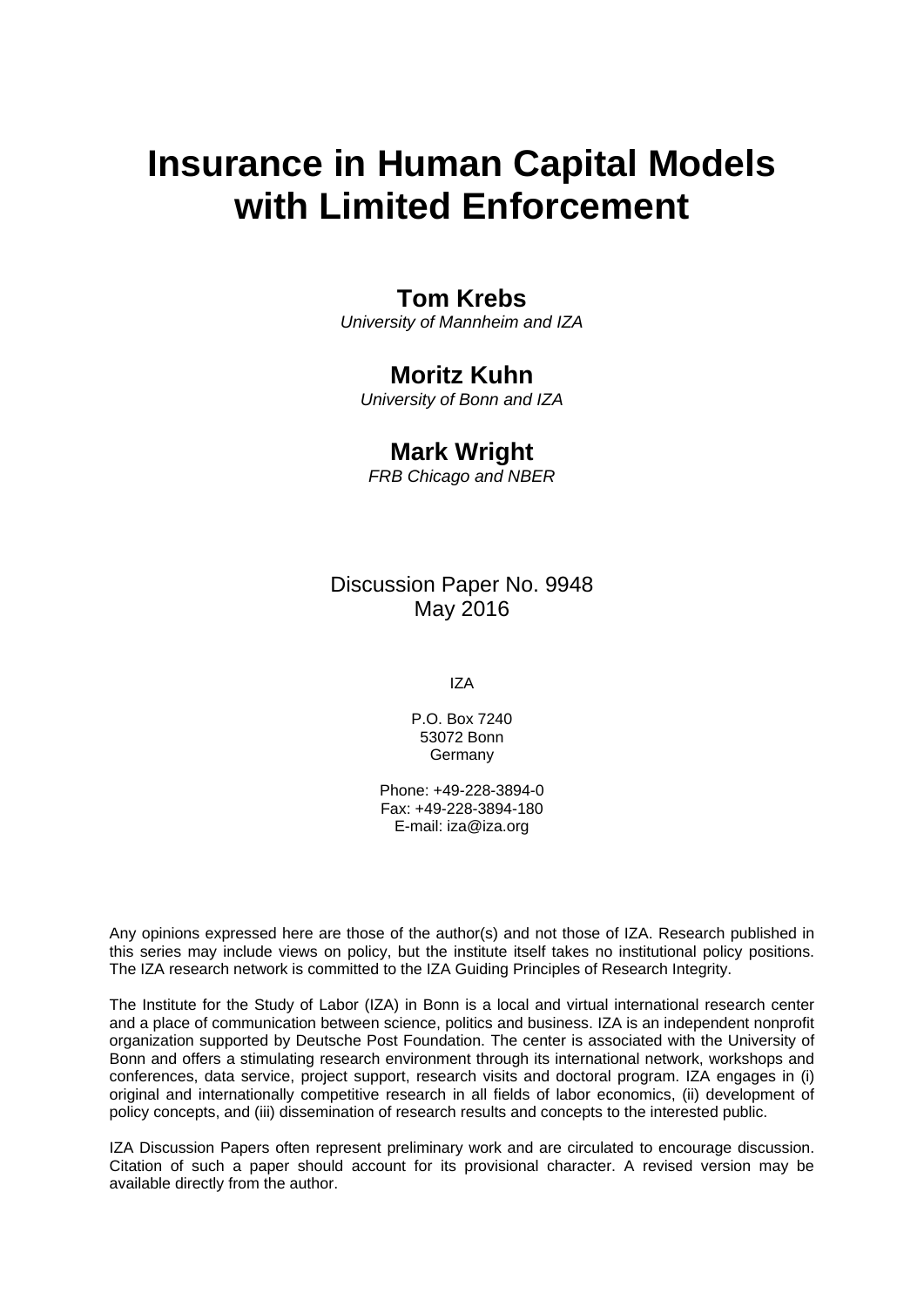IZA Discussion Paper No. 9948 May 2016

# **ABSTRACT**

# **Insurance in Human Capital Models with Limited Enforcement\***

This paper develops a tractable human capital model with limited enforceability of contracts. The model economy is populated by a large number of long-lived, risk-averse households with homothetic preferences who can invest in risk-free physical capital and risky human capital. Households have access to a complete set of credit and insurance contracts, but their ability to use the available financial instruments is limited by the possibility of default (limited contract enforcement). We provide a convenient equilibrium characterization that facilitates the computation of recursive equilibria substantially. We use a calibrated version of the model with stochastically aging households divided into 9 age groups. Younger households have higher expected human capital returns than older households. According to the baseline calibration, for young households less than half of human capital risk is insured and the welfare losses due to the lack of insurance range from 3 percent of lifetime consumption (age 40) to 7 percent of lifetime consumption (age 23). Realistic variations in the model parameters have non-negligible effects on equilibrium insurance and welfare, but the result that young households are severely underinsured is robust to such variations.

JEL Classification: E21, E24, D52, J24

Keywords: human capital risk, limited enforcement, insurance

Corresponding author:

 $\overline{\phantom{a}}$ 

Tom Krebs Department of Economics University of Mannheim L7, 3-5, Room P05/06 68313 Mannheim Germany E-mail: tkrebs@uni-mannheim.de

<sup>\*</sup> We thank our discussant, Andrew Glover, and seminar participants at various institutions and conferences for useful comments. Tom Krebs thanks the German Research Foundation for support under grant KR3564/2-1. The views expressed herein are those of the authors and not necessarily those of the Federal Reserve Bank of Chicago or the Federal Reserve System.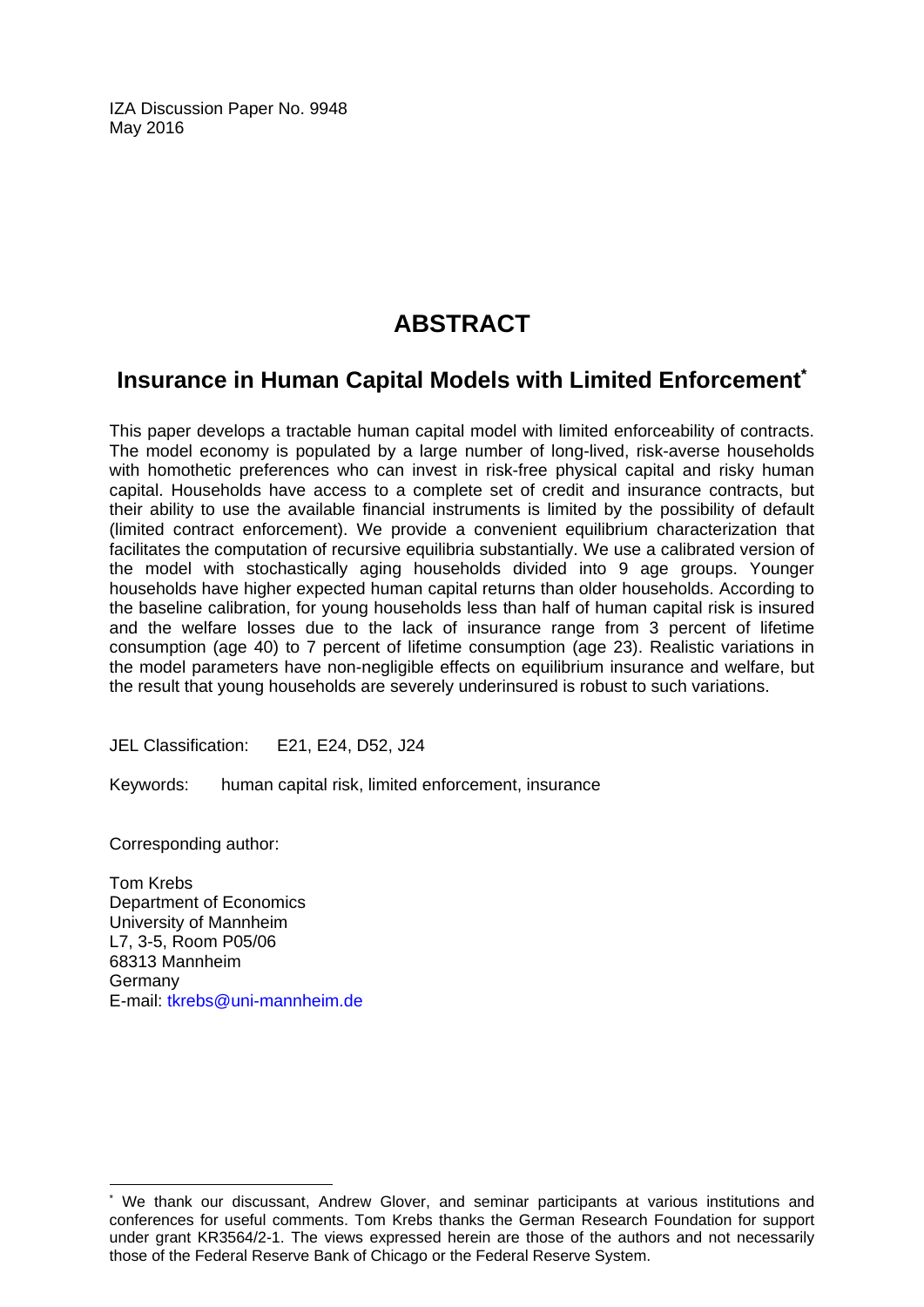# **I. Introduction**

Many households own almost nothing but their human capital. Moreover, there is strong evidence that human capital investment is risky, while consumption insurance against this risk is far from complete. In other words, a significant fraction of labor income is the return to human capital investment, and a voluminous empirical literature has shown that individual households face large and highly persistent labor income shocks that have strong effects on individual consumption. In this paper, we argue that one financial friction—limited contract enforcement—can explain a substantial part of the observed lack of consumption insurance. Intuitively, in equilibrium households with high human capital returns and little financial wealth would like to borrow in order to buy insurance and invest in human capital, but they cannot do so because of borrowing constraints that arise endogenously due to the limited enforceability of credit contracts.

Our analysis proceeds in two steps. First, we develop a tractable human capital model with limited contract enforcement and provide a useful equilibrium characterization result. Second, we show that a calibrated macro model with physical capital, human capital, and limited contract enforcement can explain the observed lack of consumption insurance for a large group of households. Moreover, we show that this result is robust to realistic variations in the model parameters describing human capital risk, risk aversion, and contract enforcement.

The model developed in this paper is a version of the type of human capital model that has been popular in the endogenous growth literature. More specifically, we consider a production economy with an aggregate constant-returns-to-scale production function using physical and human capital as input factors. There are a large number (a continuum) of individual households with CRRA-preferences who can invest in risk-free physical capital and risky human capital. Human capital investment is risky due to shocks to the stock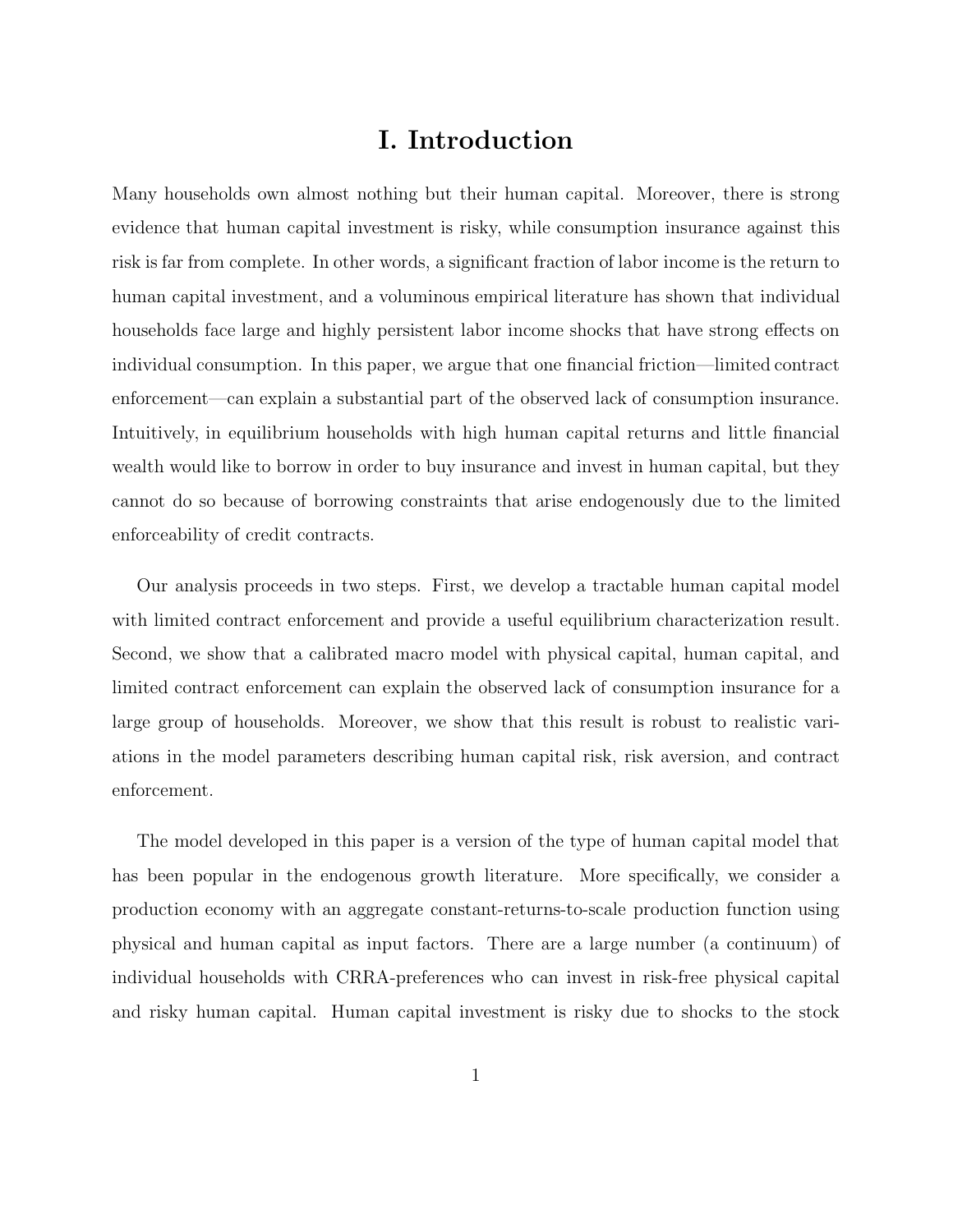of human capital that follow a stationary Markov process with finite support (a Markov chain). In the main part of the paper, we assume that all shocks are idiosyncratic, but we also discuss how our theoretical characterization result can be extended to the case in which idiosyncratic and aggregate shocks co-exists. Households have access to a complete set of credit and insurance contracts, but their ability to use the available financial instruments is limited by the possibility of default, which produces endogenous borrowing, or short-sale, constraints. Defaulting households continue to participate in the labor market, but part of their labor income might be garnished and they are excluded from financial markets until a stochastically determined future date.

The tractability of the model derives from two equilibrium characterization results. First, the consumption-investment choice of households is linear in total wealth (financial wealth plus human capital) and the portfolio choice of households is independent of wealth. Further, the solution to the household decision problem can be obtained solving a static maximization problem. Moreover, the maximization problem of individual households is shown to be convex so that a simple FOC-approach is applicable. Second, recursive equilibria can be found by solving a fixed-point problem that is independent of the wealth distribution. Thus, a rather complex, infinite-dimensional fixed-point problem has been transformed into a much simpler, finite-dimensional fixed-point problem.

In the quantitative part of the paper, we consider a version of the model with i.i.d. human capital shocks and stochastically aging households divided into 9 age groups. Household age affects expected human capital returns and younger households have higher returns than older households. The model is calibrated to be consistent with the U.S. evidence on labor market risk and life-cycle earnings. Specifically, we choose the model parameters determining the life-cycle profile of expected human capital returns so that the implied life-cycle profile of median earnings growth rates matches the data. Further, in our model, i.i.d. shocks to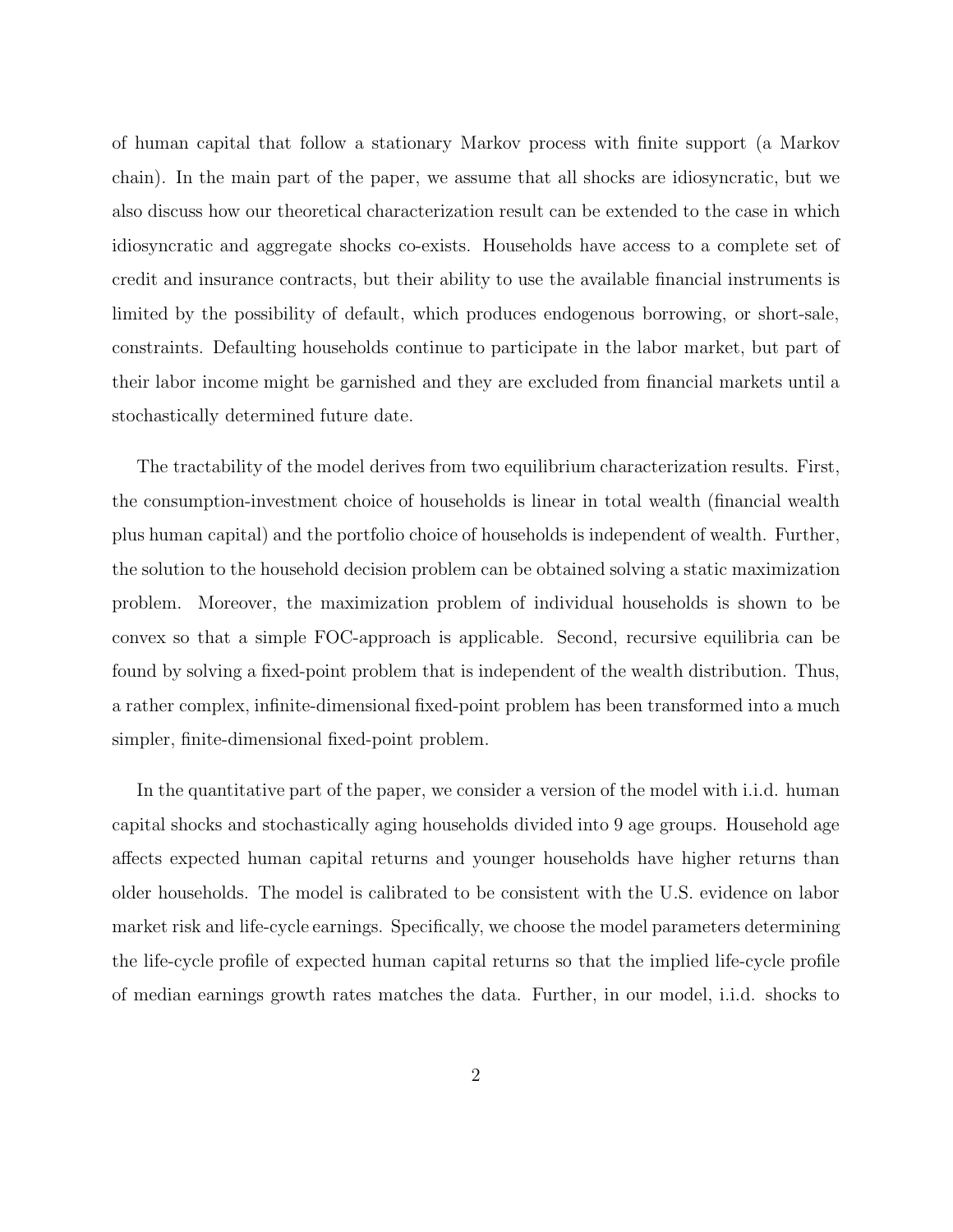the stock of human capital translate into a labor income process that follows a logarithmic random walk; that is, labor income shocks are permanent. The random-walk specification has often been used in the empirical literature to model the permanent component of labor income risk, and we use the estimates obtained by this literature to calibrate our model economy. Finally, for the baseline calibration we use a degree of relative risk aversion of 1 (log-utility) and a level of contract enforcement (exclusion from financial markets in case of default) in line with the US bankruptcy code. The results of our quantitative analysis can be summarized as follows.

First, the calibrated model is in line with the observed life-cycle pattern of household portfolio choices (mix between financial capital and human capital). Second, many young households are borrowing constrained and substantially under-insured, where we measure the degree of consumption insurance by one minus the ratio of the volatility of consumption growth to the volatility of income growth (the insurance coefficient). For example, households of age group 26−30 only insure 40 percent of their human capital risk even though insurance markets exist and are perfectly competitive. Further, the welfare consequences of the lack of consumption insurance are severe. For households of age group 26−30, welfare would increase by 6 percent of lifetime consumption if they had unlimited access to financial markets. Third, the result that many young households are substantially under-insured is robust to realistic variations in the model parameters describing human capital risk, risk aversion, and contract enforcement. However, such parameter variations have non-negligible effects on the extent of equilibrium insurance, which suggest that the model presented here has the potential to account for substantial differences in consumption insurance over time and across countries.

In sum, this paper makes a methodological contribution and a substantive contribution. Theoretically, we develop a general framework and prove a characterization result for recursive equilibria that provides a powerful tool for the quantitative analysis of a wide range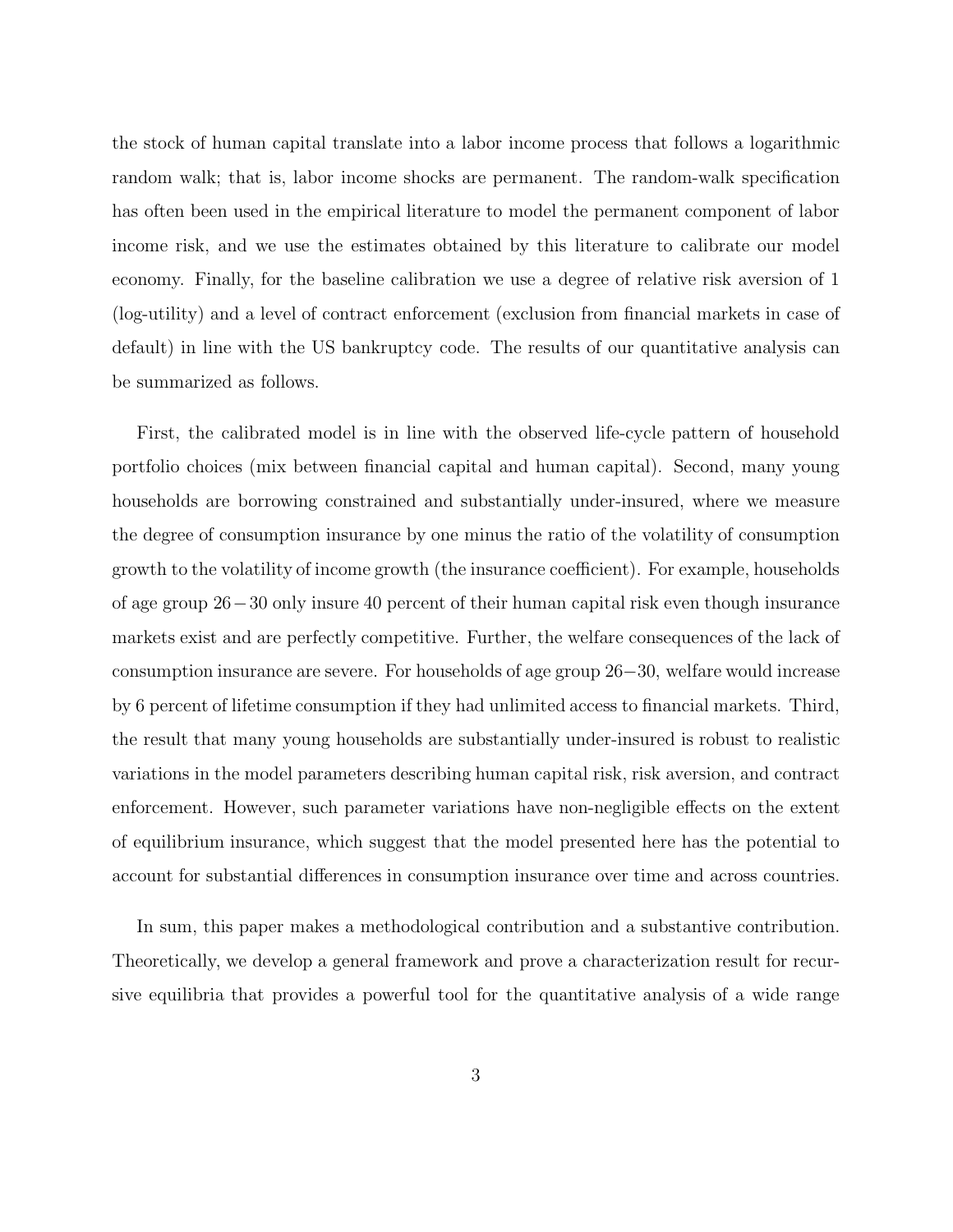of interesting macroeconomic issues. Substantively, we show that, contrary to the results obtained by most of the previous literature, limited contract enforcement can explain the observed lack of consumption insurance for a large group of households.

**Literature**: This paper builds on the large literature on limited commitment/enforcement. See, for example, Alvarez and Jermann (2000), Kehoe and Levine (1993), Kocherlakota (1996), and Thomas and Worrall (1988) for seminal theoretical contributions and Krueger and Perri (2006) and Ligon, Thomas, and Worrall (2002) for highly influential quantitative work. Our theoretical contribution is to develop a tractable model with human capital accumulation and to show how to avoid the non-convexity problem that often arises in limited enforcement models with production.<sup>1</sup> Our substantive contribution is to show that a calibrated macro model with physical capital and limited contract enforcement generates a substantial degree of underinsurance. In contrast, previous work on consumption insurance in limited enforcement models did not consider life-cycle variations in earnings and human capital investment decisions. As a consequence, in these models there is little reason for households to borrow, and a common finding of the previous literature has been that consumption insurance is almost perfect in calibrated models with physical capital (Cordoba, 2008, and Krueger and Perri, 2006).<sup>2</sup> Finally, we share with Andolfatto and Gervais (2006) and Lochner and Monge (2011) the focus on human capital accumulation and endogenous borrowing constraints due to enforcement problems, but we go beyond their work by studying the interaction between borrowing constraints and insurance.

The current paper is most closely related to Krebs, Kuhn, and Wright (2015), who pro-

<sup>&</sup>lt;sup>1</sup>Wright (2001) has shown how to circumvent the non-convexity issue in linear production models (AKmodel) with limited enforcement. The model structure we use in this paper is based on the human capital model with incomplete markets analyzed in Krebs (2003).

<sup>2</sup>Krueger and Perri (2006) match the cross-sectional distribution of consumption fairly well, but the implied volatility of individual consumption is negligible in their model.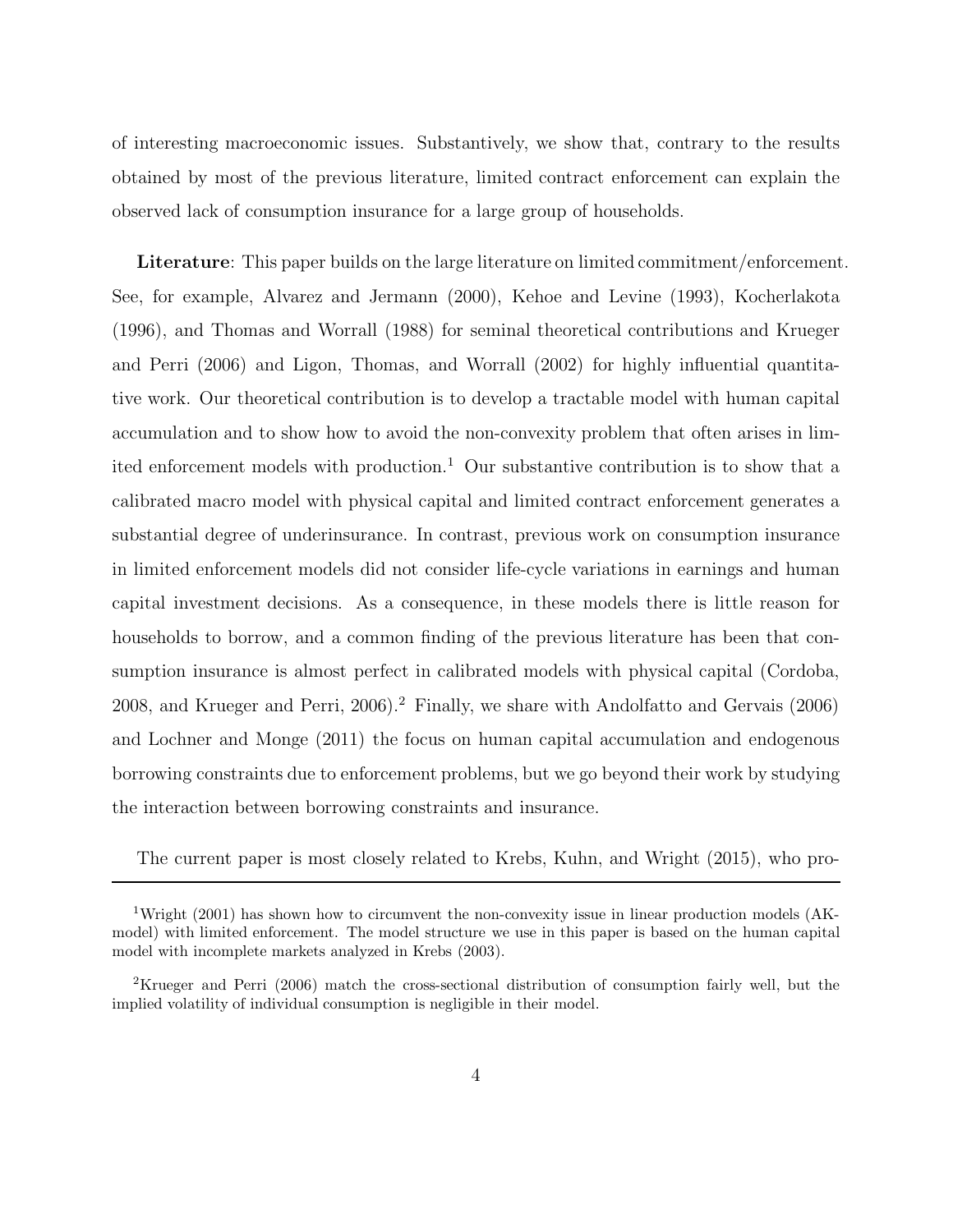vide evidence from the life insurance market that human capital returns and insurance are negatively correlated. Krebs, Kuhn, and Wright (2015) also conduct a quantitative analysis of under-insurance based on a calibrated macro model similar to the one studied here. The current analysis goes beyond Krebs, Kuhn, and Wright (2015) in two important dimensions. First, the theoretical results derived in the current paper cover the case of general CRRApreferences, non-steady state behavior, and aggregate risk. In contrast, Krebs, Kuhn, and Wright (2015) confine attention to steady state equilibria in economies with log-preferences and no aggregate risk. Second, in the current paper we provide a comprehensive analysis of the conditions that generate non-negligible under-insurance in calibrated models with limited enforcement and risky human capital investment.

Our paper is also related to the voluminous literature on macroeconomic models with exogenously incomplete markets, and in particular studies of human capital accumulation (Krebs, 2003, Guvenen, Kuruscu, and Ozkan, 2014, and Huggett, Ventura, and Yaron, 2011). The current paper and Krebs, Kuhn, and Wright (2015) are complementary to the incomplete-market literature on human capital investment in the sense that they address similar issues from different angles. Specifically, the incomplete-market approach studies the effect of human capital risk on investment/saving and consumption behavior when no insurance beyond self-insurance is available. In contrast, the limited-enforcement approach analyzes the effect of human capital risk on investment/saving and consumption behavior when insurance markets are available, but endogenous borrowing constraints due to limited contract enforcement generate under-insurance.

# **II. Model**

In this section, we develop the model and define the relevant equilibrium concept. The model is a generalization of Krebs, Kuhn, and Wright (2015), which in turn is based on a combination of the human capital model developed in Krebs (2003) and the limited commitment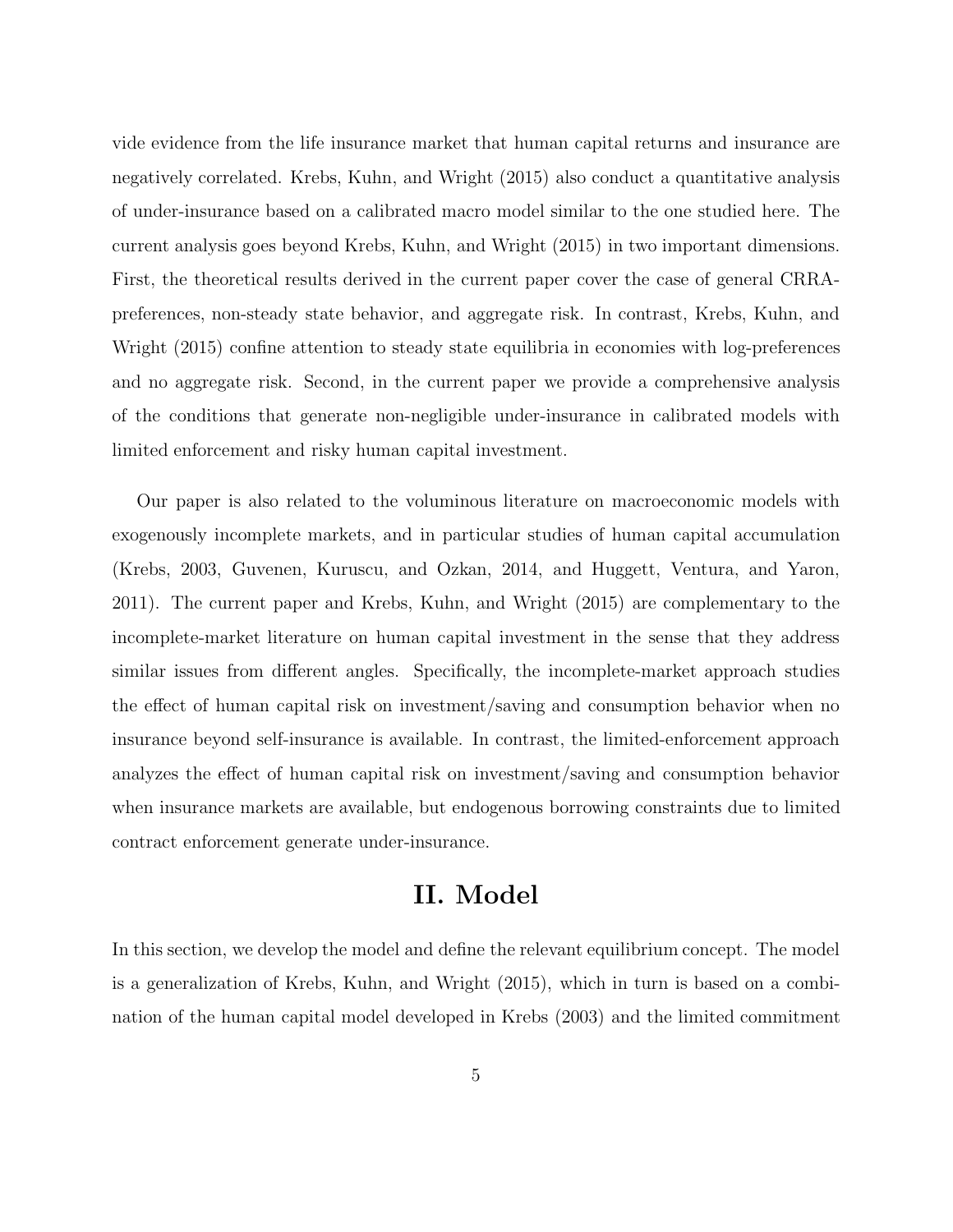model with linear technology presented in Wright  $(2001)^3$ 

#### *a) Human Capital Production*

Time is discrete, open ended, and indexed by  $t = 0, 1, \ldots$  There is a continuum of households who live for a stochastic amount of time. A household who dies is replaced by a new-born household so that the mass of all households alive is normalized to one. We denote the cohort of a household (the period of birth) by *n*, but will suppress the cohort-index for notational ease until we discuss the aggregate market clearing conditions. The exogenous state of an individual household is denoted by  $s_t$  and has several components  $s_t = (s_{1t}, \ldots, s_{mt})$ . In our quantitative application,  $s_t$  has two components, one denoting the age of the household and a second representing human capital risk. Depending on the application, additional components can be used to model either ex-ante heterogeneity or ex-post heterogeneity (risk). For example, Krebs, Kuhn, and Wright (2015) use additional components to model the family structure of households in detail. For simplicity, we assume that  $s_t$  can only take on a finite number of values. We assume that for each household of cohort *n*, the process  $\{s_t\}_{t=n}^{\infty}$  is Markov with a stationary transition function and denote the transition probabilities by  $\pi(s_{t+1}|s_t)$ . Note that household variables should in principle have a cohort index *n* in addition to the time index *t*, but to ease the notation we suppress the cohort index whenever possible.

There is one good that can be consumed or used as physical capital in production (see below). Each household can transform one unit of the good into  $\phi(s_t)$  units of human capital. The accumulation equation for human capital, *h*, of an individual household is given by

$$
h_{t+1} = (1 + \epsilon(s_{t-1}, s_t)) h_t + \phi(s_t) x_{ht}, \qquad (1)
$$

<sup>3</sup>Angeletos (2007) and Moll (2014) develop tractable models of entrepreneurial activity in which individual consumption/saving policies are linear in wealth. In all these approaches, tractability is achieved through the assumption that individual investment returns are independent of household wealth.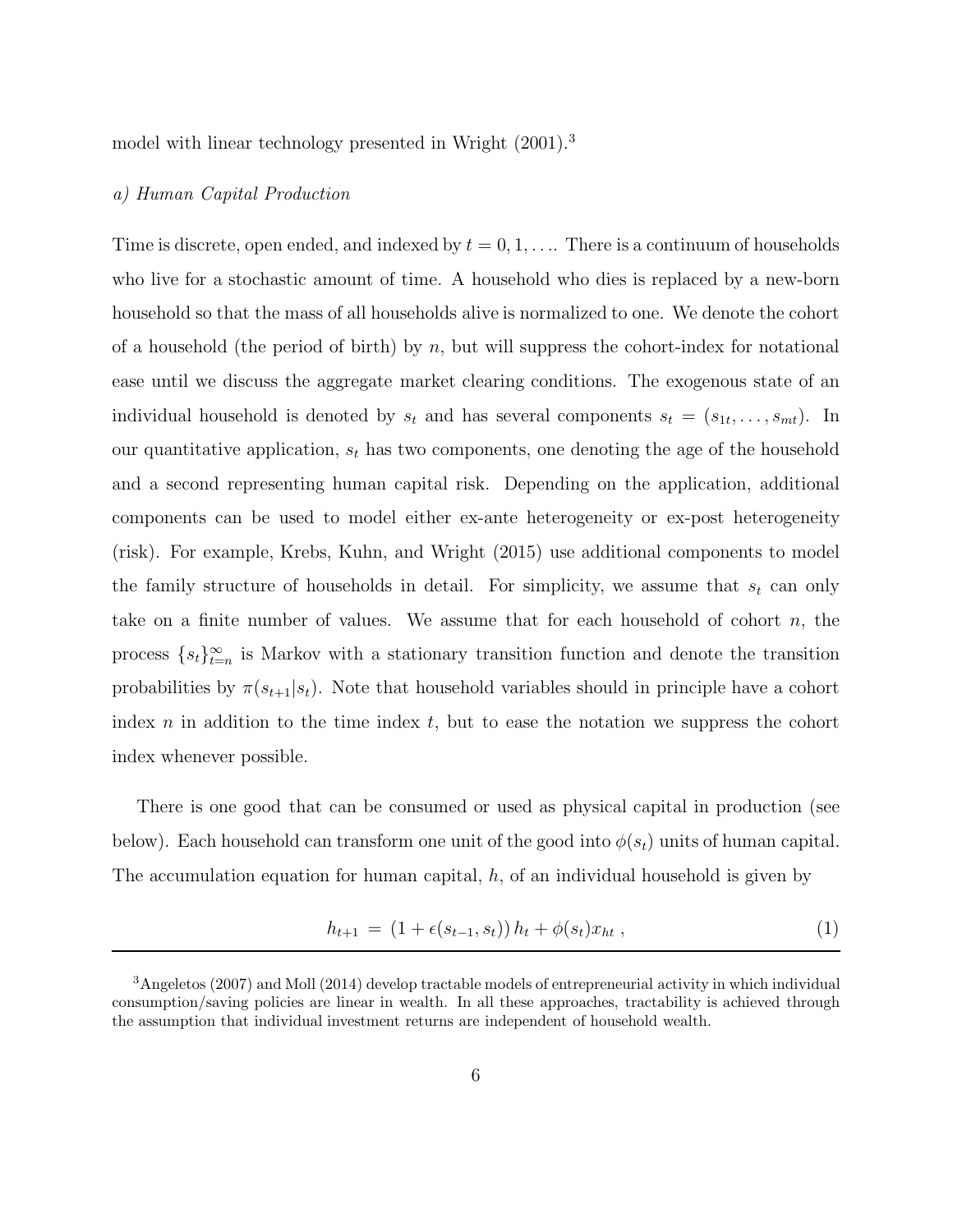where  $x_{ht}$  is human capital investment of the individual household in period t and  $\epsilon$  is an idiosyncratic human capital shock.

In line with Jones and Manuelli (1990) and Rebelo (1991), the human capital accumulation equation (1) focuses on the goods cost of human capital production. In contrast, Lucas (1988), Huggett et al. (2011), and Lochner and Monge (2011) assume that the only cost of human capital production is a time cost. As suggested by Ben-Porath (1967) and Trostel (1993), in many applications both goods cost and time cost are important components of the total cost of human capital production. It is straightforward to extend our model to the case that allows for both goods cost and time cost of human capital production (see our discussion in Section III.f below).

The term  $\epsilon$  in (1) captures deterministic and random changes in human capital that are due to depreciation, learning-by-doing, and various shocks to human capital (skills) of households. For example, a negative human capital shock could can occur when a household member loses firm- or sector-specific human capital subsequent to job termination (worker displacement). A decline in health (disability) or death of a household member provide further examples of negative human capital shocks. In this case, both general and specific human capital are lost. Internal promotions and upward movement in the labor market provide two examples of positive human capital shocks.

We impose the restriction that the stock of human capital must be non-negative, or  $h \geq 0$ . This creates no technical difficulty and our general characterization of the household decision rule (proposition 1) holds with this constraint imposed, regardless of whether or not it binds. In our quantitative analysis, this constraint never binds (does not bind for all households types and uncertainty states). We do not impose the requirement that gross human capital investment be non-negative, or  $x_h \geq 0$ . This is necessary for tractability which, in turn, is essential for the theoretical and quantitative analysis conducted in this paper. However, in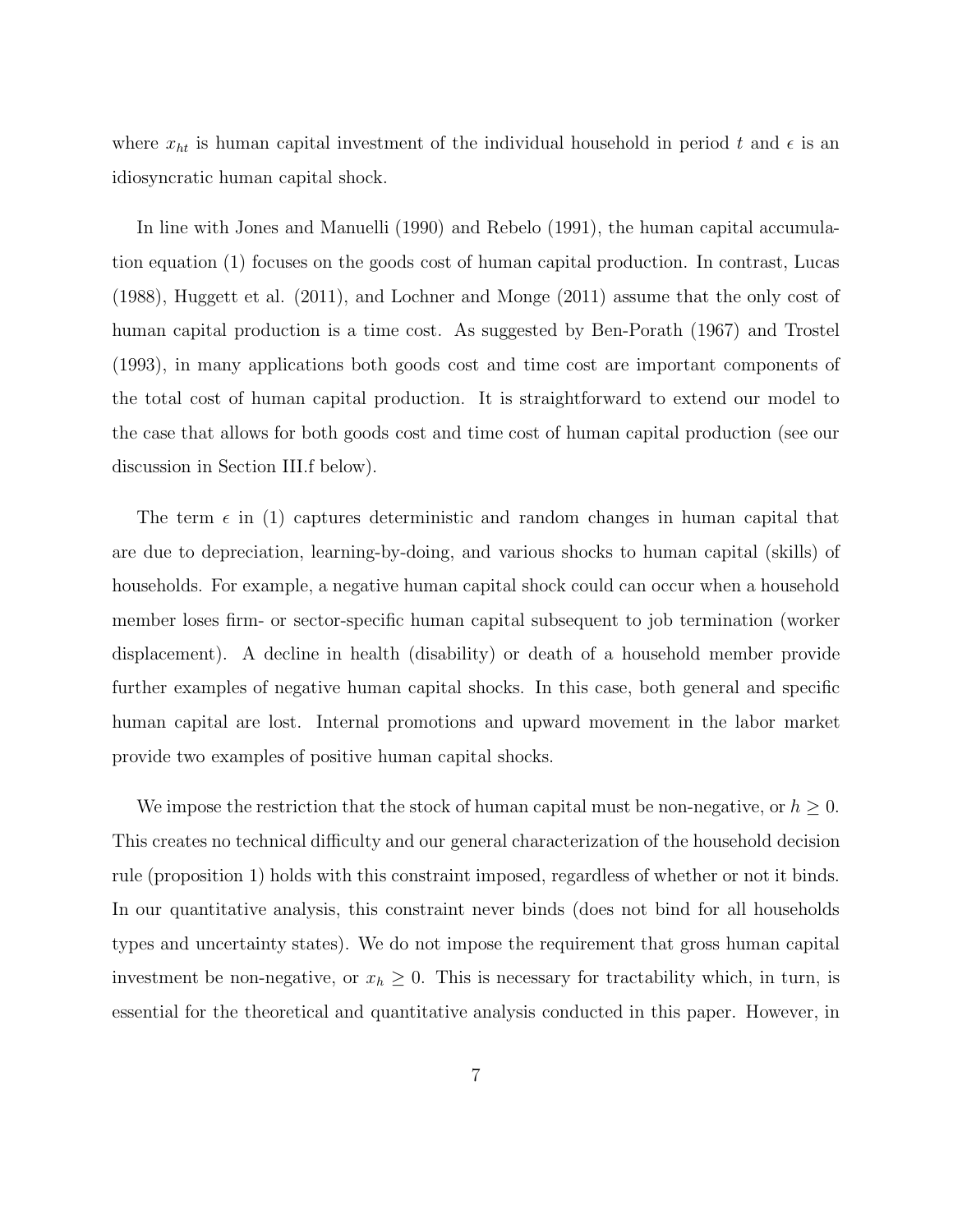the calibrated model economy used for our quantitative analysis, a number of alternative formulations of non-negativity constraints on human capital investment are always satisfied in equilibrium; that is, they hold for all household types at all ages and all realizations of uncertainty. See the quantitative Section IV for more details. Thus, imposing these restrictions would not change the conclusions drawn in the quantitative analysis.

#### *b) Household Budget Constraint*

An individual household born in period *n* of type  $s_n$  begins life with an initial endowment of human capital,  $h_n$  and an initial endowment of financial assets,  $a_n$ . Thus, the initial state of an individual household is a vector  $(a_n, h_n, s_n)$ . In each period  $t \geq n$ , households can buy and sell a (sequentially) complete set of financial contracts (assets) with state-contingent payoffs, and we assume that for each state *s* there is one contract or Arrow security. We denote by  $a_{t+1}(s_{t+1})$  the quantity bought (or sold, if negative) in period t of the contract that pays of one unit of the good in period  $t + 1$  if  $s_{t+1}$  occurs, and denote the price of this contract by  $q_t(s_{t+1})$ . A budget-feasible plan has to satisfy the sequential budget constraint

$$
\tilde{r}_{ht}z(s_t)h_t + a_t(s_t) = c_t + x_{ht} + \sum_{s_{t+1}} a_{t+1}(s_{t+1})q_t(s_{t+1})
$$
\n
$$
\sum_{s_{t+1}} a_{t+1}(s_{t+1})q_t(s_{t+1}) \geq -\bar{D}h_{t+1}
$$
\n
$$
c_t \geq 0, \quad h_{t+1} \geq 0.
$$
\n(2)

The variable *z* denotes an idiosyncratic shock to the productivity of human capital while  $\tilde{r}_{ht}$ denotes the (common) rental rate per efficiency unit of human capital. The term  $D < 1$  is an explicit debt constraint that requires debt not to exceed the value of human capital. The explicit debt constraint in  $(2)$  is sufficient to rule out Ponzi schemes. Since  $\bar{D}$  can be chosen arbitrarily close to 1 it amounts to the "natural borrowing constraint" in our setting.

Given the initial state  $(a_n, h_n, s_n)$ , a household of cohort *n* chooses a plan  $\{c_t, a_t, h_t\}_{t=n}^{\infty}$ , where each plan is a sequence of functions mapping histories,  $s^{n,t}$ , into actions,  $c_t(s^{n,t})$ ,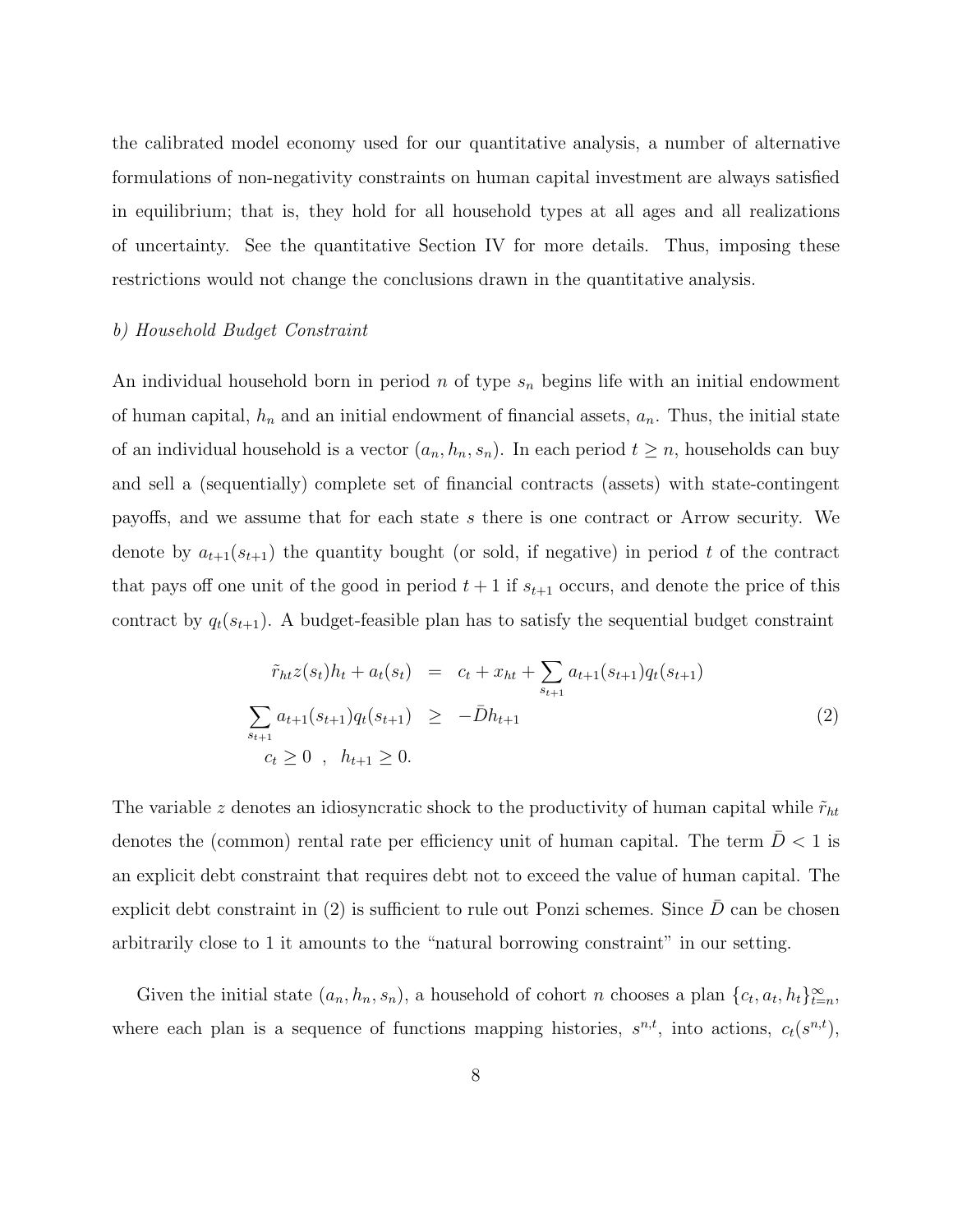$a_{t+1}(s^{n,t},.)$ , and  $h_{t+1}(s^{n,t})$ , where for given  $s^{n,t}$  the variable  $a_{t+1}(s^{n,t},.)$  is a vector with components  $s_{t+1}$ . Here  $s^{n,t} = (s_n, \ldots, s_t)$  denotes the history of individual states  $s_t$  from period *n* up to period *t*. Note that the household level equations (1) and (2) have to hold in realizations; that is, they have to hold for all histories,  $s^{n,t}$ .

#### *c) Preferences*

Households have identical preferences over consumption plans. Households are risk-averse and their preferences allow for a time-additive expected utility representation:

$$
U\left(\{c_t\}_{t=n}^{\infty}|s_n\right) \doteq \sum_{t=n}^{\infty} \beta^{t-n} E[\nu_t u(c_t)|s_n],\tag{3}
$$

where  $\nu_t$  is the probability that a household born in period *n* is alive in period *t* and the expectations is taken over all individual histories

$$
E[\nu_t u(c_t)|s_n] \doteq \sum_{s^{n,t}|s_n} \nu_t(s^{n,t-1}) u(c_t(s^{n,t})) \pi(s^{n,t}|s_n) .
$$

Here  $\pi(s^{n,t}|s_n)$  stands for the history that  $s^{n,t}$  occurs given  $s_n$ , which is given by  $\pi(s^{n,t}|s_n)$  $\pi(s_{n+1}|s_n) \times \ldots (s_t|s_{t-1})$ . We assume that  $\nu_t(s^{n,t-1}) = \prod_{k=n}^{t-1} \rho(s_k)$ , where  $\rho(s_k)$  is the survival probability in period  $k + 1$  of a household who in period k is in state  $s_k$ . Note that survival probabilities depend on age, as encoded in *s*t, but do not depend on cohort. We assume that the one-period utility function exhibits constant relative risk aversion:  $u(c) = \frac{c^{1-\gamma}}{1-\gamma}$  for  $\gamma \neq 1$ and  $u(c) = \ln c$  otherwise. In other words, preferences are homothetic in consumption.

#### *d) Participation/Enforcement Constraint*

We confine attention to equilibria in which households have no incentive to default. Thus, household allocations are required to satisfy the sequential enforcement (or participation) constraints. That is, for all  $t \geq n$  and all  $s^{n,t}$  we have:

$$
\sum_{m=t}^{\infty} \beta^{m-t} E[\nu_m u(c_m)|s^{n,t}] \ge V_d(h_t(s^{n,t-1}), s_t)
$$
\n(4)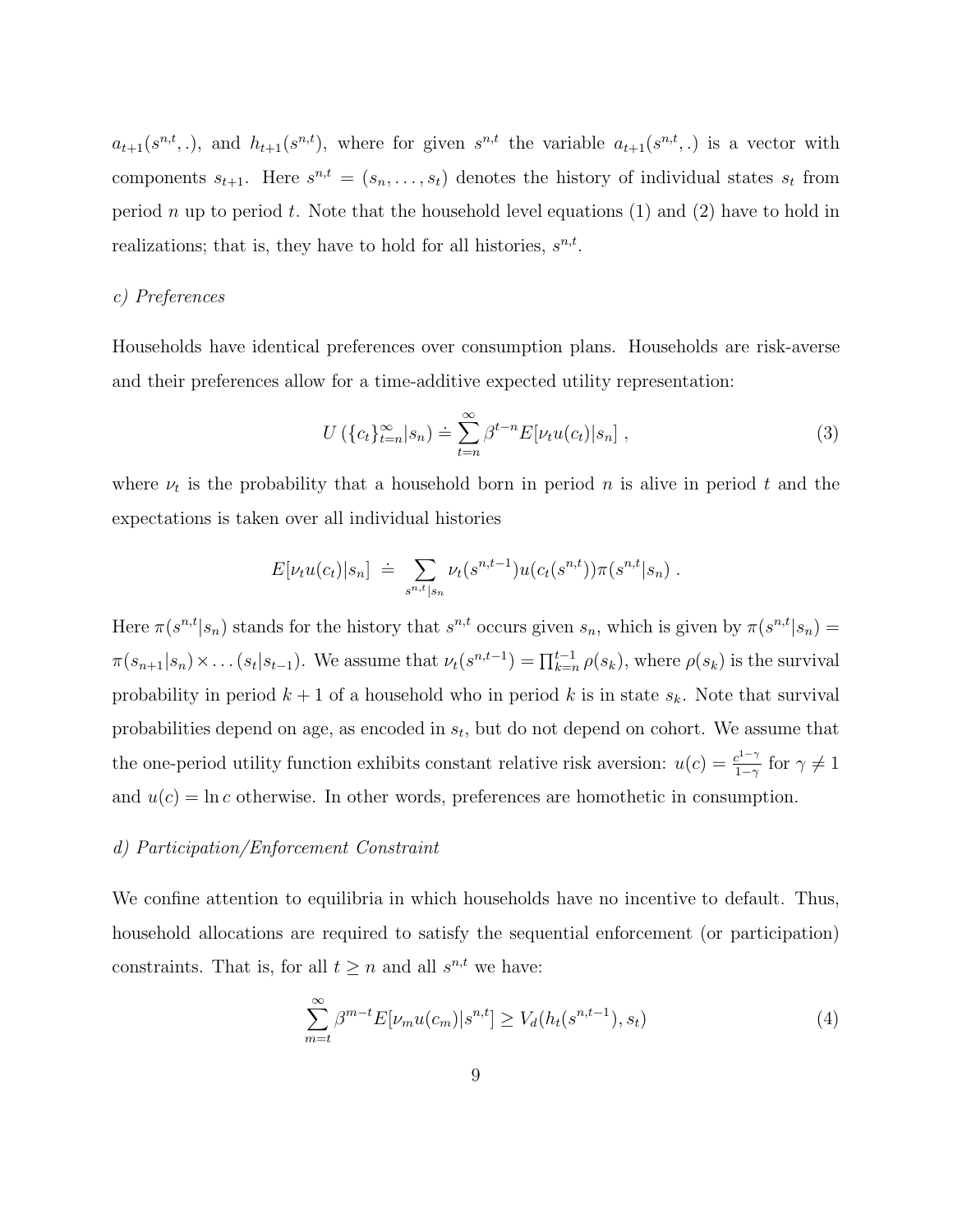where  $V_d$  is the continuation value of a household who decides to default in period  $t$ . This default value is determined as follows.

We assume that upon default all debts of the household are canceled and all financial assets seized so that  $a_t(s_t) = 0$ . While in the default state, households are excluded from purchasing insurance contracts and borrowing (going short). Further, households in default retain their human capital, can invest in human capital, and earn a wage rate  $(1 - \tau)\tilde{r}_h$ per efficiency unit of human capital, where  $0 \leq \tau \leq 1$  is a parameter that measures the fraction of labor income that is garnished. Thus, the punishment for default is exclusion from financial markets and possible garnishment of labor income. We assume that households remain in the default state until a stochastically determined future date that occurs with probability  $(1 - p)$  in each period; that is, the probability of remaining in default is *p*. After moving out of the default state, the household's expected continuation value is  $V^e$ , which depends on  $h$  and  $s$  at the time of exiting default  $(a = 0$  at that point in time). For the individual household the function  $V^e$  is taken as given, but we close the model and determine this function endogenously by requiring that  $V^e = V$ , where *V* is the equilibrium value function associated with the maximization problem of a household who participates in financial markets.<sup>4</sup>

In sum,  $V_d$  is the value function associated with the following household maximization problem

$$
V_d(h_t(s^{n,t-1}), s_t) \doteq \max_{\{c_m, h_m\}_{m=t}^{\infty}} \sum_{m=t}^{\infty} (p\beta)^{m-t} E[\nu_m u(c_m)|s^{n,t}]
$$

<sup>&</sup>lt;sup>4</sup>The previous literature has usually assumed  $p = 1$  (permanent autarky). See, however, Krueger and Uhlig (2006) for a model with  $p = 0$  following a similar approach to ours. Note also that the credit (default) history of an individual household is not a state variable affecting the expected value function,  $V^e$ ; we assume that the credit (default) history of households is information that cannot be used for contracting purposes. This is in line with the U.S. bankruptcy code, which limits the history of past behavior that can be retained in credit reports.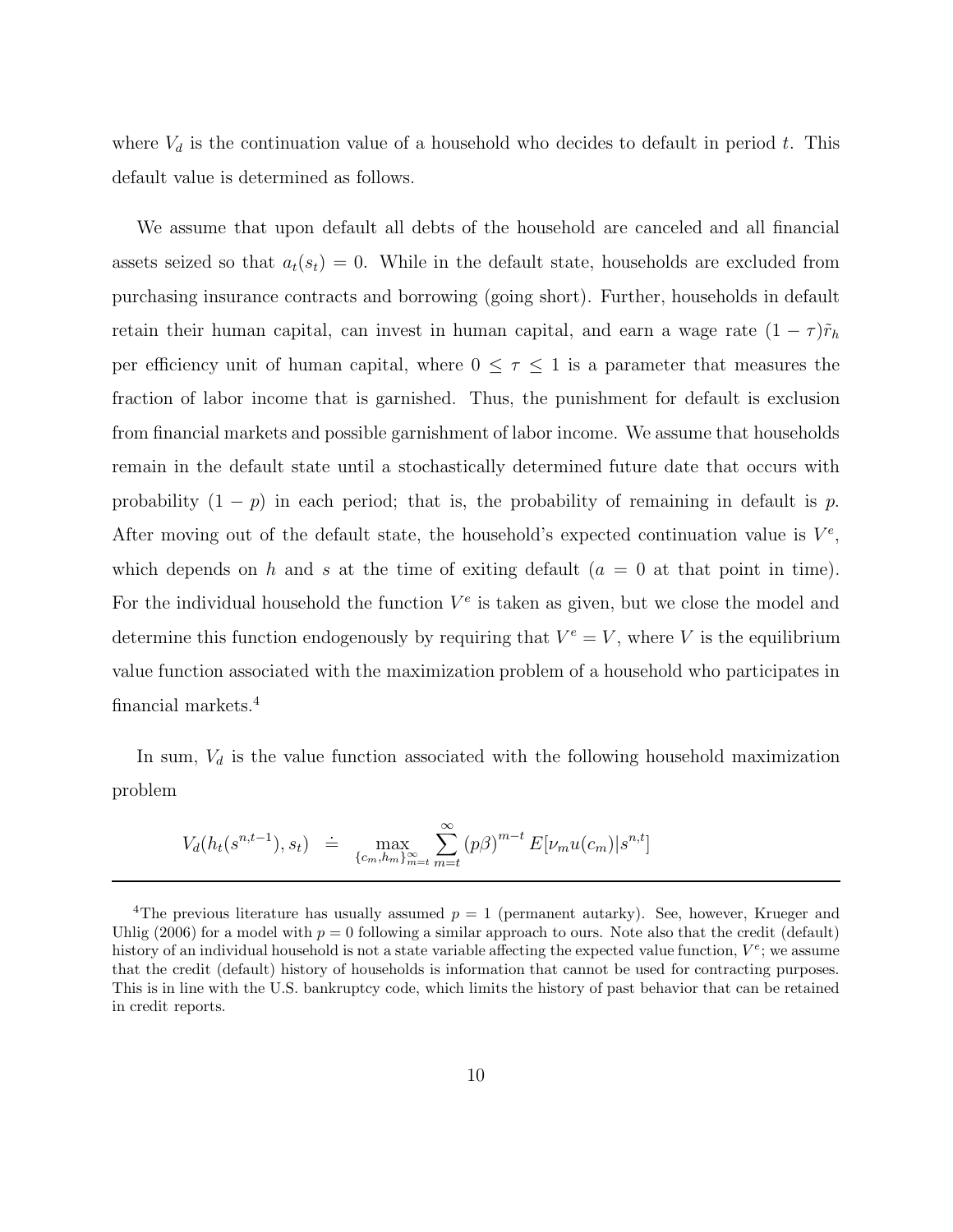+ 
$$
\sum_{m=t}^{\infty} \beta^{m-t} \left(1 - p^{m-t}\right) E[\nu_m V_m^e(h_m(s^{n,m-1}), s_m)|s^{n,t}]
$$

where the continuation plan  ${c_m, h_m}_{m=t}^{\infty}$  has to satisfy the sequential budget constraint

$$
(1 - \tau)\tilde{r}_{h,m}z(s_m)h_m = c_m + x_{h,m}
$$
  
\n
$$
h_{m+1} = (1 + \epsilon(s_{m-1}, s_m))h_m + \phi(s_m)x_{h,m}
$$
  
\n
$$
c_m \ge 0, h_{m+1} \ge 0
$$
\n(5)

#### *e) Household Decision Problem*

For given initial state  $(a_n, h_n, s_n)$ , a household of cohort *n* chooses a plan  $\{c_t, a_{t+1}, h_{t+1}\}_{t=n}^{\infty}$ . The set of budget feasible household plans is defined as

$$
B(a_n, h_n, s_n) \doteq \{ \{c_t, a_{t+1}, h_{t+1}\}_{t=n}^{\infty} | \{c_t, a_{t+1}, h_{t+1}\}_{t=n}^{\infty} satisfies (1), (2), and (4) \}
$$

The decision problem of a household of initial type  $(a_n, h_n, s_n)$  is

$$
\max_{\{c_t, a_{t+1}, h_{t+1}\}_{t=n}^{\infty}} U(\{c_t\}_{t=n}^{\infty}|s_n)
$$
\n
$$
s.t. \{c_t, a_{t+1}, h_{t+1}\}_{t=n}^{\infty} \in B(a_n, h_n, s_n)
$$
\n
$$
(6)
$$

where the lifetime utility function,  $U$ , is defined in  $(3)$ .

#### *f) Goods Production and Physical Capital Accumulation*

There is one good that can be consumed or used as physical capital in production. Production of this good is undertaken by a representative firm that rents capital and labor in competitive markets and uses these input factors to produce output,  $Y_t$ , according to the aggregate production function  $Y_t = F(K_t, H_t)$ . Here  $K_t$  is the aggregate stock of physical capital and  $H_t$  is the aggregate level of efficiency-weighted human capital employed by the firm.

The aggregate production function, *F*, is a standard neoclassical production function, that is, it has constant-returns-to-scale, satisfies a Inada condition, and is continuous, con-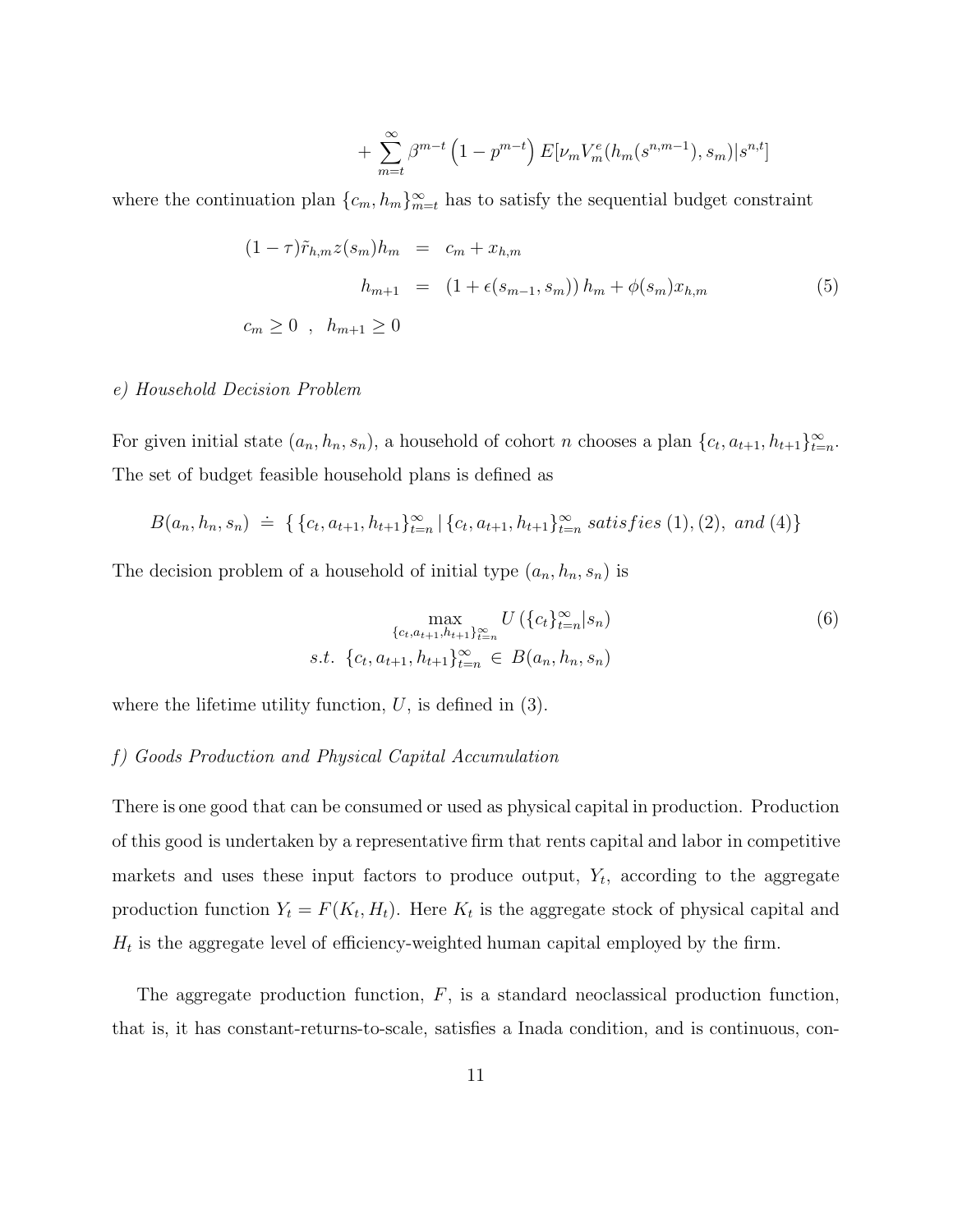cave, and strictly increasing in each argument. Given these assumptions on *F*, the implied intensive-form production function,  $f(\tilde{K}) = F(\tilde{K}, 1)$ , is continuous, strictly increasing, strictly concave, and satisfies a corresponding Inada condition, where we introduced the "capital-to-labor ratio"  $\tilde{K} = K/H$ . Given the assumption of perfectly competitive labor and capital markets, profit maximization implies

$$
\tilde{r}_{kt} = f'(\tilde{K}_t) \n\tilde{r}_{ht} = f(\tilde{K}_t) + f'(\tilde{K}_t)\tilde{K}_t,
$$
\n(7)

where  $\tilde{r}_k$  is the rental rate of physical capital and  $\tilde{r}_h$  is the rental rate of human capital. Note that  $\tilde{r}_h$  is simply the wage rate per unit of human capital. Clearly, (7) defines rental rates as functions of the capital-to-labor ratio:  $\tilde{r}_k = \tilde{r}_k(K)$  and  $\tilde{r}_h = \tilde{r}_h(K)$ .

The accumulation equation for the aggregate stock of physical capital is

$$
K_{t+1} = (1 - \delta_k)K_t + X_{kt} , \qquad (8)
$$

where  $\delta_k$  is the depreciation rate of physical capital and  $X_{kt}$  is investment in physical capital.

#### *g) Equilibrium*

We confine attention to equilibria in which financial contracts are priced in a risk-neutral manner,

$$
q_t(s_{t+1}) = \frac{\pi(s_{t+1}|s_t)}{1 + r_{ft}}, \qquad (9)
$$

where  $r_f$  is the interest rate on financial transactions, which is equal to the return on physical capital investment,  $r_{ft} = \tilde{r}_{kt} - \delta_k$ . The pricing equation (9) can be interpreted as a zero-profit condition. More precisely, consider financial intermediaries that sell insurance contracts to individual households and invest the proceeds in the risk-free asset that can be created from the complete set of financial contracts and yields a certain return  $r_f$ . Given that financial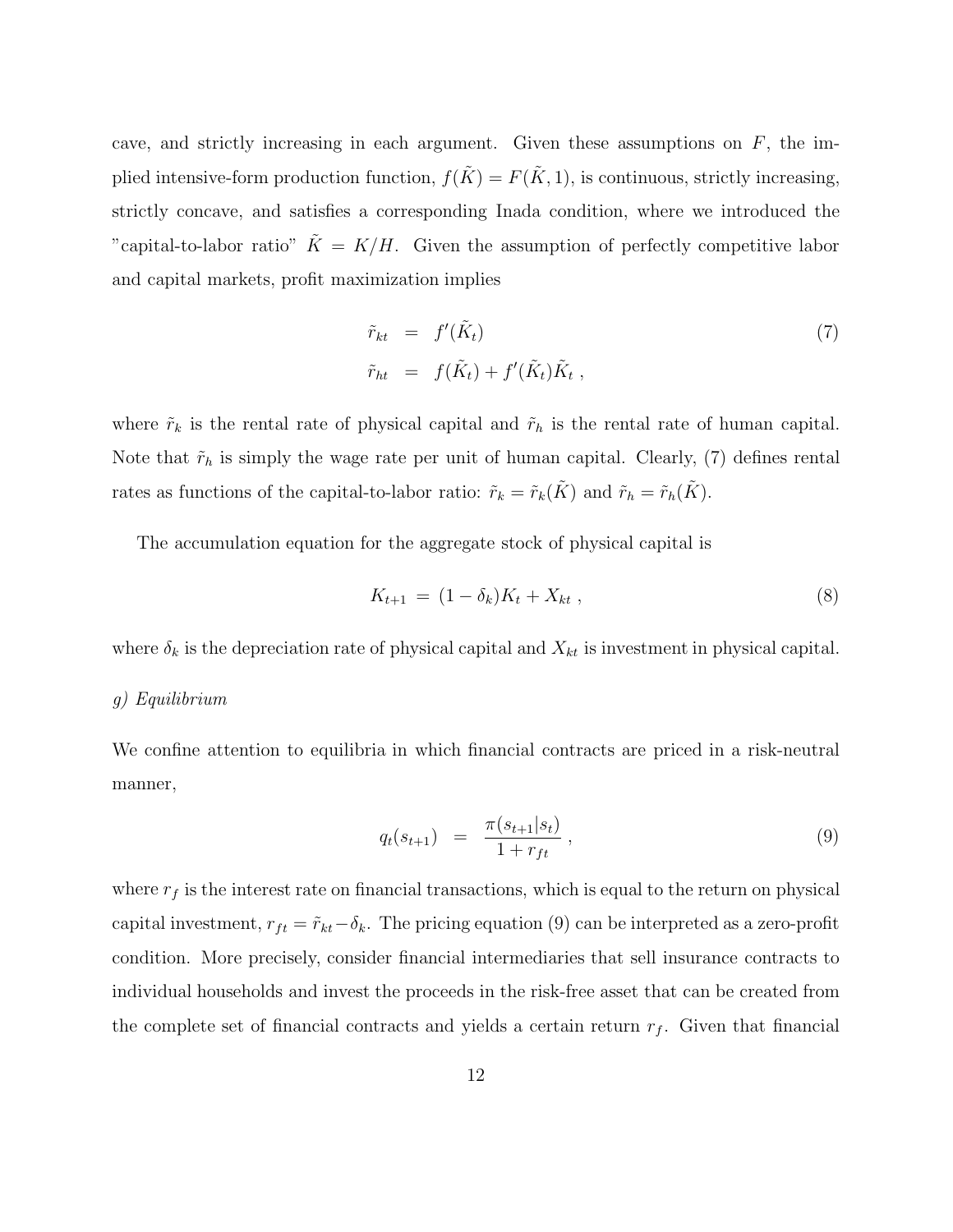intermediaries face linear investment opportunities and assuming no quantity restrictions on the trading of financial contracts for financial intermediaries, equilibrium requires that financial intermediaries make zero profit, namely condition (9).

Capital market clearing requires that the aggregate stock of physical capital employed by the representative firm is equal to the value of financial wealth held by households. Similarly, labor market clearing requires that the firm's demand for labor equals the aggregate amount of efficiency-weighted human capital supplied by households. More precisely, in equilibrium we have

$$
K_{t+1} = \sum_{s_{t+1}} \sum_{n=0}^{t} E[\nu_{n,t+1} q_t(s_{t+1}) a_{n,t+1}(s_{t+1}) | s_{t+1}] + \int_{a_{t+1}} a_{t+1} d\mu_{new,t+1}(a_{t+1})
$$
(10)  

$$
H_{t+1} = \sum_{n=0}^{t} E[\nu_{n,t+1} z(s_{t+1}) h_{n,t+1}] + \int_{h_{t+1}, s_{t+1}} z(s_{t+1}) h_{t+1} d\mu_{new,t+1}(h_{t+1}, s_{t+1}),
$$

where  $\mu_{new,t+1}$  is the distribution of new-born households in period  $t+1$  over initial states,  $(a_{t+1}, h_{t+1}, s_{t+1})$ , which is an exogenous object. Note that the expectations in (10) is taken over all individual histories and all possible initial states. That is, we define

$$
E[\nu_{n,t+1}q_{t+1}(s_{t+1})a_{n,t+1}(s_{t+1})|s_{t+1}] =
$$
  

$$
\int_{a_n,h_n,s_n} \sum_{s^{n,t+1}|s_n} \nu_{n,t+1}(s^{n,t})q_t(s_{t+1};s_t)a_{n,t+1}(s_{t+1};s^{n,t},a_n,h_n,s_n)\pi(s^{n,t}|s_n)d\mu_{new,n}(a_n,h_n,s_n)
$$

and

$$
E[\nu_{n,t+1}z(s_{t+1})h_{n,t+1}] =
$$
  

$$
\int_{a_n,h_n,s_n} \sum_{s^{n,t+1}|s_n} \nu_{n,t+1}(s^{n,t})z(s_{t+1})h_{n,t+1}(s^{n,t},a_n,h_n,s_n)\pi(s^{n,t+1}|s_n)d\mu_{new,n}(a_n,h_n,s_n)
$$

Note that we allow the distributions of new-born households,  $\mu_{new,n}$ , to depend on the cohort *n* in order to be permit an endogenous growth path.

The distribution  $\mu_{new,n}$  has to satisfy an aggregate resource restriction. Specifically, we assume that the aggregate stock of physical capital (human capital) of new-born households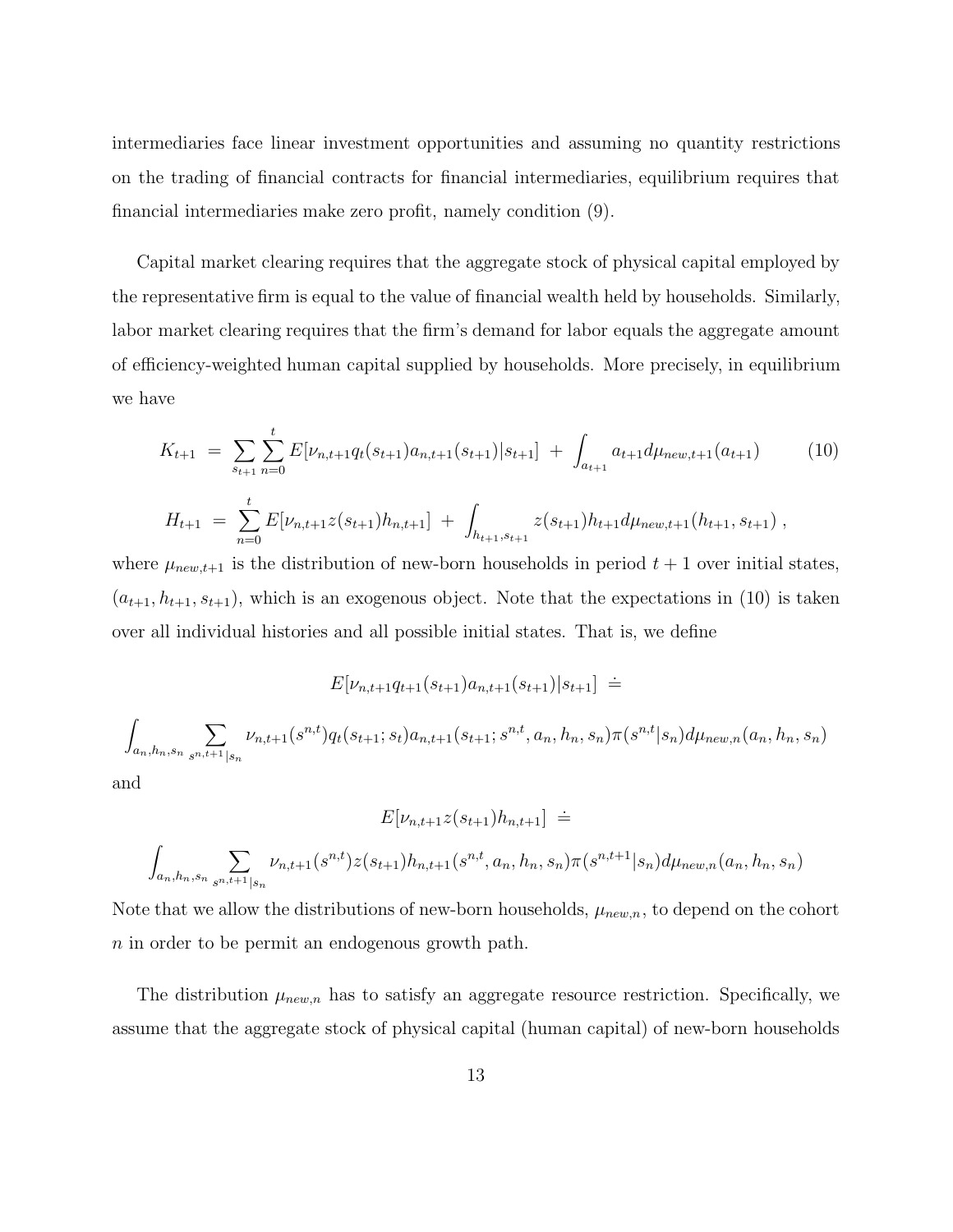is proportional to the aggregate stock of physical capital (human capital) of households who have died:

$$
\int_{a_{n'+1}} a_{n'+1} d\mu_{new,n'+1}(a_{n'+1}) = \tag{11}
$$

$$
\lambda_a \sum_{n=0}^{n'} \int_{a_n, h_n, s_n} \sum_{s^{n,n'}} (1 - \rho(s_{n'})) \nu_{n,n'}(s^{n,n'-1}) a_{n,n'+1}(s^{n,n'}, a_n, h_n, s_n) \pi(s^{n,n'} | s_n) d\mu_{new,n}(a_n, h_n, s_n)
$$

and

$$
\int_{h_{n'+1}} h_{n'+1} d\mu_{new,n'+1}(h_{n'+1}) =
$$
\n
$$
\lambda_h \sum_{n=0}^{n'} \int_{a_n, h_n, s_n} \sum_{s^n, n'} \rho(s_{n'}) \nu_{n,n'}(s^{n,n'-1}) h_{n'+1}(s^{n,n'}, a_n, h_n, s_n) \pi(s^{n,n'}|s_n) d\mu_{new,n}(a_n, h_n, s_n)
$$

where  $\lambda_a$  is a parameter that measures the relationship between physical capital of households born in period  $n' + 1$  relative to the physical capital of households who leave the model in period  $n' + 1$ . These parameters summarize to what extent physical capital is passed on to the next generation and to what extent a new-born generation starts with additional capital unrelated to the capital of their parents/grandparents. In most cases, we have  $\lambda_a = 1$ (closed economy), but other cases are possible. The parameter  $\lambda_h$  expresses the size of human capital of new-born households relative to the aggregate stock of human capital in the economy. Equation (11) imposes a restriction on the exogenous distributions  $\mu_{new,n}$ .

The aggregate resource constraint states that total output produced is equal to aggregate consumption plus aggregate investment

$$
Y_t = C_t + X_{kt} + X_{ht} \tag{12}
$$

where  $X_{kt}$  is aggregate investment in physical capital and  $X_{ht}$  is aggregate investment in human capital. As in (10), we compute aggregate variables from the respective household-level variables by summing over cohorts and averaging over individual histories and possible initial states. It is straightforward to show that the capital and labor market clearing conditions (10) in conjunction with the household budget constraint (2) and the capital accumulation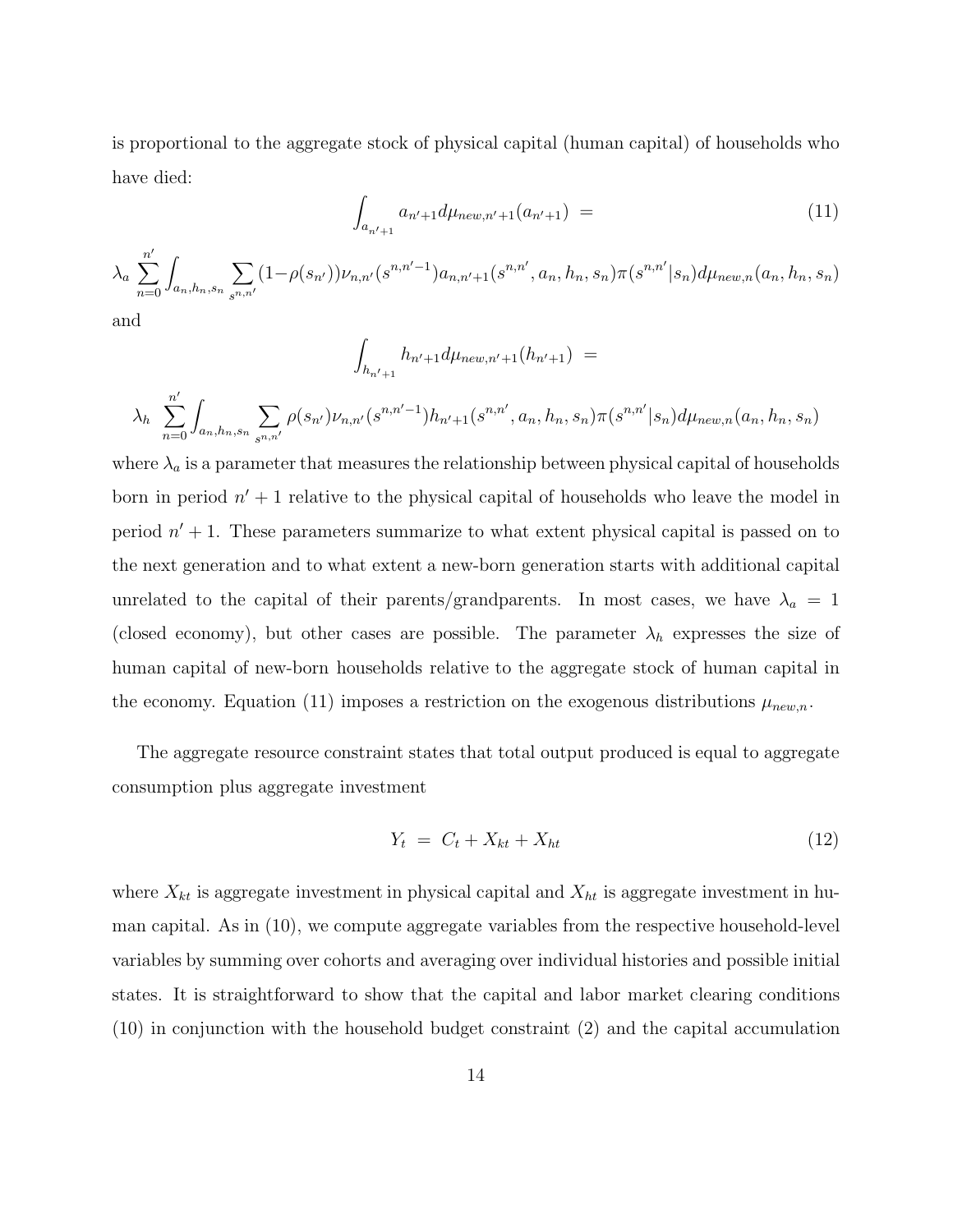equations (1) and (8) imply the goods market clearing condition (12) using the asset pricing formula (9). In our equilibrium analysis we will use focus on the two market clearing conditions in (10), which can be subsumed to one market clearing condition because of the constant-returns-to-scale assumption (see below).

Our definition of a sequential equilibrium is standard:

**Definition 1** A sequential equilibrium is a sequence of aggregate stocks of physical capital and (productivity weighted) human capital,  $\{K_t, H_t\}$ , rental rates,  $\{\tilde{r}_{kt}, \tilde{r}_{ht}\}$ , and a family of household plans,  $\{c_t, a_t, h_t\}_{t=n}^{\infty}$ , one for each cohort *n* and initial household type  $(a_n, h_n, s_n)$ , so that

i) Utility maximization of households: for each initial state,  $(a_n, h_n, s_n)$ , the plan  $\{c_t, a_t, h_t\}_{t=n}^{\infty}$ solves the household problem (6).

ii) Profit maximization of firms:  $(K_t, H_t)$  maximizes profit for all t, that is, the aggregate capital-to-labor ratio,  $\tilde{K}_t$ , and rental rates,  $\tilde{r}_{kt}$  and  $\tilde{r}_{ht}$  satisfy the first-order conditions (7) for all *t*.

iii) Profit maximization of financial intermediaries: financial contracts are priced according to  $(9)$ .

iv) Market clearing in capital and labor markets: equation (10) holds.

v) Rational expectations: expected continuation value functions are equal to actual continuation value functions:  $V^e = V$ .

We next turn to the characterization of equilibria.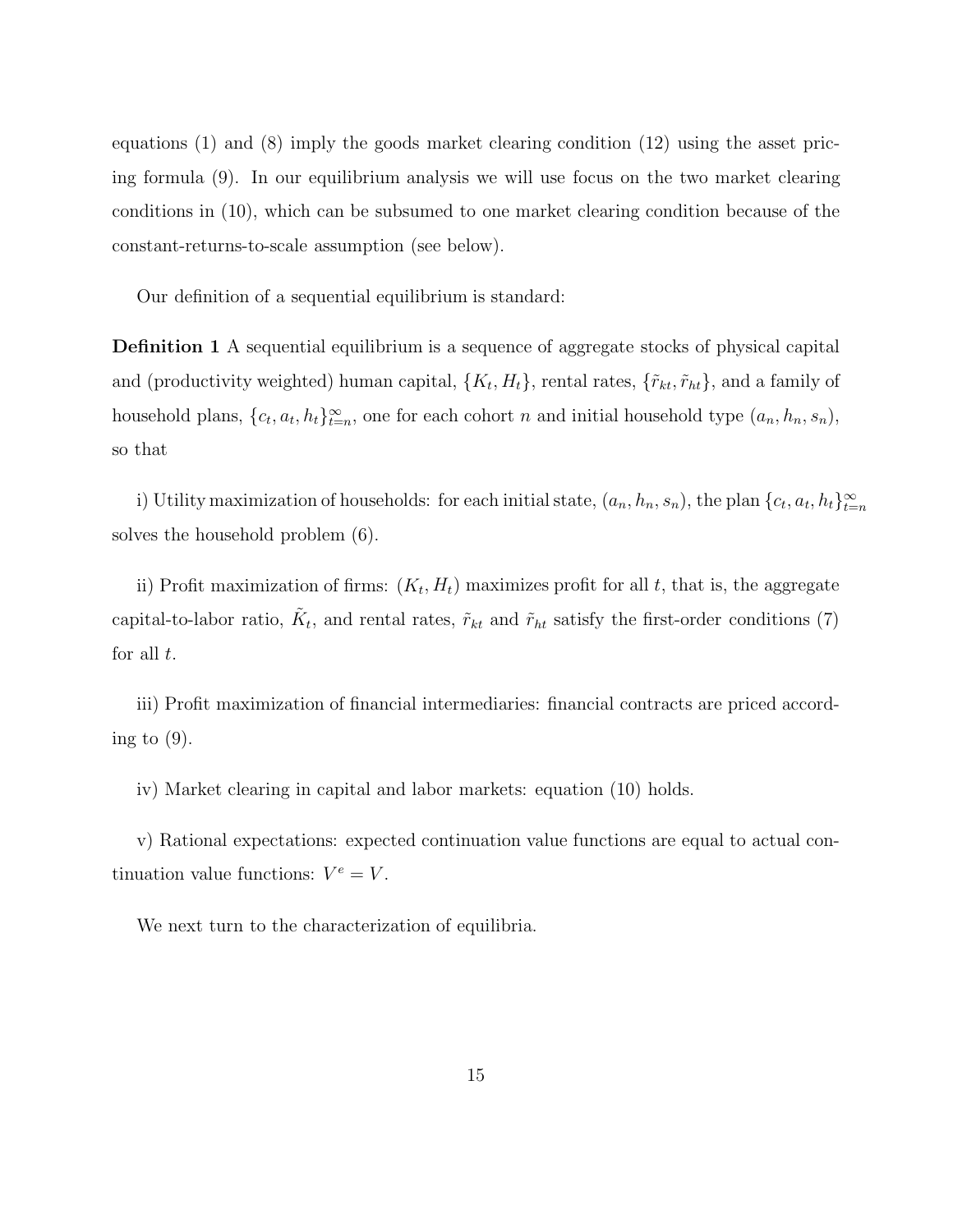# **III. Theoretical Results**

In this section, we state the two main theoretical results. First, the solution to the individual household maximization problem is linear in total individual wealth (financial and human). This partial equilibrium result is stated in proposition 2 and the proof is based on a monotone operator argument (proposition 1). Second, the distribution of total wealth (financial plus human), Ω, over household types, *s*, is a sufficient aggregate state variable. This general equilibrium result is stated in proposition 3. We begin this section with a discussion of a convenient change of variables and a definition of recursive equilibria with aggregate state Ω.

#### *a) Change of Variables*

For the characterization of equilibria, it is convenient to introduce new variables that emphasize the fact that individual households solve a standard inter-temporal portfolio choice problem (with additional participation constraints). To this end, introduce the following variables:

$$
\tilde{w}_t = \frac{h_t}{\phi(s_t)} + \sum_{s_t} q_{t-1}(s_t) a_t(s_t)
$$
\n
$$
\theta_{ht} = \frac{h_t}{\phi(s_t) w_t}, \quad \theta_{at}(s_t) = \frac{a_t(s_t)}{w_t}
$$
\n
$$
1 + r(\theta_t, s_{t-1}, s_t) = \begin{cases} (1 + r_{ht}(s_{t-1}, s_t)) \theta_{ht} + \theta_{at}(s_t) & \text{if no default} \\ (1 + r_{hd,t}(s_{t-1}, s_t)) \theta_{ht} & \text{if default} \end{cases}
$$
\n
$$
(13)
$$

where  $r_{ht}(s_{t-1}, s_t) \doteq z(s_t)\phi(s_t)\tilde{r}_{ht} + \epsilon(s_{t-1}, s_t)$  is the return on human capital investment if the household does not default and  $r_{hd,t}(s_{t-1}, s_t) \doteq (1 - \tau)z(s_t)\phi(s_t)\tilde{r}_{ht} + \epsilon(s_{t-1}, s_t)$  is the return on human capital investment in case of default. In  $(13)$  the variable  $\tilde{w}_t$  stands for beginning-of-period wealth consisting of the value of human wealth,  $\frac{h_t}{\phi(s_t)}$ , and financial wealth,  $\sum_{s_t} q_{t-1}(s_t) a_t(s_t)$ . The variable  $\theta_t = (\theta_{ht}, \theta_{at})$  denotes the vector of portfolio shares and  $(1 + r)$  is the total return to investment. Recall that for given history of shocks,  $\theta_{ht}$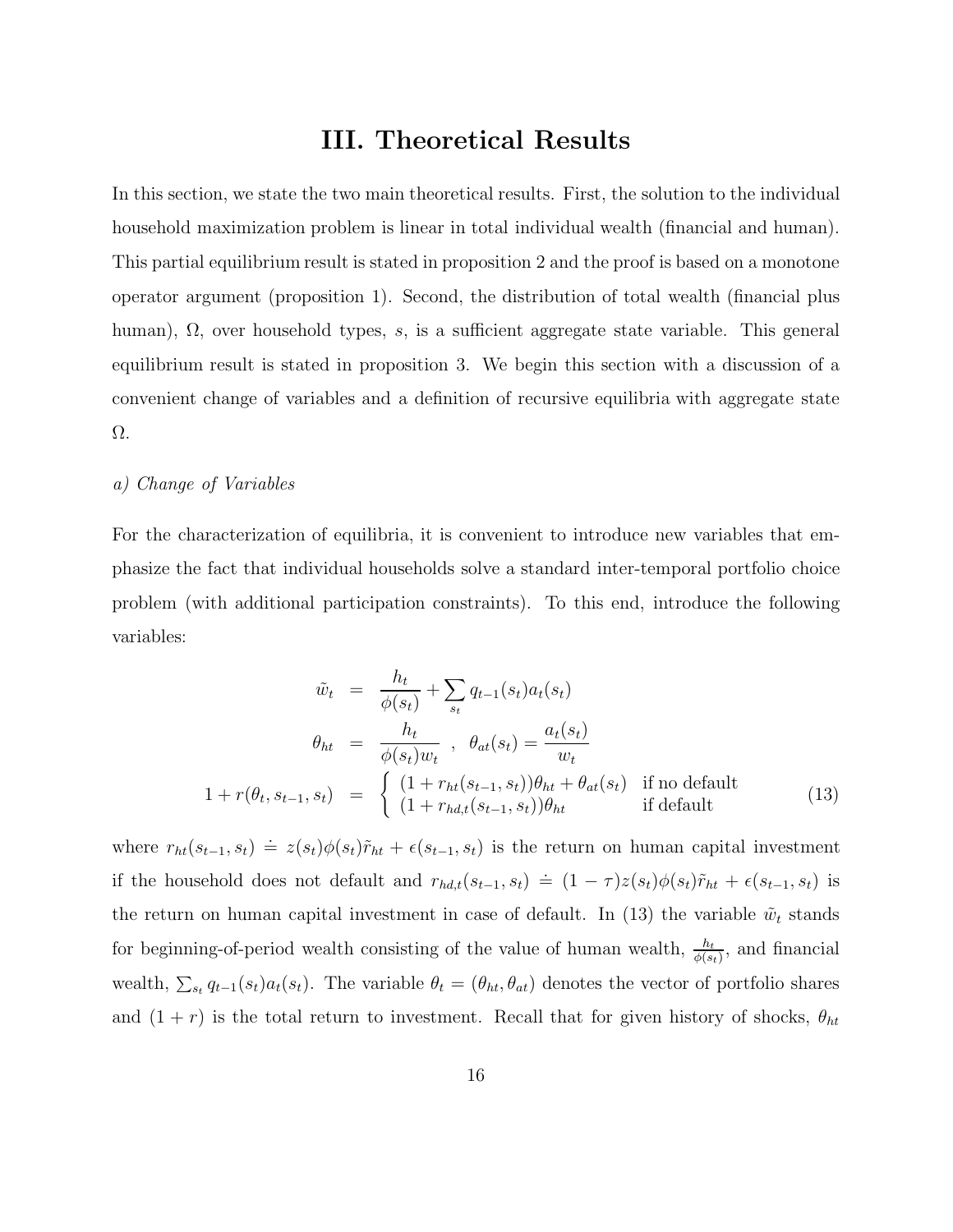is a number, but  $\theta_{at}$  is a vector with components  $\theta_{at}(s_t)$ . Using the new notation and substituting out the investment variables,  $x_{kt}$  and  $x_{ht}$ , the budget constraint (2) and human capital accumulation equation (1) read

$$
\tilde{w}_{t+1} = (1 + r(\theta_t, s_{t-1}, s_t)) \tilde{w}_t - c_t
$$
\n
$$
1 = \theta_{h,t+1} + \sum_{s_{t+1}} q_t(s_{t+1}) \theta_{a,t+1}(s_{t+1})
$$
\n
$$
\sum_{s_{t+1}} q_t(s_{t+1}) \theta_{a,t+1}(s_{t+1}) \ge \bar{D} \theta_{h,t+1}
$$
\n
$$
c_t \ge 0, \quad \tilde{w}_{t+1} \ge 0, \quad \theta_{h,t+1} \ge 0.
$$
\n(14)

Clearly, (14) is the budget constraint corresponding to an inter-temporal portfolio choice problem with linear investment opportunities and no exogenous source of income.

It is convenient to use as individual state variable wealth including current asset payoffs ("cash at hand") defined as  $w_t \doteq (1 + r_t)\tilde{w}_t$ . Using this concept of total wealth, the budget constraint (14) can be written as

$$
w_{t+1} = (1 + r(\theta_{t+1}, s_t, s_{t+1})) (w_t - c_t)
$$
  
\n
$$
1 = \theta_{h,t+1} + \sum_{s_{t+1}} q_t(s_{t+1}) \theta_{a,t+1}(s_{t+1})
$$
  
\n
$$
\sum_{s_{t+1}} q_t(s_{t+1}) \theta_{a,t+1}(s_{t+1}) \ge \bar{D} \theta_{h,t+1}
$$
  
\n
$$
c_t \ge 0, \quad w_{t+1} \ge 0, \quad \theta_{h,t+1} \ge 0.
$$
 (15)

Further, the default value function,  $V_d$ , can be written as a function of w, and  $(w, s)$  is therefore a sufficient state for the enforcement constraint (4). Thus, the household maximization problem (6) is equivalent to the household maximization problem

$$
\max_{\{c_t, w_{t+1}, \theta_{t+1}\}_{t=n}^{\infty}} U\left(\{c_t\}_{t=n}^{\infty} | s_n\right)
$$
\n
$$
s.t. \ \{c_t, w_{t+1}, \theta_{t+1}\}_{t=n}^{\infty} \in B(w_n, s_n)
$$
\n
$$
(16)
$$

where the budget set is now defined as

$$
B(w_n, s_n) \doteq \{ \{c_t, w_{t+1}, \theta_{t+1}\}_{t=n}^{\infty} | \{c_t, w_{t+1}, \theta_{t+1}\}_{t=n}^{\infty} \text{ satisfies (4) and (15)} \}
$$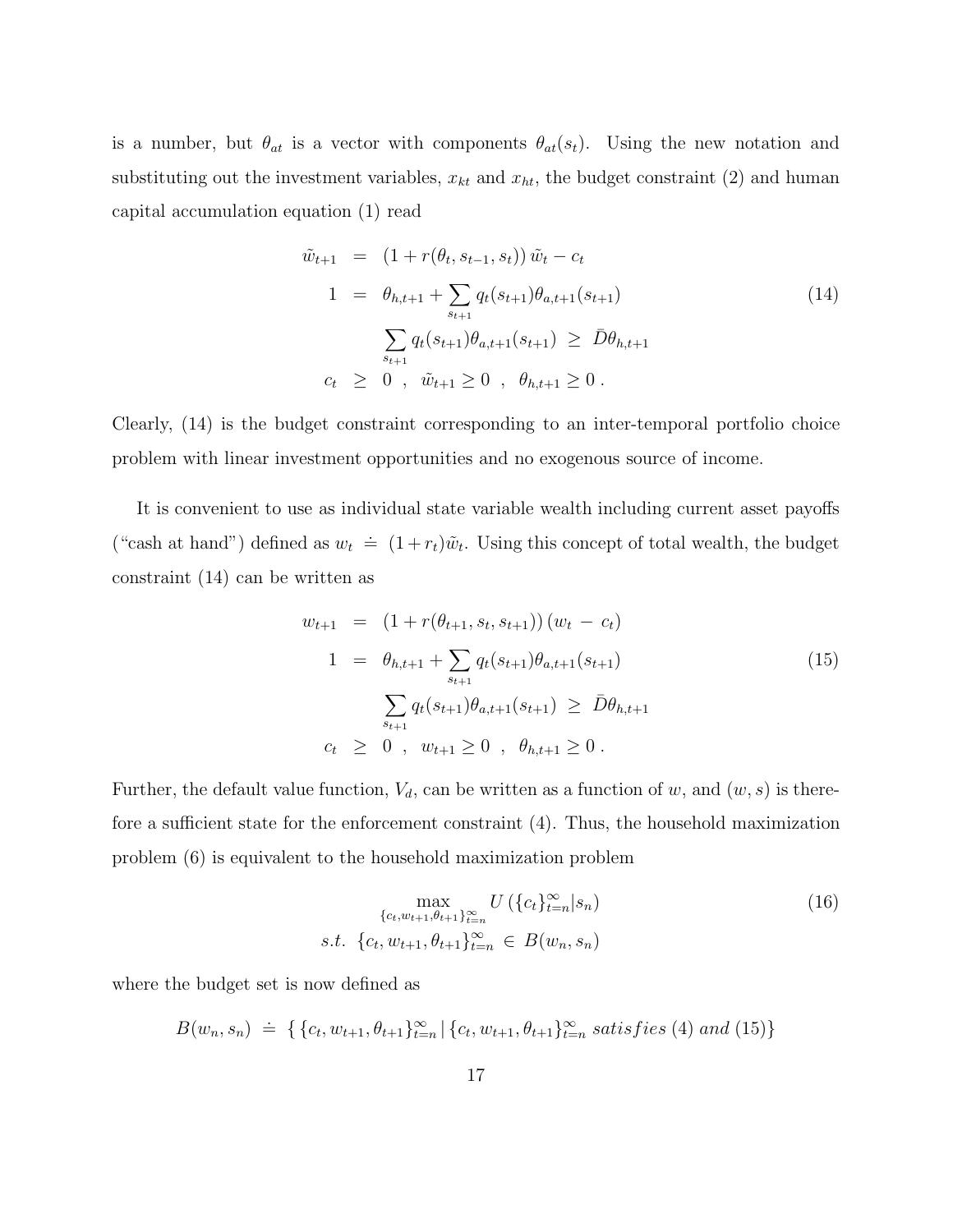#### *b) Recursive Equilibrium: Definition*

We next define a recursive equilibrium. To this end, we first note that the market clearing condition (10) can be reduced to the condition

$$
\tilde{K}_{t+1} = \frac{\sum_{s_{t+1}} \sum_{n=0}^{t} E[\nu_{n,t+1}q_t(s_{t+1})a_{n,t+1}(s_{t+1})|s_{t+1}] + \int_{a_{t+1}} a_{t+1}d\mu_{new,t+1}(a_{t+1})}{\sum_{n=0}^{t} E[\nu_{n,t+1}z(s_{t+1})h_{n,t+1}] + \int_{h_{t+1},s_{t+1}} z(s_{t+1})h_{t+1}d\mu_{new,t+1}(h_{t+1},s_{t+1})} \tag{17}
$$

because of the constant-return assumption. In a sequential equilibrium, the expectations in (17) is taken over all individual histories and all initial states, and it depends in general explicitly on time *t*. In a recursive equilibrium, the expectations is taken over individual states conditional on the aggregate state, and it is time-independent.

The household maximization problem (16) suggests that we can use (*w, s*) as the individual state variable. For the aggregate state, in general the distribution,  $\mu$ , over individual states,  $(w, s)$ , is the minimal state variable. However, for the current model, the typedependent wealth distribution,  $\Omega \in \mathbb{R}^n$ , defined as

$$
\Omega_t(s_t) \doteq \frac{E\left[\sum_{n=0}^t \nu_{n,t} w_{n,t} | s_t\right]}{E\left[\sum_{n=0}^t \nu_{n,t} w_{n,t}\right]}.
$$

turns out to be sufficient (see below). Here  $\Omega_t(s_t)$  is the share of aggregate total wealth owned by all households of type  $s_t$ . Note that  $\Omega$  is a distribution since  $E[\Omega_t] = \sum_{s_t} \Omega_t(s_t) = 1$ . Note further that the distribution  $\mu$  is an infinite-dimensional object, whereas the distribution  $\Omega$ is finite-dimensional.

Below we construct a recursive equilibrium with aggregate state variable  $\Omega$  that evolves according to an endogenous law of motion  $\Omega' = \Phi(\Omega)$ , where the prime denotes next period's variable. We further show that next period's optimal portfolio choice is independent of *w*, which implies that the market clearing condition (17) becomes a condition that defines a function  $\tilde{K}' = \tilde{K}'(\Omega)$ . Together with the first-order conditions (7) this defines rental rate functions  $\tilde{r}'_k = \tilde{r}'_k(\Omega)$  and  $\tilde{r}'_k = \tilde{r}'_k(\Omega)$ . Given our definition of sequential equilibrium and the variables defined so far, our definition of recursive equilibrium is standard: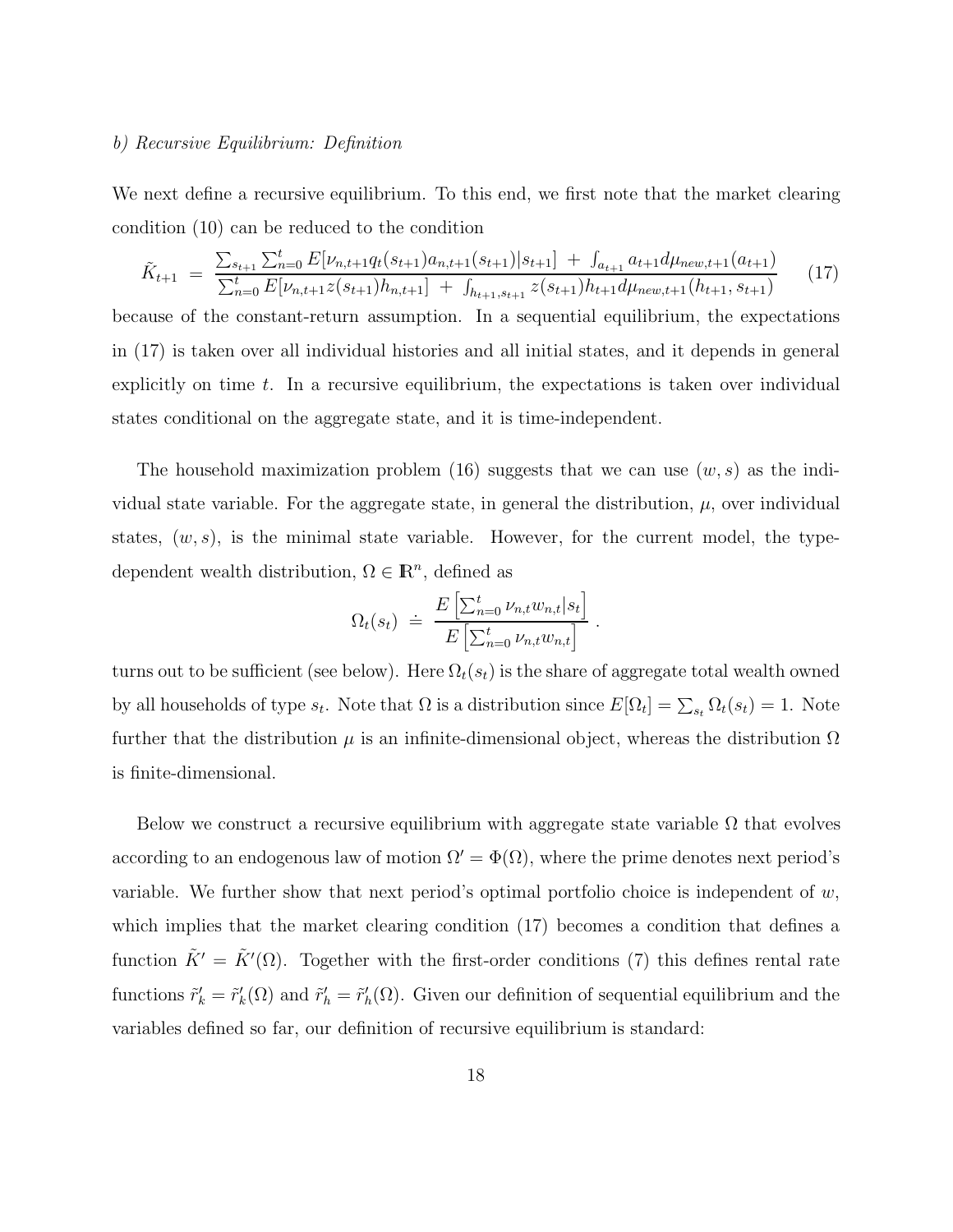**Definition 2** A recursive equilibrium is a law of motion,  $\Phi$ , for the aggregate state variable,  $\Omega$ , a function  $\tilde{K}' = \tilde{K}'(\Omega)$ , rental rate functions  $\tilde{r}'_k = \tilde{r}'_k(\Omega)$  and  $\tilde{r}'_h = \tilde{r}'_h(\Omega)$ , an expected value function,  $V^e$ , and a household policy function,  $g$ <sup>5</sup>, such that

i) Utility maximization of households: for all household cohorts, *n*, and household types,  $(w_n, s_n)$ , the household policy function, *g*, in conjunction with the law of motion,  $\Phi$ , generates a plan,  $\{c_t, w_{t+1}, \theta_{t+1}\}_{t=n}^{\infty}$ , that solves the household maximization problem (16).

ii) Profit maximization of firms: for any sequence  $\{ \tilde{K} \}_{t=0}^{\infty}$ , the rental rate sequences  $\{ \tilde{r}_{kt} \}_{t=0}^{\infty}$ and  $\{\tilde{r}_{ht}\}_{t=0}^{\infty}$  are defined by the first-order conditions (7).

iii) Profit maximization of financial intermediaries: financial contracts are priced according to (9)

iv) Market clearing: for any initial state  $\Omega$ , the law of motion  $\Phi$  in conjunction with the function  $\tilde{K}'$  generate a sequence  $\{\tilde{K}\}_{t=0}^{\infty}$  that satisfies the market clearing condition (17) v) Rational expectations:  $V^e = V$  and  $\Phi$  is the law of motion induced by g.

#### *c) Characterization of Household Problem (Partial Equilibrium)*

The principle of optimality in conjunction with our discussion in the previous section regarding the appropriate aggregate state suggest that the household maximization problem (16) is equivalent to the Bellman equation

$$
V(w, s, \Omega) = \max_{c, w', \theta'} \left\{ u(c) + \beta \rho(s) \sum_{s'} V(w', s', \Omega') \pi(s'|s) \right\}
$$
  
s.t. 
$$
w' = (1 + r(\theta', s, s', \Omega))(w - c)
$$

$$
1 = \theta'_h + \sum_{s'} \frac{\pi(s'|s)\theta'_a(s')}{1 + r_f(\Omega)}
$$

$$
\sum_{s'} \frac{\pi(s'|s)\theta'_a(s')}{1 + r_f(\Omega)} \ge -\bar{D}\theta'_h , \quad \theta'_h \ge 0 , \quad w' \ge 0
$$

<sup>&</sup>lt;sup>5</sup>The function g defines next period's endogenous state as a function of this period's endogenous state and this period's exogenous shock: $w_{t+1} = g(w_t, s_t)$ .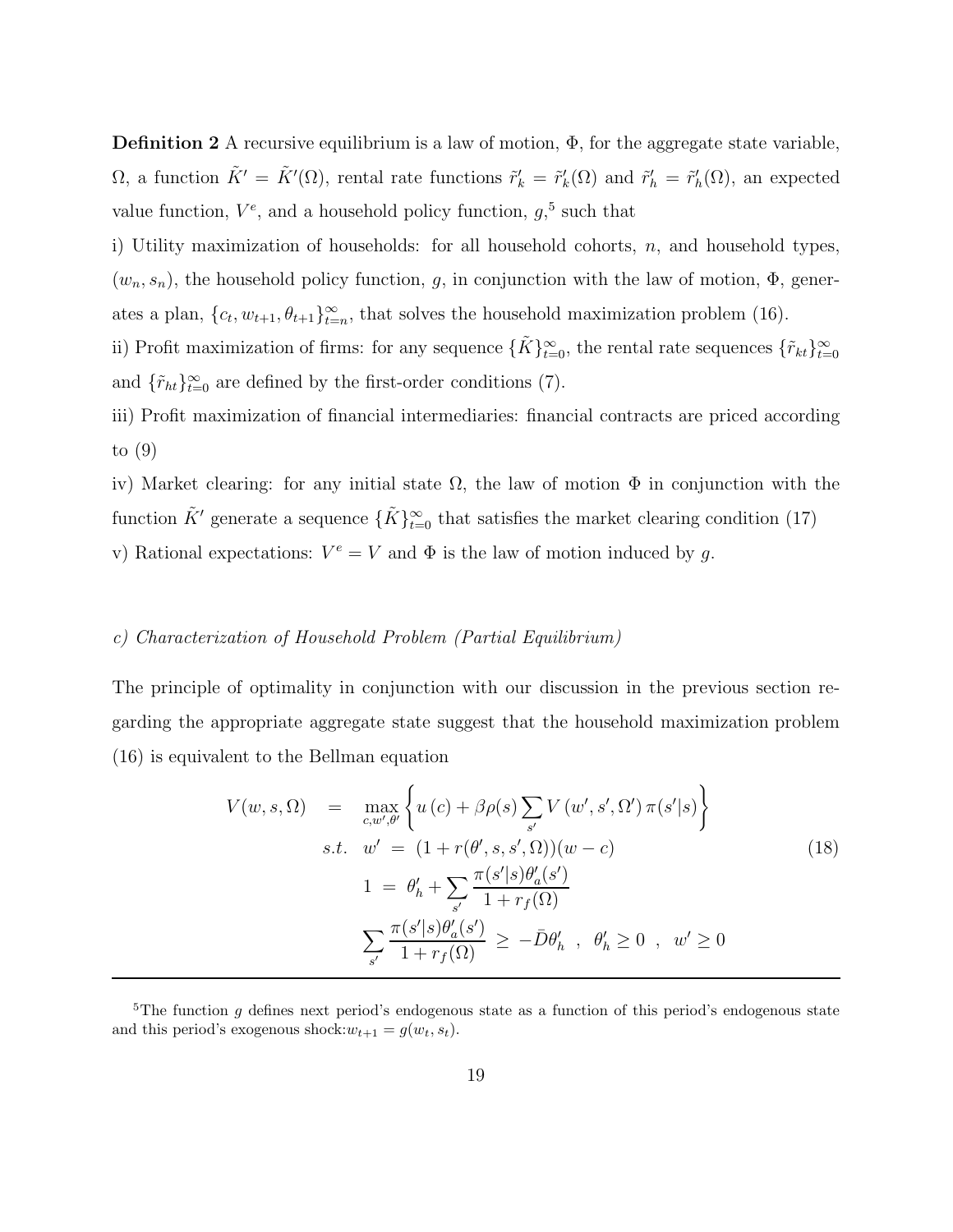$$
V(w', s', \Omega') \ge V_d(w', s', \Omega')
$$
  

$$
\Omega' = \Phi(\Omega)
$$

where the default value function is given by

$$
V_d(w, s, \Omega) = \max_{c, w'} \left\{ u(c) + \beta \rho(s) p \sum_{s'} \rho(s') V_d(w', s', \Omega') \pi(s'|s) + \beta \rho(s) (1-p) \sum_{s'} V^e(w', s', \Omega') \pi(s'|s) \right\}
$$
  

$$
w' = (1 + r_{hd}(s, s', \Omega))(w - c)
$$
  

$$
\Omega' = \Phi(\Omega)
$$

Let T be the operator associated with the Bellman equation (18). In contrast to the standard case without a participation constraint, the Bellman operator, *T*, defined by equation (18) is in general not a contraction. However, it is still a monotone operator. Monotone operators might have multiple fixed points, but under certain conditions we can construct a sequence that converges to the maximal element of the set of fixed points. This maximal solution is also the value function (principle of optimality). More precisely, if the condition that for all *s*

$$
\forall \theta': \beta \rho(s) \sum_{s'} \left(1 + r(\theta', s, s', \Omega')\right)^{1-\gamma} \pi(s'|s) < 1 \quad \text{if } 0 < \gamma < 1 \tag{19}
$$
\n
$$
\exists \theta': \beta \rho(s) \sum_{s'} \left(1 + r(\theta', s, s', \Omega')\right)^{1-\gamma} \pi(s'|s) < 1 \quad \text{if } \gamma > 1
$$

holds,  $6$  then we have the following results:

**Proposition 1.** Suppose that condition (19) is satisfied and that the law of motion, Φ, and the value function of a household in financial autarky,  $V_d$ , are continuous. Let  $T$  stand for the operator associated with the Bellman equation (18). Then

 $6$ Note that for the log-utility case, no condition of the type  $(19)$  is required.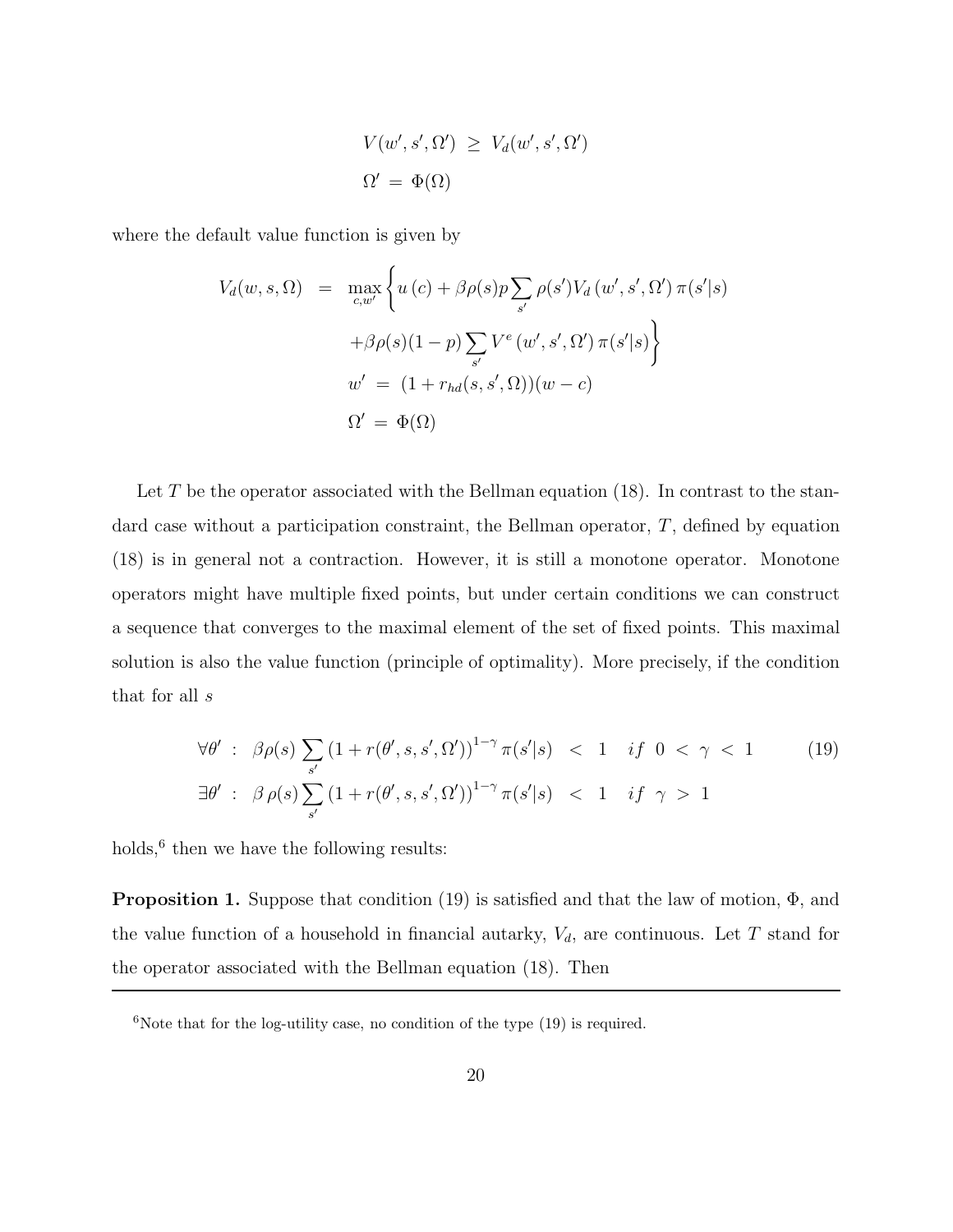i) There is a unique continuous solution,  $V_0$ , to the Bellman equation (18) without participation constraint.

- ii) lim<sub>k→∞</sub>  $T^kV_0 = V_{\infty}$  exists and is the maximal solution to the Bellman equation (18)
- iii)  $V_{\infty}$  is the value function, *V*, of the sequential household maximization problem.

#### *Proof.* See Appendix.

Consider the case  $V^e = V$ . Using proposition 2 and an induction argument, we can then show that the value function,  $V$ , has the functional form

$$
V(w, s, \Omega) = \begin{cases} \tilde{V}(s, \Omega) w^{1-\gamma} & \text{if } \gamma \neq 1\\ \tilde{V}_0(s, \Omega) + \tilde{V}_1(s) \ln w & otherwise \end{cases}
$$
 (20)

and that the corresponding optimal policy function, *g*, is

$$
c(w, s) = \tilde{c}(s, \Omega) w
$$
  

$$
w'(w, s, s', \Omega) = (1 + r(\theta', s, s', \Omega))(1 - \tilde{c}(s, \Omega)) w
$$
  

$$
\theta'(w, s, \Omega) = \theta'(s, \Omega).
$$

In other words, the value function has the functional form of the underlying utility function, consumption and next-period wealth are linear functions of current period wealth, and nextperiod portfolio choices are independent of wealth. Moreover, we also show that the intensiveform value function,  $\tilde{V}$ , together with the optimal consumption and portfolio choices,  $\tilde{c}$  and *θ*, can be found by solving an intensive-form Bellman equation that reads

$$
\tilde{V}(s,\Omega) = \max_{\tilde{c},\theta'} \left\{ \frac{\tilde{c}^{1-\gamma}}{1-\gamma} + \beta \rho(s)(1-\tilde{c})^{1-\gamma} \sum_{s'} \left(1 + r(\theta',s,s',\Omega)\right)^{1-\gamma} \tilde{V}(s',\Omega') \,\pi(s'|s) \right\}
$$

$$
s.t. \quad 1 \ = \ \theta_h' + \sum_{s'} \frac{\theta_a'(s')\pi(s'|s)}{1 + r_f(\Omega)} \tag{21}
$$

$$
\sum_{s'} \frac{\pi(s'|s) \theta_a'(s')}{1 + r_f(\Omega)} \, \geq \, - \bar{D} \theta_h' \;\; , \;\; \theta_h' \geq 0 \;\; , \;\; 0 \; \leq \; \tilde{c} \; \leq \; 1
$$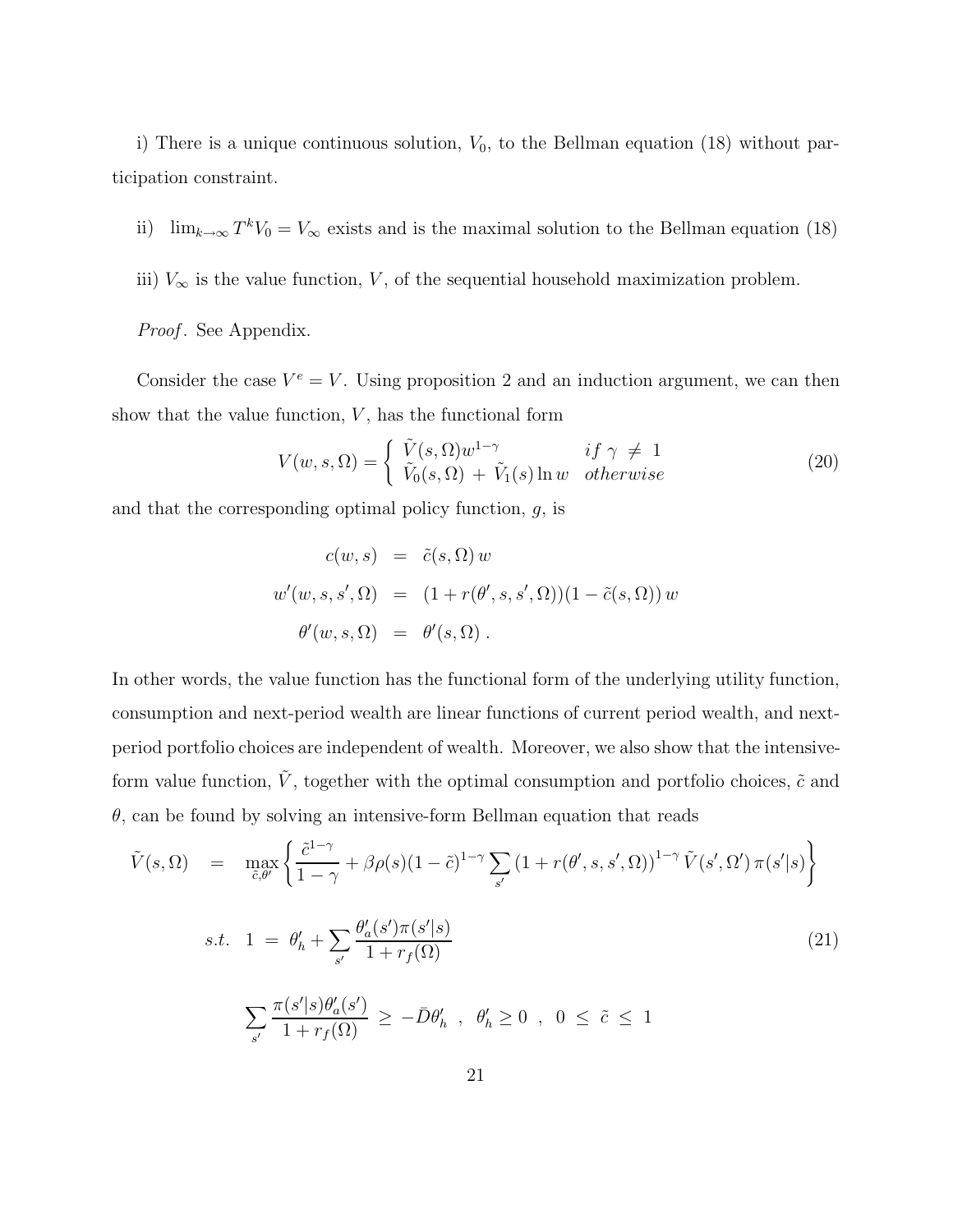$$
\left(\frac{\tilde{V}(s', \Omega')}{\tilde{V}_d(s', \Omega')}\right)^{\frac{1}{1-\gamma}} (1 + r(\theta', s, s', \Omega)) \ge (1 + r_{hd}(s, s', \Omega))\theta'_h
$$
  

$$
\Omega' = \Phi(\Omega)
$$

and

$$
\tilde{V}_d(s,\Omega) = \max_{\tilde{c}_d} \left\{ \frac{\tilde{c}_d^{1-\gamma}}{1-\gamma} + p\beta \rho(s)(1-\tilde{c}_d)^{1-\gamma} \sum_{s'} \left(1 + r_{hd}(s,s',\Omega)\right)^{1-\gamma} \tilde{V}_d(s',\Omega') \pi(s'|s) \right\}
$$
\n
$$
(1-p)\beta \rho(s)(1-\tilde{c}_d)^{1-\gamma} \sum_{s'} \left(1 + r_{hd}(s,s',\Omega)\right)^{1-\gamma} \tilde{V}(s',\Omega') \pi(s'|s) \right\}
$$

for  $\gamma \neq 1$ . In the case of log-utility, the intensive-form Bellman equation reads

$$
\tilde{V}_0(s, \Omega) = \max_{\tilde{c}, \theta'} \left\{ \ln \tilde{c} + \beta \rho(s) \sum_{s'} \tilde{V}_0(s') \pi(s'|s) + \beta \rho(s) \ln(1 - \tilde{c}) \sum_{s'} \tilde{V}_1(s') \pi(s'|s) + \beta \rho(s) \sum_{s'} \tilde{V}_1(s') \ln(1 + r(\theta', s, s', \Omega)) \pi(s'|s) \right\}
$$
\n
$$
s.t. \quad 1 = \theta'_h + \sum_{s'} \frac{\theta'_a(s') \pi(s'|s)}{1 + r_f(\Omega)}
$$
\n
$$
\sum_{s'} \frac{\pi(s'|s) \theta'_a(s')}{1 + r_f(\Omega)} \ge -\bar{D} \theta'_h \quad , \quad \theta'_h \ge 0
$$
\n
$$
e^{(1-\beta)\left(\tilde{V}_0(s', \Omega') - \tilde{V}_{d0}(s', \Omega')\right)} \left(1 + r(\theta', s, s', \Omega)\right) \ge \left(1 + r_{hd}(s, s', \Omega)\right) \theta'_h
$$

$$
\Omega' = \Phi(\Omega)
$$

and

$$
\tilde{V}_{0d}(s,\Omega) = \max_{\tilde{c}_d} \left\{ \ln \tilde{c}_d + \beta \ln(1-\tilde{c}_d) \sum_{s'} \tilde{V}_1(s') \rho(s') \pi(s'|s) + \beta \rho(s) \sum_{s'} \tilde{V}_1(s') \ln(1+r_{hd}(s,s',\Omega)) \pi(s'|s) + p\beta \rho(s) \sum_{s'} \tilde{V}_{0d}(s') \pi(s'|s) + (1-p)\beta \rho(s) \sum_{s'} \tilde{V}_0(s') \pi(s'|s) \right\}
$$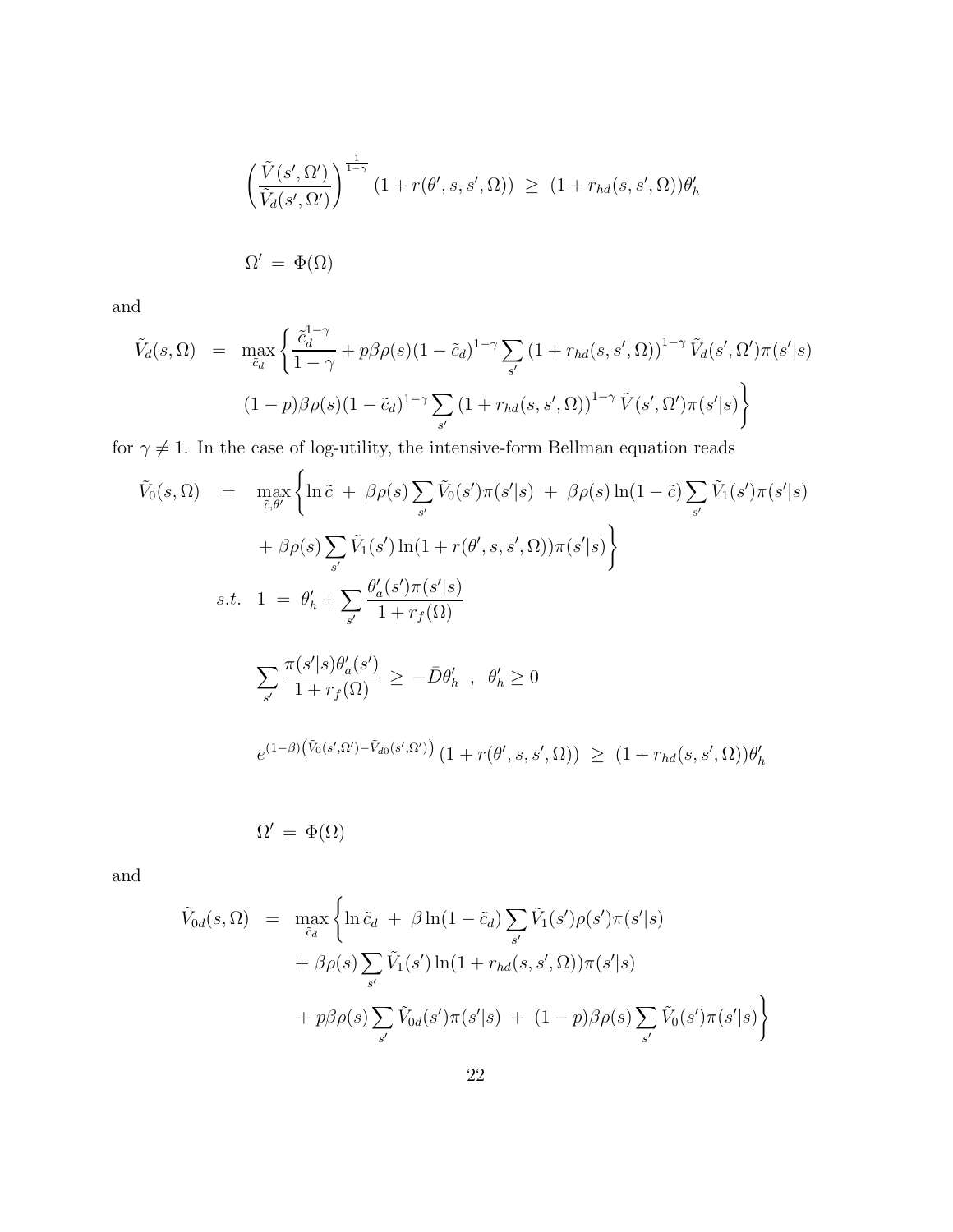where the coefficients  $\tilde{V}_1$  are the solution to

$$
\tilde{V}_1(s) = 1 + \beta \rho(s) \sum_{s'} \tilde{V}_1(s') \pi(s'|s)
$$

**Proposition 2.** Suppose that condition (19) is satisfied, the law of motion, Φ, is continuous, and  $V^e = V$ . Then value function, *V*, and optimal policy function, *g*, have the functional form (20). Moreover, the intensive-form value function,  $\tilde{V}$ , and the corresponding optimal consumption and portfolio choices,  $\tilde{c}$  and  $\theta'$ , are the maximal solution to the intensive-form Bellman equation (21). This maximal solution is obtained by iteratively applying  $\ddot{T}$ , the operator associated with the intensive-form Bellman equation (21), starting from  $\tilde{V}_0$ , the solution of the intensive-form Bellman equation (22) without participation constraint:

$$
\tilde{V} \;=\; \lim_{n\to\infty} \tilde{T}^n \tilde{V}_0 \;.
$$

*Proof* . See Appendix.

Note that proposition 2 cannot simply be proved by the guess-and-verify method since multiple solutions to the Bellman equation (21) may exist. Specifically, the operator associated with the Bellman equation is monotone, but not a contraction, and hence multiple fixed points may exist. However, proposition 2 ensures that we have indeed found the value function associated with the original utility maximization problem, and also provides us with a iterative method to compute this solution. Note further that the constraint set in (21) is linear since the return functions are linear in  $\theta$ . Thus, the constraint set is convex and we have transformed the original utility maximization problem into a convex problem. In other words, the non-convexity problem alluded to in the introduction has been resolved.

#### *d) Characterization of Recursive Equilibria*

Proposition 2 shows how to rewrite the maximization problem of individual households as a recursive problem that is wealth-independent. One implication of the intensive-form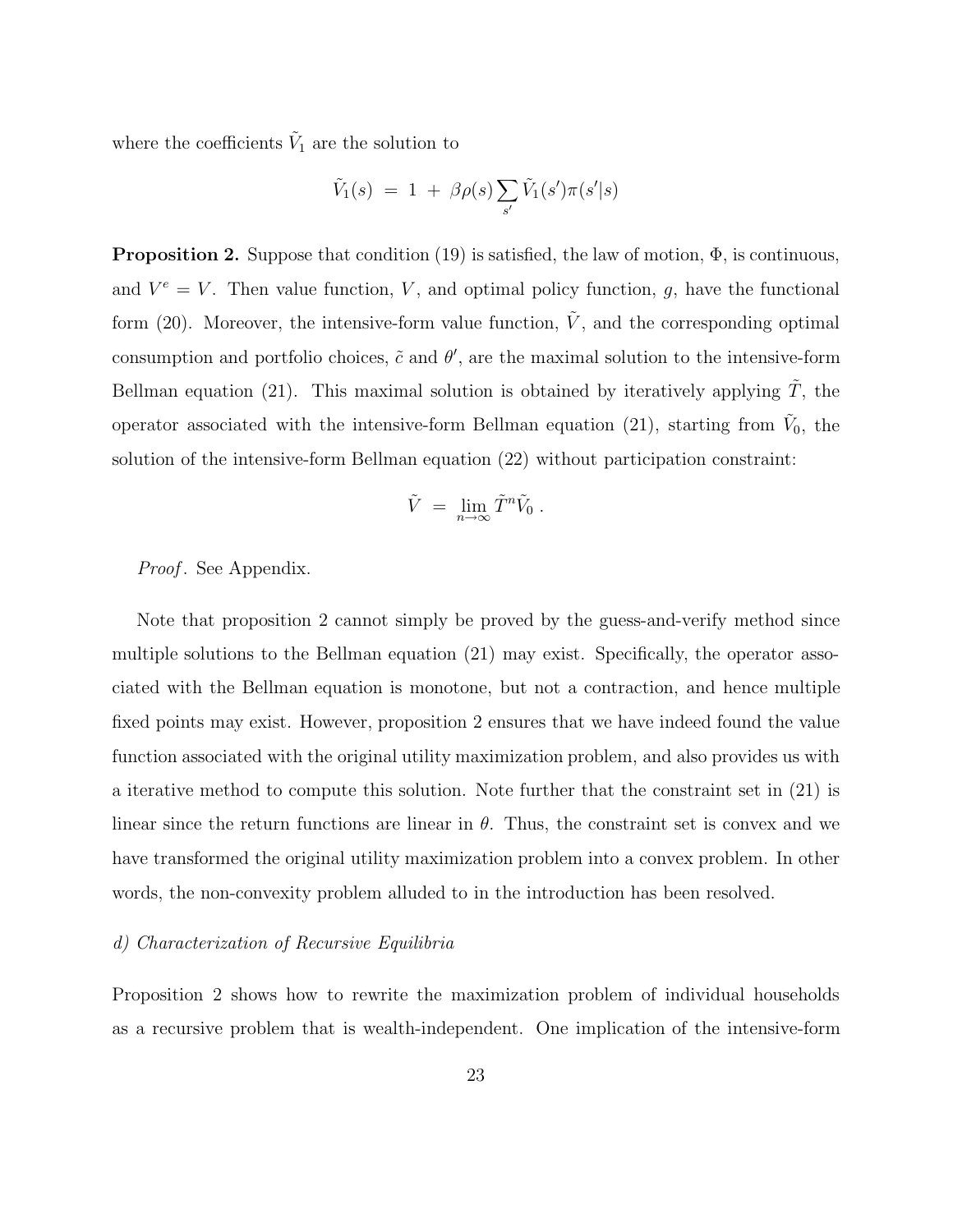representation of the individual maximization problem is that optimal portfolio choices are independent of wealth, *w*. This result in turn implies that the market clearing condition (17) can be re-written as

$$
\tilde{K}' = \frac{\sum_{s} [\rho(s) + \lambda_a (1 - \rho(s))](1 - \theta_h(s, \Omega)) (1 - \tilde{c}(s, \Omega)) \Omega(s)}{\bar{z} \sum_{s} [\rho(s) + \lambda_h] \phi(s) \theta_h(s, \Omega) (1 - \tilde{c}(s, \Omega)) \Omega(s)}
$$
(22)

where we have already incorporated restriction (11) and  $\bar{z}$  stands for the mean of  $z$ . Equation (22) defines a function  $\tilde{K}' = \tilde{K}'(\Omega)$ , which in turn defines rental rate functions  $\tilde{r}'_k = \tilde{r}'_k(\Omega)$ and  $\tilde{r}'_h = \tilde{r}'_h(\Omega)$  using the first-order conditions (7). A second implication of proposition 2 is that the equilibrium law of motion,  $\Phi$ , can be explicitly derived:

$$
\Omega'(s') = \frac{\sum_{s} \rho(s)(1 - \tilde{c}(s, \Omega))(1 + r(\theta'(s, \Omega), s', \Omega))\pi(s'|s)\Omega(s) + \lambda \Omega'_{new}(s')}{\sum_{s,s'} \rho(s)(1 - \tilde{c}(s, \Omega))(1 + r(\theta'(s, \Omega), s', \Omega))\pi(s'|s)\Omega(s) + \lambda}
$$
(23)

where the parameter  $\lambda$  is related to the parameters  $\lambda_a$  and  $\lambda_b$  through the restriction (11). Note that the expression in the denominator of (23) ensures that  $\sum_{s'} \Omega'(s') = 1$ .

In sum, a recursive equilibrium can be found by solving (21) and (22), and using (23) as the law of motion:

**Proposition 3.** Suppose that  $(\theta, \tilde{c}, \tilde{V}, \tilde{K}')$  is an intensive-form equilibrium, that is,  $(\theta, \tilde{c}, \tilde{V}, \tilde{K}')$ solves (21) and (22). Then  $(g, \tilde{V}, \tilde{K}', \Phi)$  is a recursive equilibrium, where g is the individual policy function associated with  $(\theta, \tilde{c})$  and  $\Phi$  the aggregate law of motion defined in (23). *Proof.* See Appendix.

Proposition 3 simplifies the computation of recursive equilibria. In our framework, the infinite-dimensional wealth distribution is not a relevant state variable. Instead, the distribution of wealth shares over household types,  $\Omega$ , becomes a relevant state variable. Note that  $\Omega$ is in many applications a low-dimensional object. For example, suppose that  $s_t = (s_{1t}, s_{2t})$ , where  $\{s_{1t}\}\$  and  $\{s_{2t}\}\$  are two independent processes and  $\{s_{2t}\}\$ is an i.i.d process. In this case neither  $\tilde{c}$  nor  $\theta$  depend on  $s_2$  and the relevant aggregate state is  $\Omega(s_1)$  only.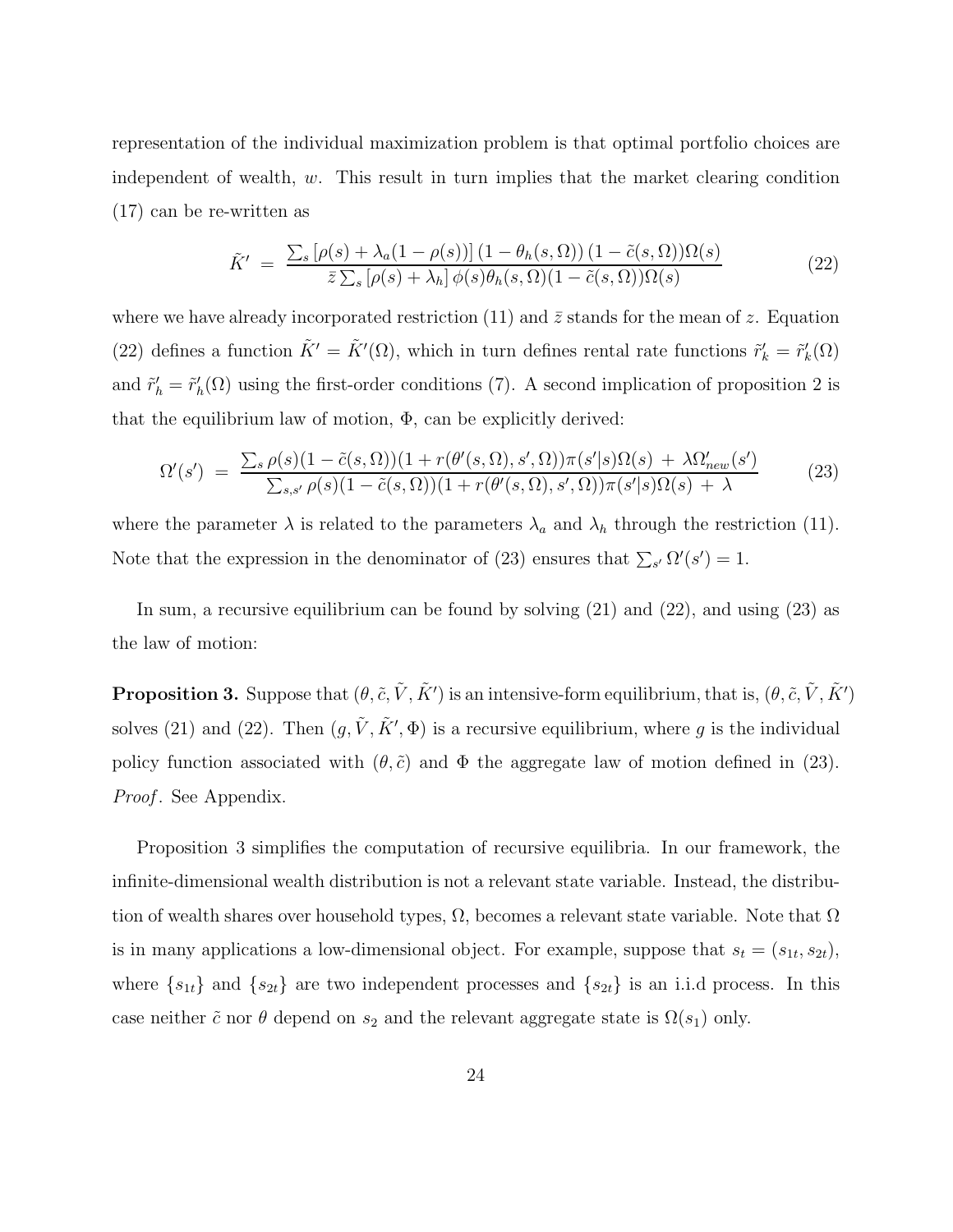#### *e) Extension: Aggregate Shocks*

So far, we have considered economies with only idiosyncratic risk, but it is straightforward to introduce aggregate risk into the framework. To this end, suppose that there are idiosyncratic shocks, *s*, and aggregate shocks, *S*, and that uncertainty is described by a stationary joint Markov process  $\{s_t, S_t\}$  with transition probabilities denoted by  $\pi(s_{t+1}, S_{t+1}|s_t, S_t)$ . The relevant aggregate state then becomes  $(\Omega_t, S_t)$ , where  $\Omega_t$  is defined as before. In a recursive equilibrium, the evolution of the endogenous aggregate state variable is given by an endogenous law of motion  $\Omega_{t+1} = \Phi(\Omega_t, S_t, S_{t+1})$ . Further, the aggregate capital-to-labor ratio is a function  $\tilde{K}_{t+1}(\Omega_t, S_t)$  and the rentals rates are function  $\tilde{r}_{k,t+1} = \tilde{r}_k(\Omega_t, S_t)$  and  $\tilde{r}_{h,t+1} = \tilde{r}_h(\Omega_t, S_t)$ . The definition of a recursive equilibrium is, *mutatis mutandis*, as before.

A straightforward (though lengthy) extension of the subsequent theoretical analysis shows that a modified version of our general characterization results still hold. In particular, recursive equilibria can be computed by solving a convex problem that is independent of the wealth distribution, though clearly the finite-dimensional distribution of relative wealth,  $\Omega$ , still enters into the equilibrium conditions.

#### *f) Further Extensions*

There a several further extensions of the model that can be incorporated without sacrificing the tractability of the model. First, we can introduce a time cost in human capital production if we replace the term  $\phi(s_t)x_{ht}$  in (1) by  $\phi(s_t)(h_t l_{ht})^{\alpha} x_{ht}^{1-\alpha}$ , where  $l_{ht}$  is the time spent in human capital production. In the simplest extension, the household allocates time between working and producing human capital (learning). However, we can also add a labor-leisure choice as long as preferences remain homothetic in consumption. It is straightforward to show that the human capital production function  $\phi(s_t)(h_t h_{tt})^{\alpha} x_{ht}^{1-\alpha}$  gives rise to a human capital accumulation equation (1) that is still linear in  $x_{ht}$  after the optimal choice of  $l_{ht}$  has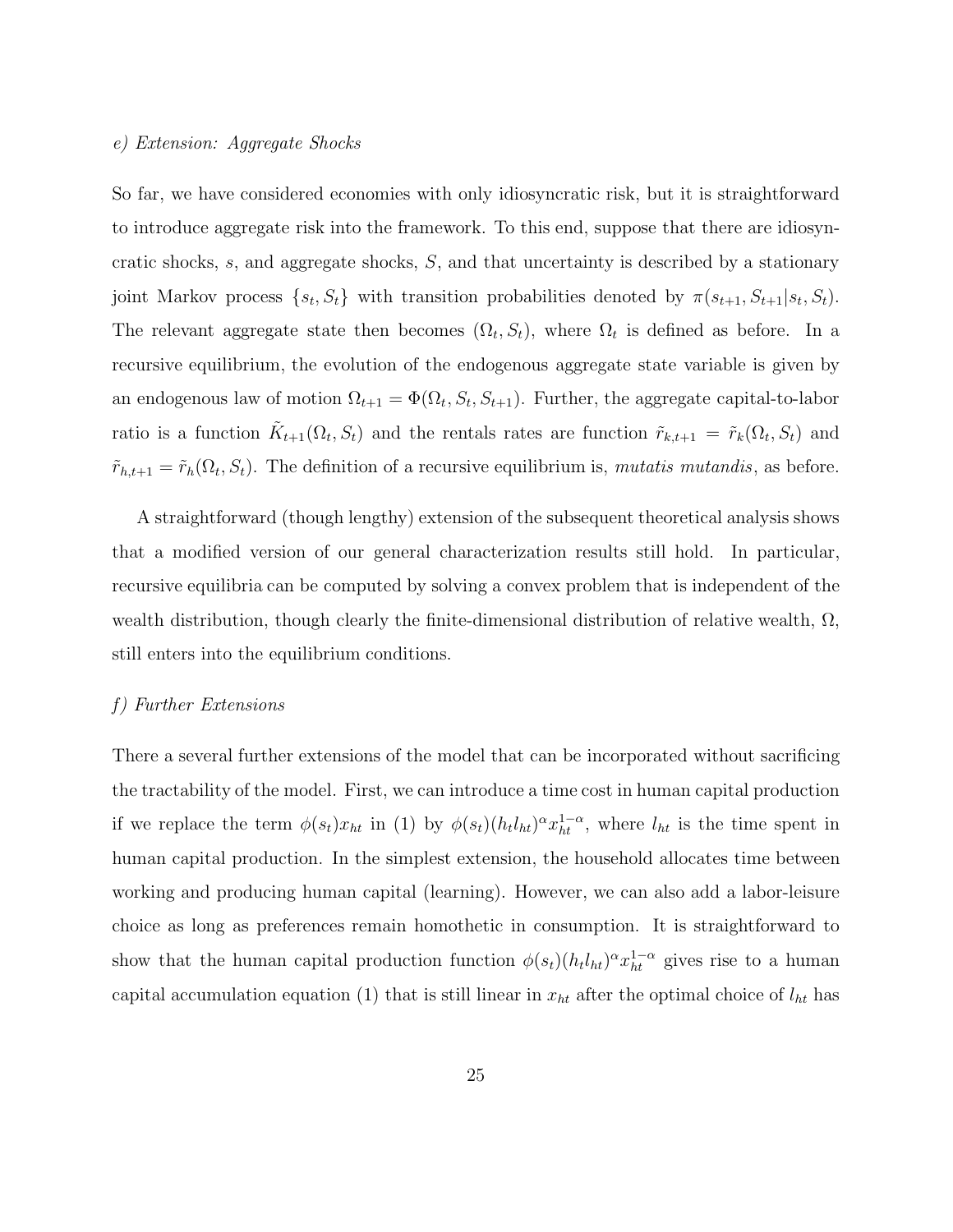been substituted out.

A second extension is shocks to preferences (taste shocks, health shocks, change in family structure). These can easily be incorporated by replacing the one-period utility function by one that depends on the state  $s_t$ . Third, the tractability is preserved in a model with taxes and transfers as long as these payments are proportional to either financial capital (capital income) or human capital (labor income). To see this, simply re-define the returns in (13) as returns after taxes and transfers have been taken into account. Note that taxes and transfers can be an arbitrary (non-linear) function of the state  $s_t$ .

# **IV. Quantitative Analysis**

In this section, we provide a quantitative analysis based on a special version of the model. To this end, Section IV.a first presents the model specification for the special case of interest. Sections IV.b and IV.c then discuss the equilibrium conditions for the special case and our computational approach. Section IV.d briefly discusses the data and Section IV.e presents the calibration of the partial equilibrium model. Section IV.f and IV.g discuss the life-cycle implications of the model with respect to portfolio choice, insurance, and welfare. The next three sections analyze the model response to changes in contract enforcement, labor market risk, and risk aversion based on the partial equilibrium version of the model.<sup>7</sup> Section IV.k concludes with a discussion how to calibrate the general equilibrium version of the model.

#### *a) Specification*

We set the period length to one year. We assume that the economy is in stationary equilibrium and drop the time index *t*. We further assume that the exogenous individual state

<sup>7</sup>We do not re-calibrate the model when we change the value of one parameter and in this sense we conduct a comparative statics analysis. Our results barely change if we re-calibrate the model to match all targets before and after the parameter change.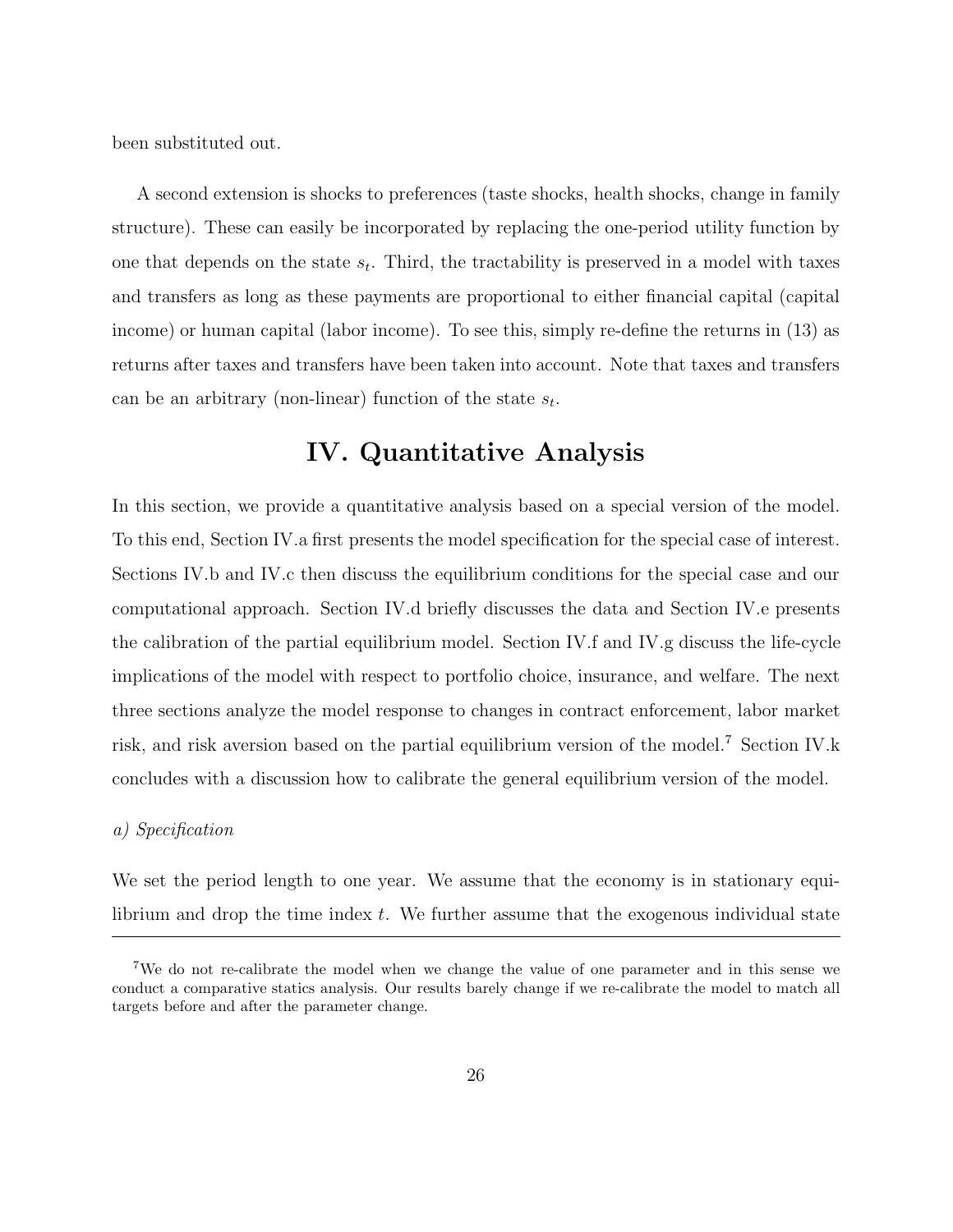has two components,  $s = (s_1, s_2)$ . The first component,  $s_1$ , denotes the age of a household, which can take on 9 values,  $s_1 = 1, \ldots, 9$ , corresponding to the following 9 age groups: 25 and younger,  $26 - 30$ ,  $31 - 36$ ,  $\dots$ ,  $56 - 60$ , and older than 60. We assume that households stochastically age with the transitions from one age group to another age group governed by transition probabilities  $\pi(s_1'|s_1)$ . We assume that households cannot move up more than one age group at a time, and choose  $\pi(s_1 + 1|s_1)$  so that so that households spend on average 5 years in the first 8 age groups. That is, for  $s_1 \leq 8$  we have  $\pi(s_1|s_1)=4/5$  and  $\pi(s_1+1|s_1)=1/5$ . Households in the oldest age group die stochastically and the probability of death is chosen so that these households live on average a further 25 years. Old households who leaves the model are replaced by households in the youngest age group.

The second component of the state,  $s_2$ , describes human capital risk. Both  $s_1$  and  $s_2$  affect human capital accumulation through the  $\epsilon$ -function appearing in the human capital equation (1) as  $\epsilon(s_1, s_2) = \varphi(s_1) - \delta_h + \eta(s_2)$ . We interpret  $\varphi$  as a learning-by-doing parameter which depends on age and which, in our calibration below, is stronger for younger households so that  $\varphi(s_1) > \varphi(s_1 + 1)$ . The parameter  $\delta_h$  is the average depreciation rate of human capital in the economy. We have set the labor productivity parameter  $z = 1$  so that all labor income risk is generated through the human capital shock *η*, which is assumed to be i.i.d. over time and across households and independent of household age *s*1. <sup>8</sup> Assuming that the cost of human capital in terms of consumption goods  $\phi$  is constant, the return to human capital is given by  $r_h(s_1, s_2) = \phi \tilde{r}_h + \varphi(s_1) - \delta_h + \eta(s_2)$ . Normalizing the mean of the human capital shocks to zero, or  $\sum_{s_2} \eta(s_2) \pi(s_2) = 0$ , we find that the expected human capital returns for a household of age  $s_1$  are  $\bar{r}_h(s_1) = \sum_{s_2} r_h(s_1, s_2) \pi(s_2) = \phi \tilde{r}_h + \varphi(s_1) - \delta_h$ . For the oldest household group,  $s_1 = 9$ , we assume that human capital returns are low enough so that they only invest in financial capital yielding a portfolio return equal to the risk-free *r*<sup>f</sup> (retirement).

 ${}^{8}$ In Krebs, Kuhn, and Wright (2015) we consider the more general version with additional shocks to z.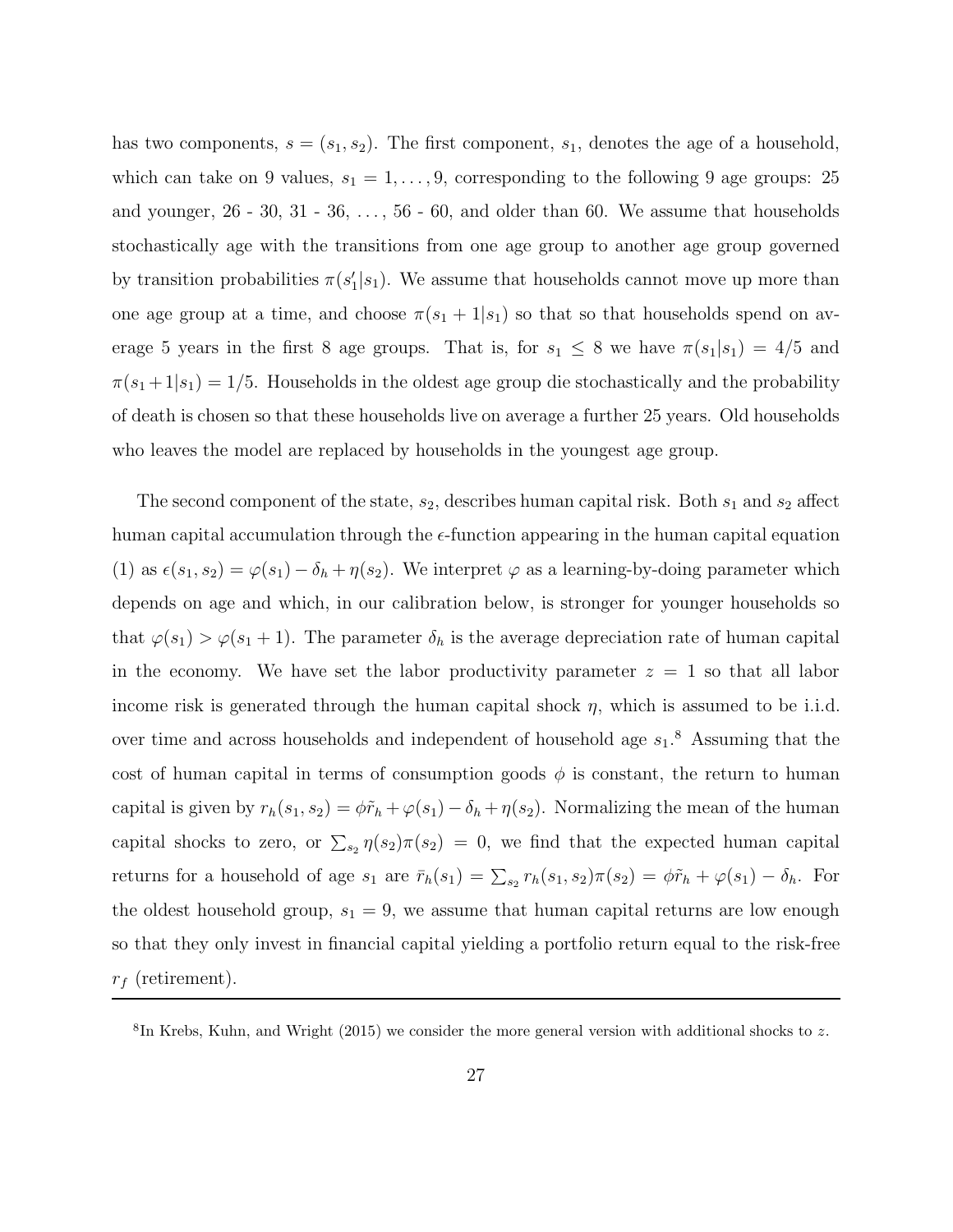With this specification in hand, we can verify that human capital accumulation decisions satisfy various non-negativity constraints on human capital investment. For example, in equilibrium the restriction holds that total human capital investment inclusive of learningby-doing is always non-negative:  $\varphi(s_1)h_t + \phi x_{ht} \geq 0$ .

#### *b) Equilibrium Conditions*

Given the assumption made so far, the intensive-form Bellman equation (21) for households of age $s_1\leq 8$  becomes

$$
\tilde{V}(s_1) = \max_{\tilde{c}, \theta'} \left\{ \frac{\tilde{c}^{1-\gamma}}{1-\gamma} + \beta (1-\tilde{c})^{1-\gamma} \sum_{s'_1, s'_2} (1+r(\theta', s'_1, s'_2))^{1-\gamma} \tilde{V}(s'_1) \pi(s'_2) \pi(s'_1|s_1) \right\}
$$
\n
$$
s.t. \quad 1 = \theta'_h + \sum_{s'_1, s'_2} \frac{\theta'_a(s'_1, s'_2) \pi(s'_2) \pi(s'_1|s_1)}{1+r_f} \ , \quad 0 \leq \tilde{c} \leq 1 \ , \quad \theta'_h \geq 0
$$
\n
$$
\left( \frac{\tilde{V}(s'_1)}{\tilde{V}_d(s'_1)} \right)^{\frac{1}{1-\gamma}} (1+r(\theta', s'_1, s'_2)) \geq (1+r_h(s'_1, s'_2)) \theta'_h \qquad \forall (s'_1, s'_2)
$$
\n
$$
(24)
$$

with

$$
\tilde{V}_d(s_1) = \max_{\tilde{c}_d} \left\{ \frac{\tilde{c}_d^{1-\gamma}}{1-\gamma} + p\beta (1-\tilde{c}_d)^{1-\gamma} \sum_{s'_1, s'_2} (1+r_{hd}(s'_1, s'_2))^{1-\gamma} \tilde{V}_d(s'_1)\pi(s'_2)\pi(s'_1|s_1) \right\}
$$
\n
$$
(1-p)\beta (1-\tilde{c}_d)^{1-\gamma} \sum_{s'_1, s'_1} (1+r_{hd}(s'_1, s'_2))^{1-\gamma} \pi(s'_2) \tilde{V}(s_1)\pi(s'_1|s_1) \right\}
$$

for  $\gamma \neq 1$ . In the case of log-utility, the intensive-form Bellman equation (21) becomes

$$
\tilde{V}(s_1) = \max_{\theta'} \left\{ \ln(1-\beta) + \frac{\beta}{1-\beta} \ln \beta + \frac{\beta}{1-\beta} \sum_{s'_1, s'_2} \ln(1 + r(\theta', s'_1, s'_2) \pi(s'_1 | s_1) + \beta \sum_{s'_1} \tilde{V}(s'_1) \pi(s'_1 | s_1) \right\}
$$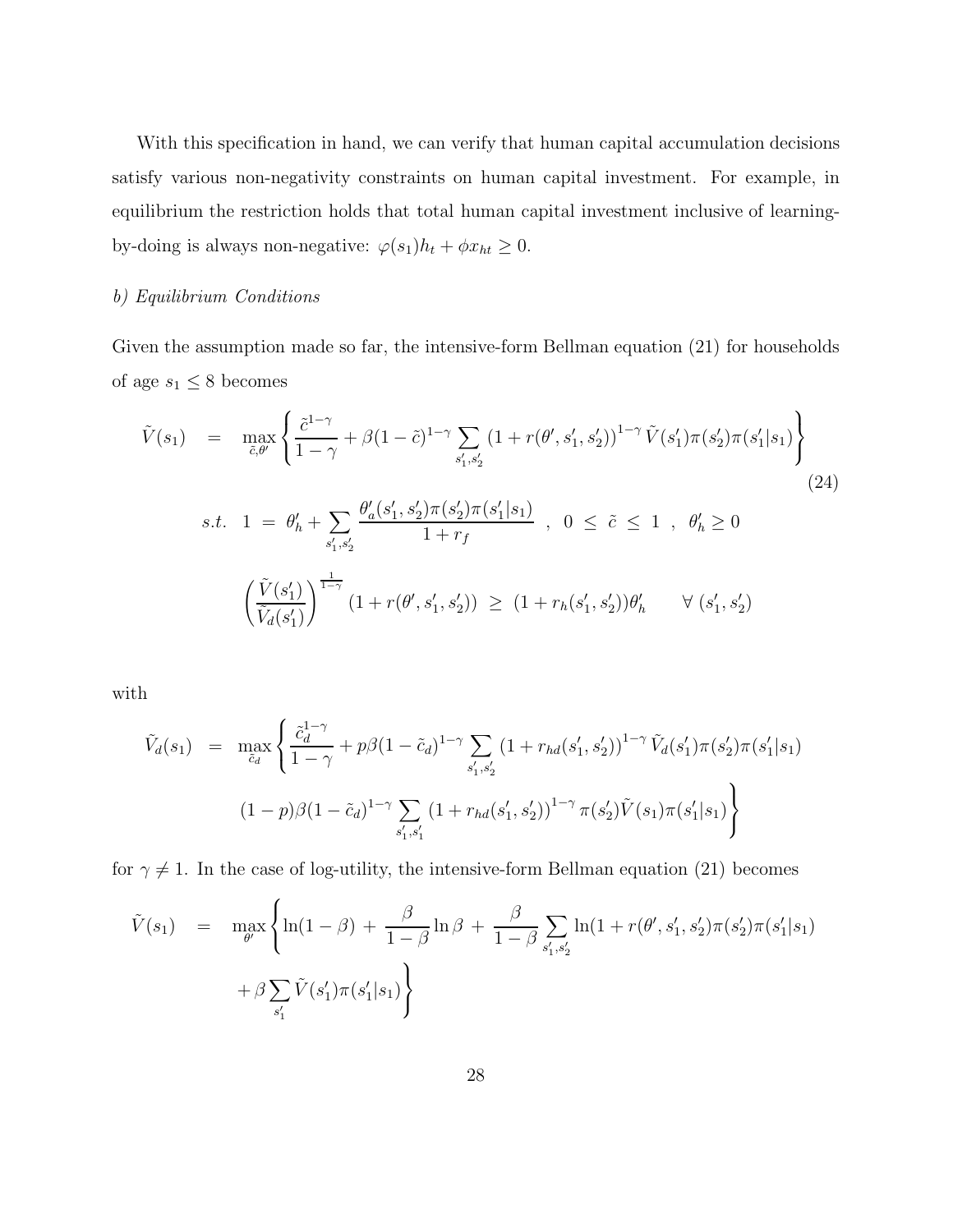$$
s.t. \quad 1 \ = \ \theta'_h + \sum_{s'_1, s'_2} \frac{\theta'_a(s'_1, s'_2) \pi(s'_2) \pi(s'_1|s_1)}{1 + r_f} \quad , \ \ \theta'_h \ge 0
$$
\n
$$
e^{(1-\beta)\left(\tilde{V}(s'_1) - \tilde{V}_d(s'_1)\right)} \left(1 + r(\theta', s'_1, s'_2) \right) \ge \left(1 + r_{hd}(s'_1, s'_2)\right) \theta'_h \qquad \forall \ (s'_1, s'_2)
$$

with

$$
\tilde{V}_d(s_1) = \ln(1-\beta) + \frac{\beta}{1-\beta} log\beta + \frac{\beta}{1-\beta} \sum_{s'_1, s'_2} log(1 + r_{hd}(s'_1, s'_2)\pi(s'_1|s_1) + p\beta \sum_{s'_1} \tilde{V}_d(s'_1)\pi(s'_1|s_1) + (1-p)\beta \sum_{s'_1} \tilde{V}(s'_1)\pi(s'_1|s_1)
$$

From  $(24)$  it immediately follows that the optimal portfolio choice,  $\theta$ , and the optimal consumption-saving choice,  $\tilde{c}$ , only depend on age  $s_1$  but not on human capital shocks  $s_2$ . In other words, household consumption and portfolio choices are independent are independent of i.i.d. shocks. This in turn implies that the relevant aggregate state,  $\Omega$ , only depends on age,  $s_1$ . The stationary  $\Omega$  is then determined by the following set of equations, defined first for  $s_1 = 1$ :

$$
\Omega(1) \;\; = \;\; N \left[ \frac{4}{5} \sum_{s_2'} (1 - \tilde{c}(1)) (1 + r(\theta'(1), 1, s_2')) \pi(s_2') \Omega(1) \; + \; \lambda \right]
$$

and then  $\forall s_1 \; with \; 2 \leq s_1 \leq 8$  :

$$
\Omega(s_1) = N \left[ \frac{4}{5} \sum_{s'_2} (1 - \tilde{c}(s_1)) (1 + r(\theta'(s_1), s_1, s'_2)) \pi(s'_2) \Omega(s_1) + \frac{1}{5} \sum_{s'_2} (1 - \tilde{c}(s_1 - 1)) (1 + r(\theta'(s_1 - 1), s'_2)) \pi(s'_2) \Omega(s_1 - 1) \right]
$$
\n(25)

and then lastly:

$$
\Omega(9) = N \left[ \frac{24}{25} (1 - \tilde{c}(9)) (1 + r_f) \Omega(9) + \frac{1}{5} (1 - \tilde{c}(8)) (1 - \theta_h(8)) (1 + r_f) \Omega(8) \right]
$$

where *N* is a normalization constant chosen to ensure  $\sum_{s_1} \Omega(s_1) = 1$ . Note that (25) is the stationary version of (23) for the current model set-up, where we have already used the assumption that new-born households begin life in age group (state)  $s_1 = 1$ .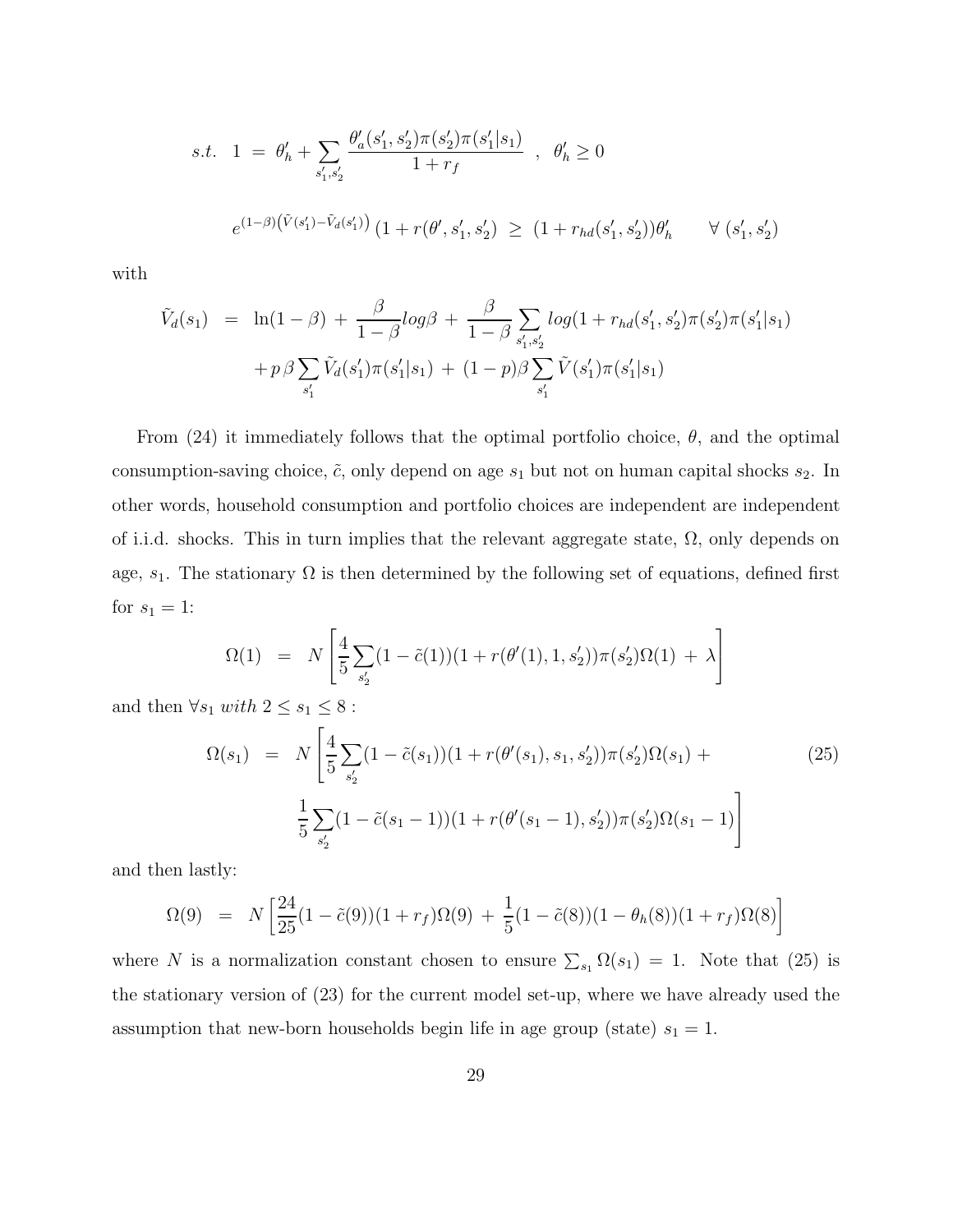Suppose we choose  $\lambda_a = 1$ . Taking into account that  $\rho(s_1) = 1$  for  $s_1 = 1, \ldots, 8$  and  $\theta_h(9) = 0$ , we find that the market clearing condition (22) becomes

$$
\tilde{K} = \frac{\sum_{s_1} (1 - \tilde{c}(s_1)) (1 - \theta_h(s_1)) \Omega(s_1)}{(1 + \lambda_h) \phi \sum_{s_1 \neq 9} (1 - \tilde{c}(s_1)) \theta_h(s_1) \Omega(s_1)}
$$
\n(26)

where  $\lambda$  in (25) and  $\lambda_h$  in (26) are related through

$$
\lambda = [1 + \bar{r}(\theta(1))] \left[ \frac{1}{25} (1 - \tilde{c}(9)) \Omega(9) + \lambda_h \phi \sum_{s_1 \neq 9} (1 - \tilde{c}(s_1)) \theta_h(s_1) \Omega(s_1) \right]
$$
(27)

where  $\bar{r}(\theta(1))$  is the average investment return for a household of age group  $s_1 = 1$ . Equations (24), (25), and (26) determine a stationary recursive equilibrium for this specification of the model.

#### *c) Computation*

For the general equilibrium analysis, one needs to solve the three equations (24), (25), and (26). The algorithm for doing so works as follows. First, pick an aggregate capital-to-labor ratio,  $\tilde{K}$ , which determines the rental rates  $\tilde{r}_k$  and  $\tilde{r}_h$  and therefore also the investment return function *r*. Second, given the values for the investment returns, solve the intensiveform household decision problem (24) and recover the stationary state  $\Omega$ . Third, use the values for  $\theta$ ,  $\tilde{c}$ , and  $\Omega$ , to determine a new value for  $\tilde{K}$  using (26). Finally, iterate until convergence. Note that in the log-utility case with  $\rho(s_1) = 1$  there is no need to solve for  $\tilde{c}$ since we have  $\tilde{c} = 1 - \beta$ .

We solve the partial equilibrium problem (24) by iteration. More precisely, consider the case  $\gamma \neq 1$  and define the values  $\tilde{V}^k(s_1)$  and  $\tilde{V}^k_d(s_1)$ , recursively by

$$
\tilde{V}^{k+1}(s_1) = \left\{ \frac{\left(\tilde{c}^k(s_1)\right)^{1-\gamma}}{1-\gamma} + \left(\beta \left(1 - \tilde{c}^k(s_1)\right)^{1-\gamma} \sum_{s'_1, s'_2} \left(\theta^k_h(s_1)(1 + r_h(s'_1, s'_2)) + \theta^k_a(s_1, s'_1, s'_2)\right)^{1-\gamma} \tilde{v}^k(s_1)\pi(s'_2)\pi(s'_1|s_1) \right\}
$$
\n(28)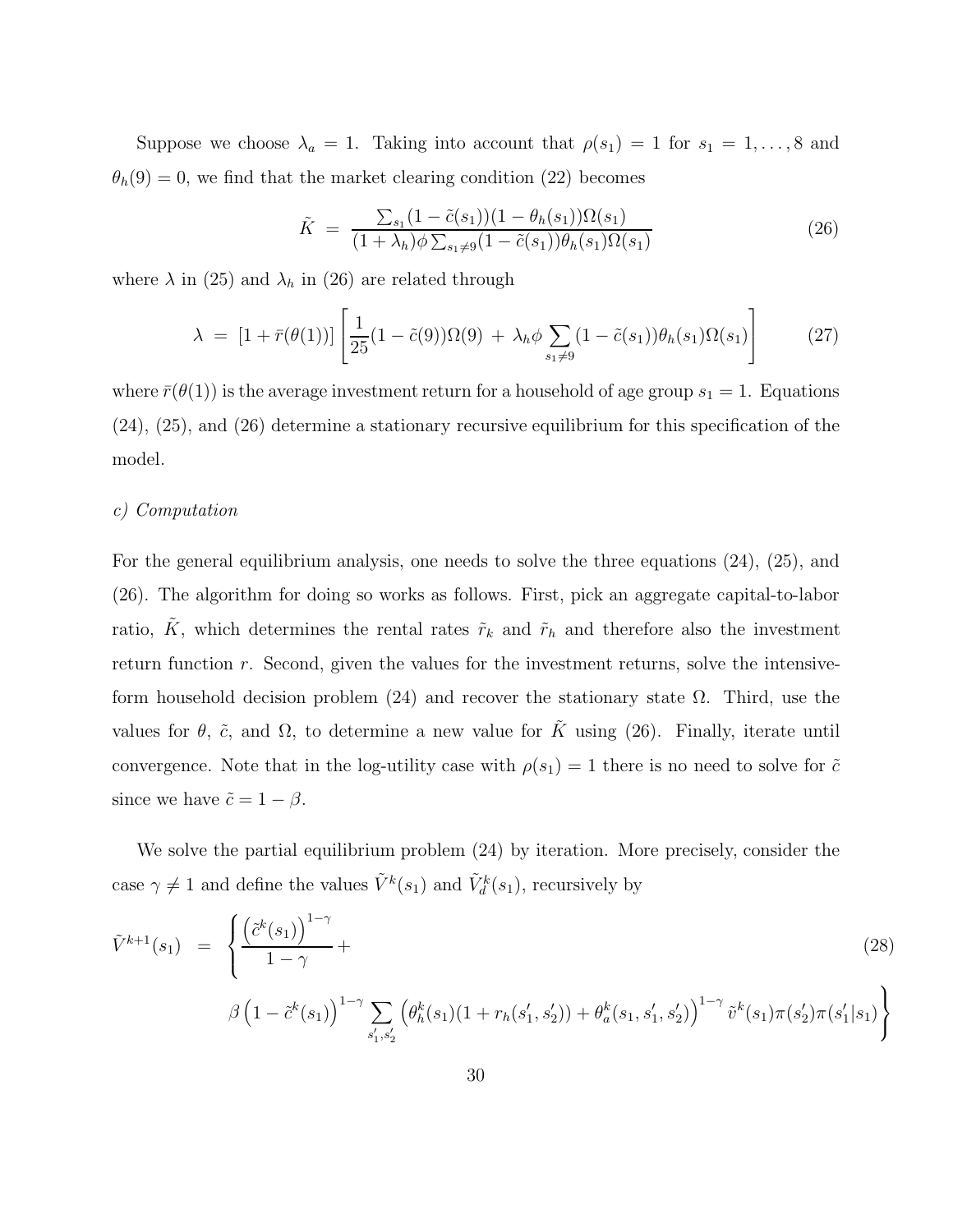$$
\tilde{c}^k(s_1) = 1 - \left(\beta \sum_{s'_1, s'_2} \left(\theta^k_h(s_1)(1 + r_h(s'_1, s'_2)) + \theta^k_a(s_1, s'_1, s'_2)\right)^{1-\gamma} \pi(s'_2) \pi(s'_1|s_1)\right)^{\frac{1}{\gamma}}
$$

and

$$
\tilde{V}_{d}^{k+1}(s_{1}) = \frac{(\tilde{c}_{d}(s_{1}))^{1-\gamma}}{1-\gamma} + \beta(1-\tilde{c}_{d}(s_{1}))^{1-\gamma} p \sum_{s'_{1},s'_{2}} (1+r_{hd}(s'_{1},s'_{2}))^{1-\gamma} \tilde{v}_{d}^{k}(s'_{1}) \pi(s'_{2}) \pi(s'_{1}|s_{1}) \n+ \beta(1-\tilde{c}_{d}(s_{1}))^{1-\gamma} (1-p) \sum_{s'_{1},s'_{2}} (1+r_{hd}(s'_{1},s'_{2}))^{1-\gamma} \pi(s'_{2}) \tilde{V}^{k}(s'_{1}) \pi(s'_{1}|s_{1}) \n\tilde{c}_{d}(s_{1}) = 1 - \left(\beta \sum_{s'_{1},s'_{2}} (1+r_{hd}(s'_{1},s'_{2}))^{1-\gamma} \pi(s'_{2}) \pi(s'_{1}|s'_{1})\right)^{\frac{1}{\gamma}}
$$

where the portfolio choices  $(\theta_h^k(s_1), \theta_a^k(s_1))$  for each  $s_1$  are the solution to

$$
\max_{\theta_h, \theta_a} \sum_{s'_1, s'_2} (\theta_h (1 + r_h(s'_1, s'_2)) + \theta_a(s'_1, s'_2))^{1-\gamma} \pi(s')
$$
\n
$$
s.t. \quad \theta_h + \sum_{s'_1, s'_2} \frac{\theta_a(s'_1, s'_2)\pi(s'_2)\pi(s'_1|s_1)}{1 + r_f} = 1
$$
\n
$$
\theta_h (1 + r_h(s'_1, s'_2)) + \theta_a(s'_1, s'_2) \ge \theta_h (1 + r_{hd}(s'_1, s'_2)) \left(\frac{\tilde{V}_d^k(s'_1)}{\tilde{V}^k(s'_1)}\right)^{\frac{1}{1-\gamma}}
$$
\n
$$
(29)
$$

The intensive-from value function and the corresponding optimal portfolio choice are obtained by taking the limit  $\tilde{V} = \lim_{k \to \infty} \tilde{V}^k$ ,  $\tilde{V}_d = \lim_{k \to \infty} \tilde{V}^k$ , and  $\theta = \lim_{k \to \infty} \theta^k$ . To solve the portfolio problem (29) for given *k* and  $s_1$ , we first fix  $\theta_h^k(s_1) = \bar{\theta}_h^k(s_1)$  and find  $\theta_a^k(s_1)$  solving (29) for given  $\bar{\theta}_h^k(s_1)$ . To this end, for each  $s_1'$ , order the pairs  $(s_1', s_2')$  so that  $r_h(s_1, 1) > r_h(s_1, 2) > \ldots > r_h(s_1, S)$ . Given  $s_1$  suppose that the participation constraint is binding for the first  $J(s_1)$  states. Then for the first  $J(s_1)$  states  $\theta_a^k(s_1)$  is given by

$$
\theta_a^k(s_1, s_1', s_2') = \bar{\theta}_h^k(s_1) \left[ (1 + r_{hd}(s_1', s_2')) \left( \frac{\tilde{V}_d^k(s_1')}{\tilde{V}^k(s_1')} \right)^{\frac{1}{1 - \gamma}} - (1 + r_h(s_1', s_2')) \right] \quad \text{for} \quad (s_1', s_2') = 1, \dots, J(s_1)
$$
\n(30)

while for the remaining states, we have

$$
\theta_a^k(s_1, s_1', s_2') = \bar{r}^k(s_1) - \bar{\theta}_h^k(s_1)(1 + r_h(s_1', s_2'))
$$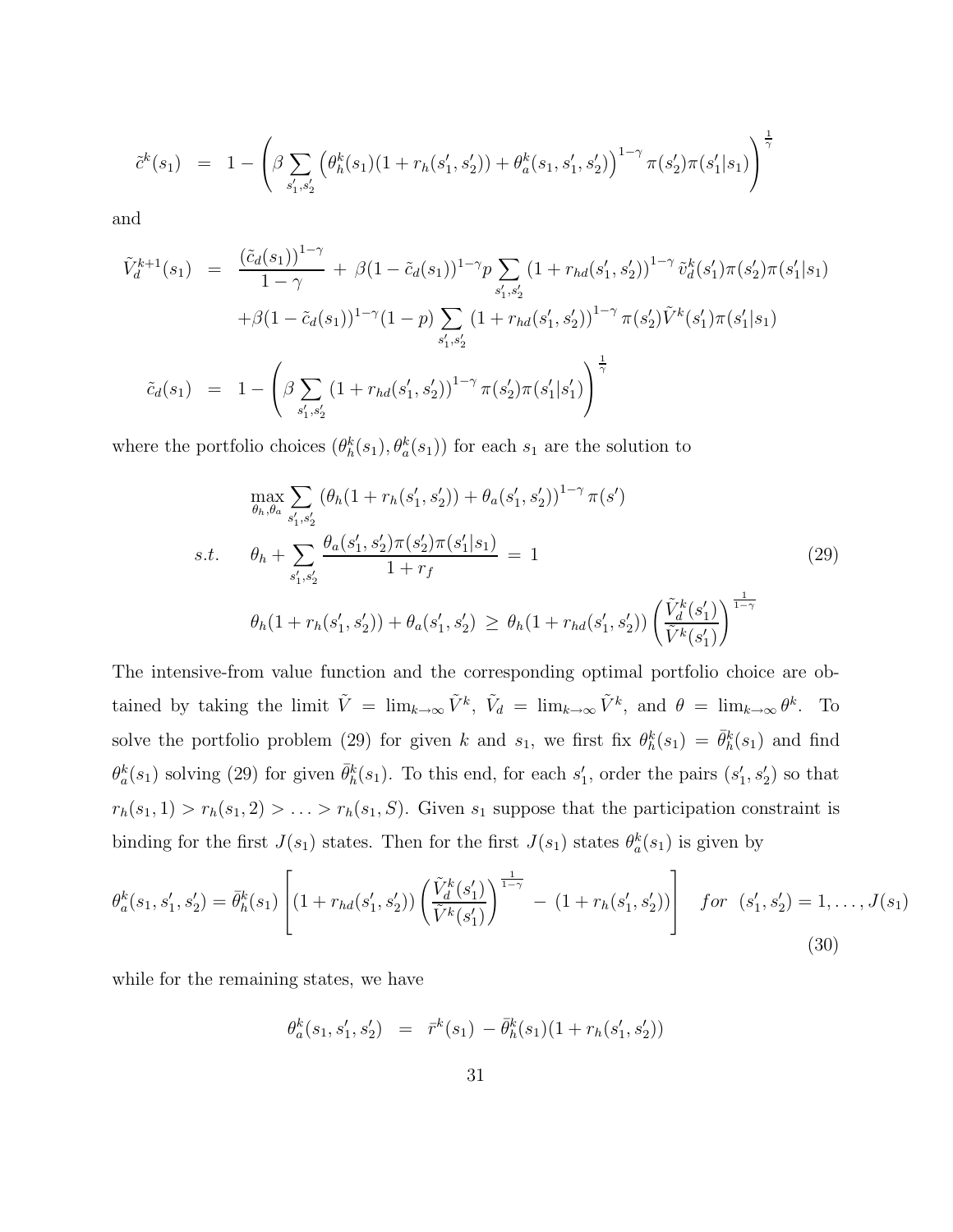where  $\bar{r}^k(s_1)$  is determined by the portfolio constraint in (29). Using the corresponding first-order conditions it is easy to see that, for given  $\bar{\theta}_h^k(s_1)$ , the solution  $\theta_a^k(s_1)$  to (29) is determined by  $(30)$ , where  $J(s_1)$  is the smallest number for which the portfolio choice satisfies the participation constraint. Finally, we find optimal  $\theta_h^k(s_1)$  using a standard one-dimensional optimization routine.

#### *d) Data*

For the calibration and the results discussed below, we use data on earnings and financial wealth drawn from the Survey of Consumer Finances (SCF). The SCF is a triennial survey of U.S. households and we use data from 1989 to 2013. For most steps, we follow Krebs, Kuhn, and Wright (2015) with our construction and treatment of the data. Our measure of earnings (labor income) is wages and salaries plus two-thirds of the farm and business income (if applicable). Our measure of financial wealth is net worth, defined as the sum of the consolidated household balance sheet (including net housing wealth). All data has been deflated using the BLS consumer price index for urban consumers (CPI-U-RS)

We follow Heathcote et al. (2010) for the sample selection and confine attention to households with household head age 23 years and older. Specifically, we drop the wealthiest 1.47 % of households in each calender year, which makes the sample more comparable to that of the Panel Study of Income Dynamics (PSID) and the Consumer Expenditure Survey (CEX). Further, we drop all households that report negative labor income or that report positive hours worked but have missing labor income or that report positive labor income but zero or negative hours worked. We also drop in each year households with a wage rate that is below half the minimum wage of the respective year, where we compute the wage rate by dividing labor income by total hours worked.

We construct separately for each survey year life-cycle profiles of median log earnings and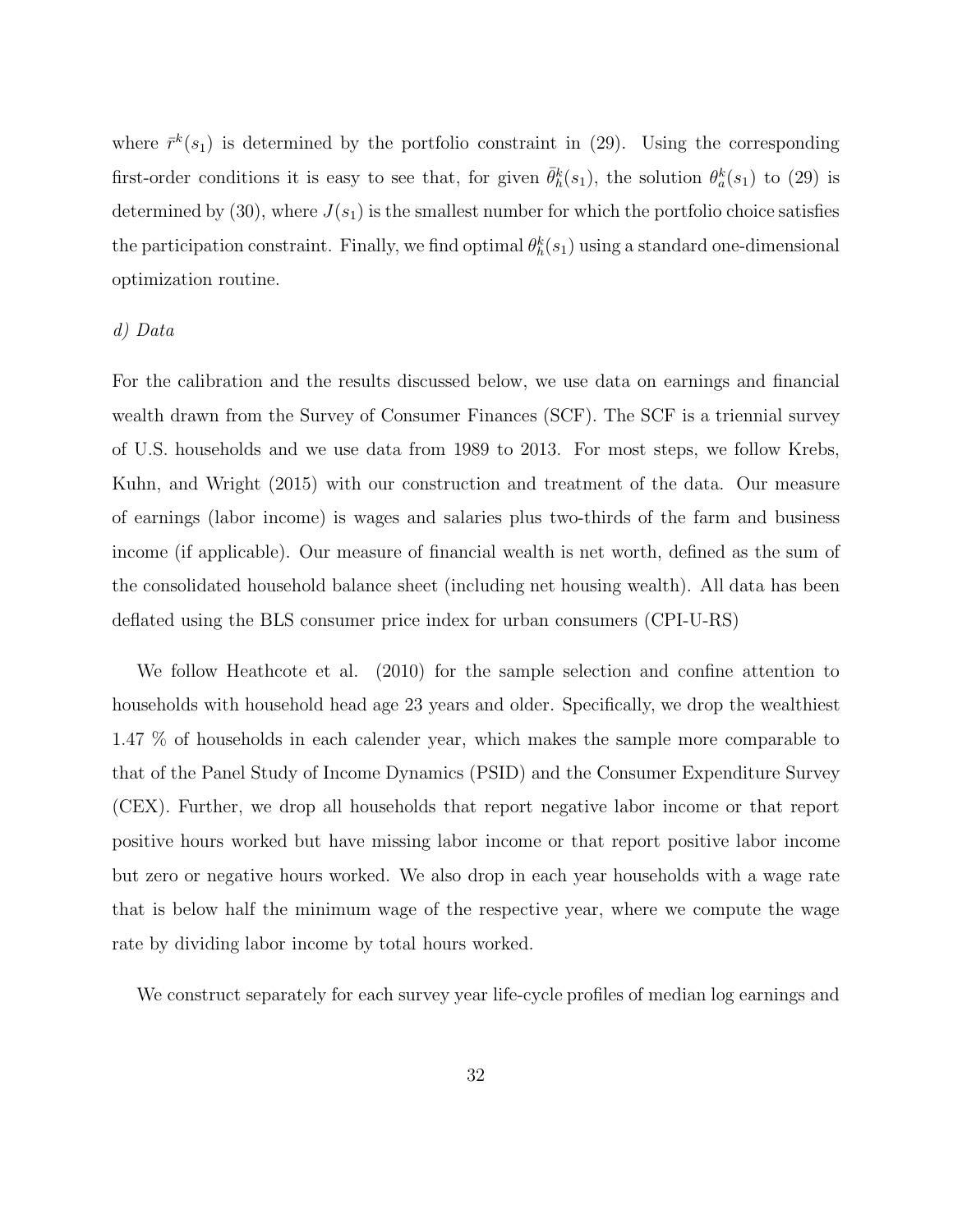financial wealth to earnings ratios. We smooth life-cycle profiles separately for each survey year using linear least squares on a cubic polynomial in age and average the smoothed profiles across survey years to remove time effects.<sup>9</sup> We compute earnings growth rates from age differences in earnings of the smoothed, cross-sectional earnings profiles.

#### *e) Calibration: Partial Equilibrium*

In this section, we calibrate the partial equilibrium version of the economy, that is, we find values for the expected investment returns  $r_f$  and  $\bar{r}_h(s_1) = \phi \tilde{r}_h + \varphi(s_1) - \delta_h$  without specifying the production function that generates these returns. We calibrate an annual risk-free rate of  $r_f = 3\%$ , in line with Kaplan and Violante (2010) and roughly in line with Huggett et al. (2011) and Krueger and Perri (2006) who use a 4% annual risk-free rate, but also deduct capital income taxes.

We choose the age-dependent expected human capital returns,  $\bar{r}_h(s_1)$ , to match life-cycle profile of earnings growth of the median household in the data for the first 8 age groups. Specifically, we first construct a life-cycle profile of annual median household earnings and earnings growth as described in the previous section, and then construct a corresponding life-cycle profile of earnings growth for the relevant age groups. The result is depicted in Figure 1 and shows the expected life-cycle pattern. Earnings growth rate are very high for young households, monotonically decreasing in age, and turn negative for households older than 50.

We assume that human capital shocks, *η*, are approximately normally distributed, that is, we choose the probabilities  $\pi(s_2)$  and the realizations  $\eta(s_2)$  to approximate a normal distribution with mean 0 and standard deviation  $\sigma_{\eta} = 0.15$ . The parameter  $\sigma_{\eta}$  measures human capital risk and our choice of  $\sigma_{\eta} = 0.15$  is motivated by the following considerations.

<sup>9</sup>We only use observations until age 60 for the regression.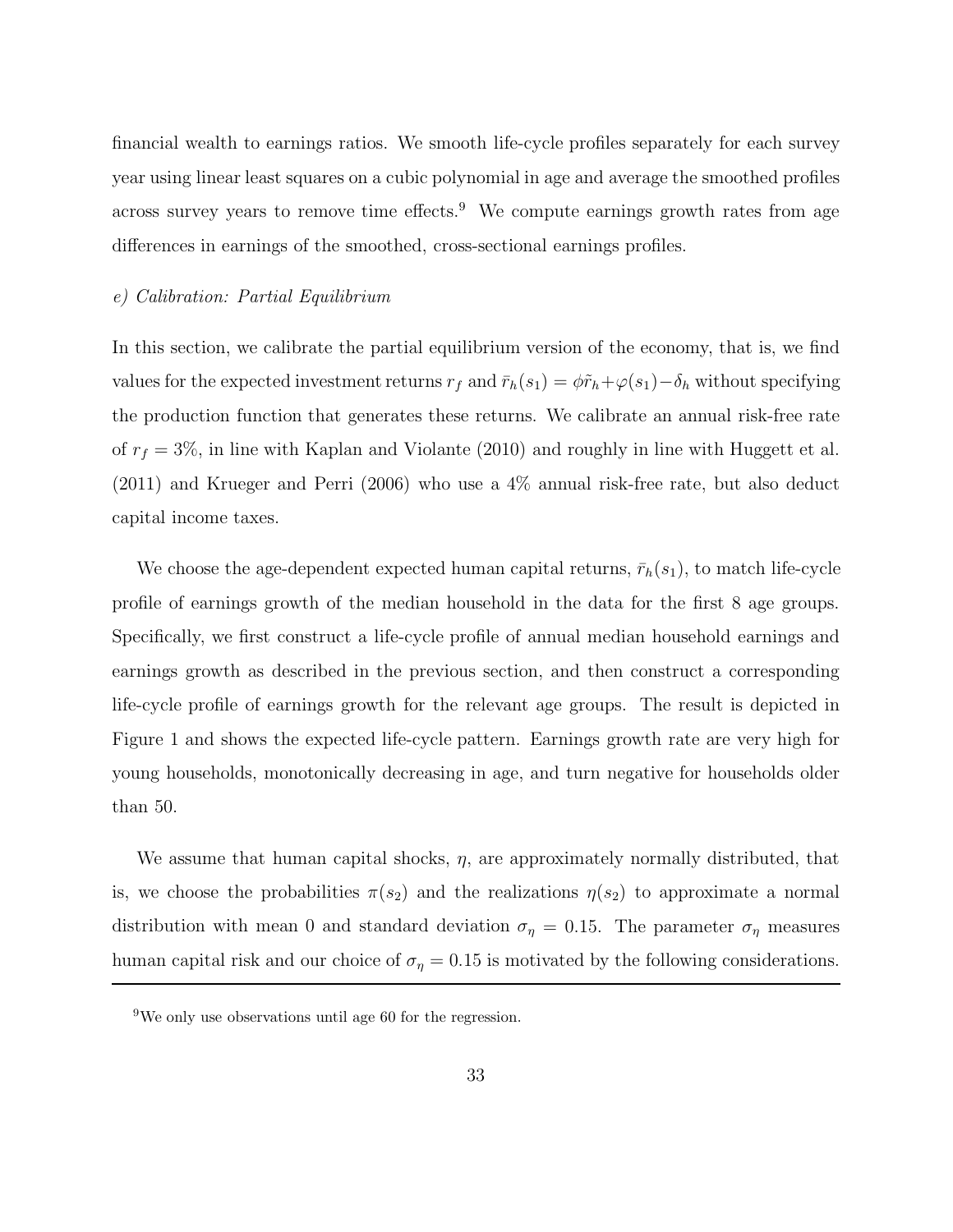In the model economy, labor income of an individual household in period *t* is given by  $y_{ht} = \tilde{r}_h h_t$ , so that the growth rate of labor income is equal to the growth rate of human capital:  $y_{h,t+1}/y_{ht} = h_{h,t+1}/h_t$ . We can use the equilibrium solution to compute the human capital growth between year  $t$  and year  $t + 1$ . Neglecting transitions across age groups  $s_1$ , this yields:

$$
\frac{h_{t+1}}{h_t} = \beta \left( \theta_h(s_{1,t-1})(1 + \phi \tilde{r}_h + \varphi(s_{1,t}) - \delta_h + \eta(s_{2t})) + \theta_a(s_{1,t-1}, s_{1t}, s_{2t}) \right) \tag{31}
$$

Equation (31) can be written as

$$
\ln y_{h,t+1} = \ln y_{ht} + d(s_1) + \tilde{\eta}_t,\tag{32}
$$

where  $d(s_1)$  is a constant and  $\{\tilde{\eta}_t\}$  is a sequence of i.i.d. random variables with

$$
\sigma_{\tilde{\eta}}^2(s_1) = \theta_h^2(s_1)\sigma_{\eta}^2 + var[\theta_a|s_1] \tag{33}
$$

Hence, the logarithm of labor income follows a random walk with drift *d* and innovation term  $\tilde{\eta}_t$ <sup>10</sup> The random walk specification is often used by the empirical literature to model the permanent component of labor income risk (Carroll and Samwick (1997), Meghir and Pistaferri (2004), and Storesletten et al. (2004)). Thus, their estimate of the standard deviation of the error term for the random walk component of annual labor income can be used to find a value for  $\sigma_{\tilde{\eta}}^2$  for given portfolio choices  $\theta_h$  and  $\theta_a$ . For young households, we will see below that  $\theta_h$  is close to one and insurance payments,  $\theta_a(s_2)$ , are small, so that we have  $\sigma_{\tilde{\eta}}^2 \approx \sigma_{\eta}^2$ . In our baseline calibration, we use  $\sigma_{\eta} = .15$ , which lies on the lower end of the spectrum of estimates found by the empirical literature. For example, Carroll and Samwick (1997) find *.*15, Meghir and Pistaferri (2004) estimate *.*19, and Storesletten et al. (2004) have .25 (averaged over age-groups and, if applicable, over business cycle conditions). All

<sup>&</sup>lt;sup>10</sup>We have  $\tilde{\eta}_t$  instead of  $\tilde{\eta}_{t+1}$  in equation (32), and the latter is the common specification for a random walk. However, this is not a problem if the econometrician observes the idiosyncratic depreciation shocks with a one-period lag. In this case, (32) is the correct equation from the household's point of view, but a modified version of (31) with  $\tilde{\eta}_{t+1}$  replacing  $\tilde{\eta}_t$  is the specification estimated by the econometrician.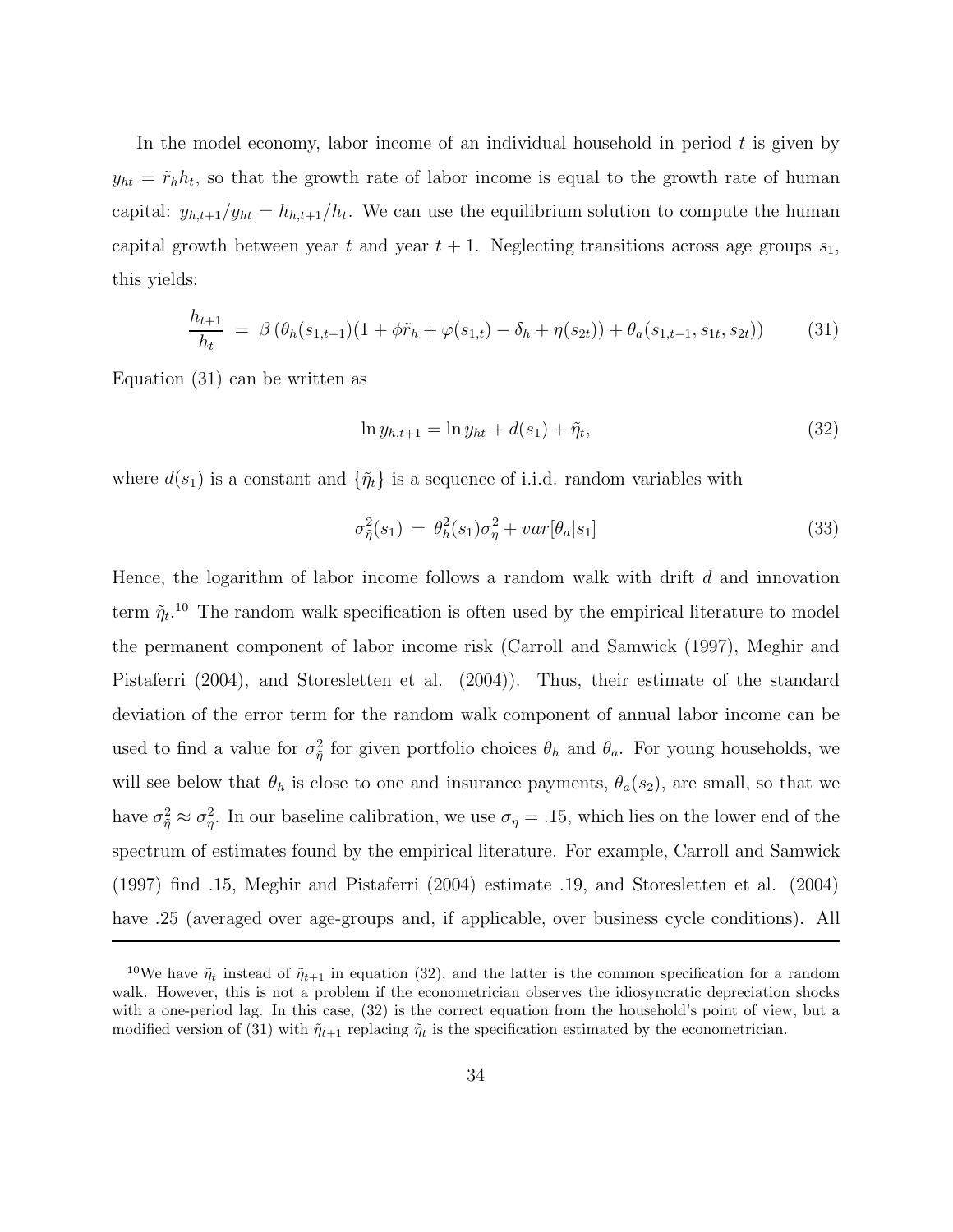these studies use labor income before transfer payments, which is the relevant variable from our point of view.

For the baseline calibration, we assume that households who default regain access to financial markets after 7 years:  $(1 - p) = 1/7$ . Finally, we assume a degree of relative risk aversion of  $\gamma = 1$  (log-utility) and set the annual discount factor to  $\beta = 0.95$ .<sup>11</sup> We choose the human capital rental rate,  $\phi \tilde{r}_h$ , to match the average value of the financial wealth to earnings ratio for households age 23-60 (see Figure 2 below).

#### *f) Portfolio Choice and Human Capital Returns*

In this subsection, we examine household's portfolio allocation between financial assets and human capital. To this end, we first use current earnings as a proxy for human capital and construct the life-cycle profile of the ratio of financial wealth to earnings in the model and in the data.<sup>12</sup> Figure 2 depicts the result and shows that the model does an excellent job of matching this life-cycle profile, though it somewhat over-predicts the financial wealth holdings of the oldest households. Note that the model matches the life-cycle average of the financial wealth to earnings ratio by construction since we choose the human capital rental rate,  $\phi \tilde{r}_h$ , accordingly. However, we have no additional parameter to match the shape of the life-cycle profile depicted in Figure 2.

The advantage of using the financial wealth to earnings ratio as a measure of portfolio choice, as we have done in Figure 2, is the ease with which this variable can constructed from the data without imposing additional assumptions. The disadvantage is that current earnings is a very crude proxy of human capital. We therefore construct an alternative measure of portfolio choice that uses the present value of future lifetime earnings as a proxy

 $11$ An alternative calibration approach is to require the model to match a given expected human capital return for the young and then use  $\beta$  to match the observed earnings growth rate of the young.

<sup>&</sup>lt;sup>12</sup>In the model, this ratio is computed as  $\frac{1-\theta_h(s_1)}{\phi\tilde{r}_h\theta_h(s_1)}$ .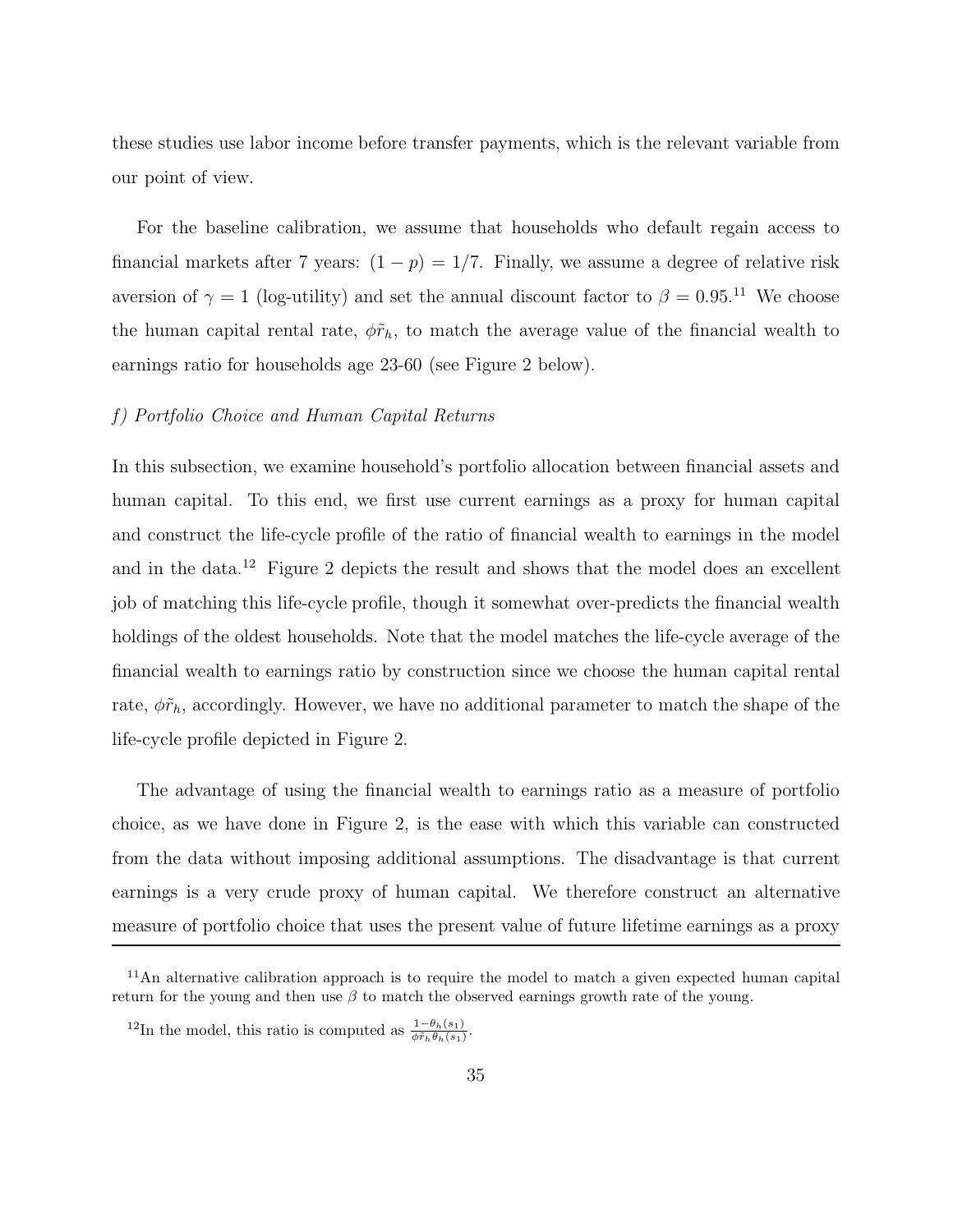for human capital, where future earnings are discounted at the risk-free rate implied by the calibrated model. Figure 3 depicts the result and shows that the model lines up reasonably well with the data. However, the model over-predicts the human capital share, and this over-prediction becomes more severe with age. The explanation for this is that in the model older households are almost fully insured against the human capital loss upon retirement, which means that the model tends to overstate the value of human capital. Clearly, this type of "model error" becomes more important with age.<sup>13</sup>

In order to help understand the portfolio allocation decisions of households, Figure 4 presents the excess return to investing in human capital as a function of age. As shown in the figure, young households face an excess return of almost ten percent, explaining why the young hold very little financial wealth. Moreover, excess human capital returns in the vicinity of 10 percent are in line with estimated rates of return to on-the-job-training (Blundell et al. 1999 and Mincer 1994). The excess return available to the oldest working households is less than one-half of one percent, which explains why they hold so much more financial wealth than the young.

#### *g) Consumption Insurance and Welfare*

The youngest households not only hold little financial wealth, but they are also dramatically under-insured. Figure 5 plots a measure of consumption insurance, the insurance coefficient, defined as one minus the ratio of the standard deviation of household consumption growth to the standard deviation of household income growth. As shown in the figure, households of the youngest age group are insured against only one third of their income risk, whereas

<sup>&</sup>lt;sup>13</sup>Note that the value of human capital in the model is always equal to the expected present discounted value of lifetime earnings if future earnings are discounted using the relevant intertemporal marginal rate of substitution and the model earnings process is used to computed expected lifetime earnings. The difference between the model implication and the data depicted in Figure 3 arises because i) different discount rates are used and ii) the model earnings process (in conjunction with the almost full-insurance result for older households) does not capture the data well after age 60.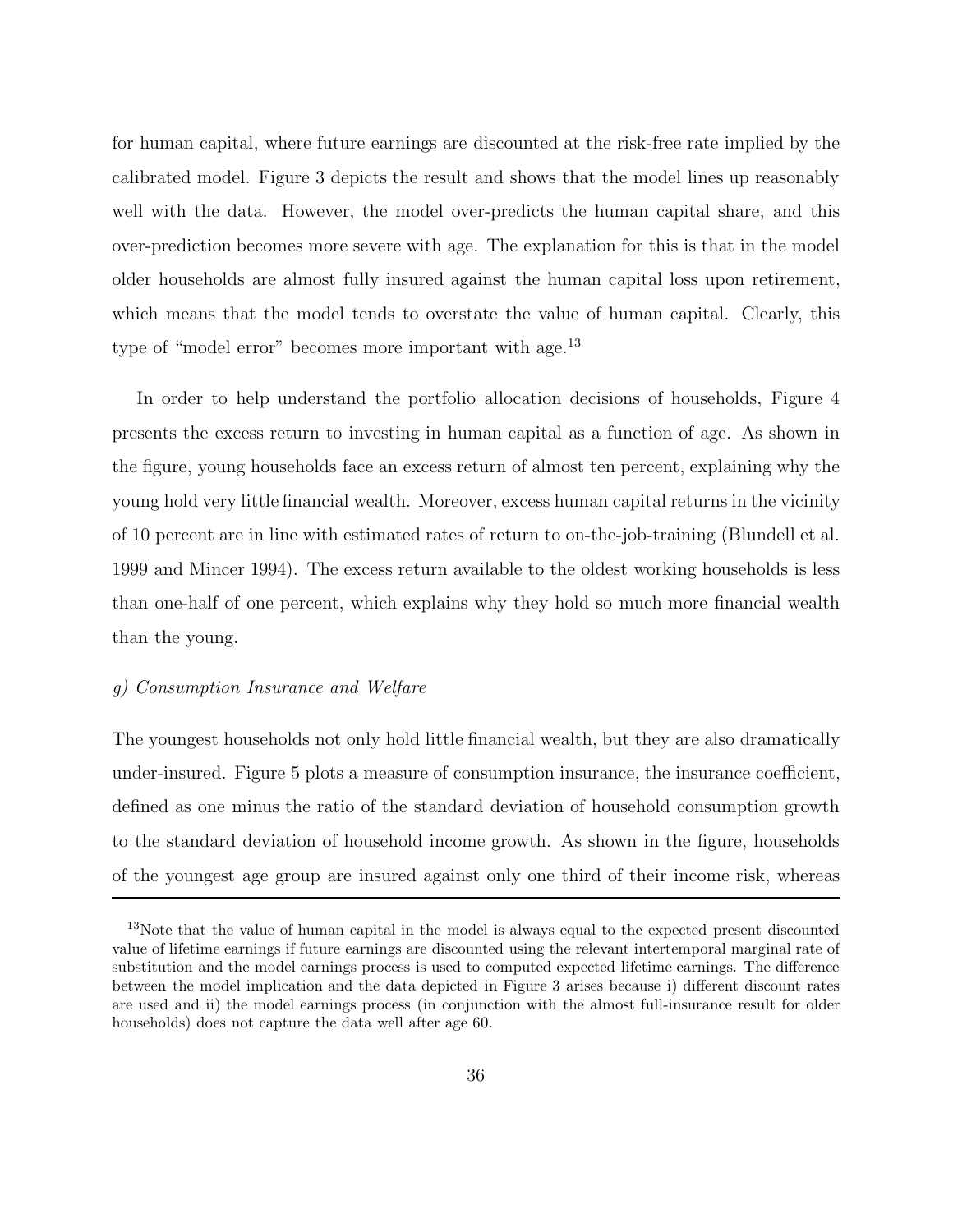older households are insured against roughly 90 percent of their income risk.

Figure 6 examines the welfare consequences of this underinsurance, depicting the equivalent variation of moving to full insurance measured in units of lifetime consumption. As shown in the figure, the youngest households would require an increase of almost 7*.*5 percent in their annual consumption to be as well off as if they had access to full insurance. Thus, for young households the welfare loss due to lack of insurance against labor market risk are quite substantial. Further, even for households age 40 these welfare losses amount to 3 percent of lifetime consumption. For the older working households, however, this equivalent variations has fallen to less than one-half of one percent.

#### *h) The Effect of Changing Personal Bankruptcy Regimes*

Figures 7 through 10 explore the consequences of changing the details of the personal bankruptcy regime either by increasing the time for which a household is considered bankrupt, or by allowing for wage garnishment during bankruptcy. Figures 7 and 8 focus on the effects of changing the duration of bankruptcy from an average of 7 years to an average of 10 years. As shown in Figure 7, the human capital portfolio share of the youngest households rises from almost one, denoting no financial wealth, to a value greater than one, denoting negative net financial assets. This increase is reflected throughout the age distribution, although the increases are quite modest in size and decline with age. Figure 8 shows that, although human capital investment increases, insurance against human capital risk is almost unchanged, with the blue and red lines almost atop one another. The reason is that households prefer, on the margin, to borrow more in order to invest in human capital and not buy any further insurance. This is also confirmed by the green line in Figure 8 which shows the effect on risk sharing if the household is constrained from increasing their human capital portfolio. In this case, risk sharing is increased across all age groups, with the largest effect on the young, who are most likely to be constrained, and whose consumption insurance rises from about a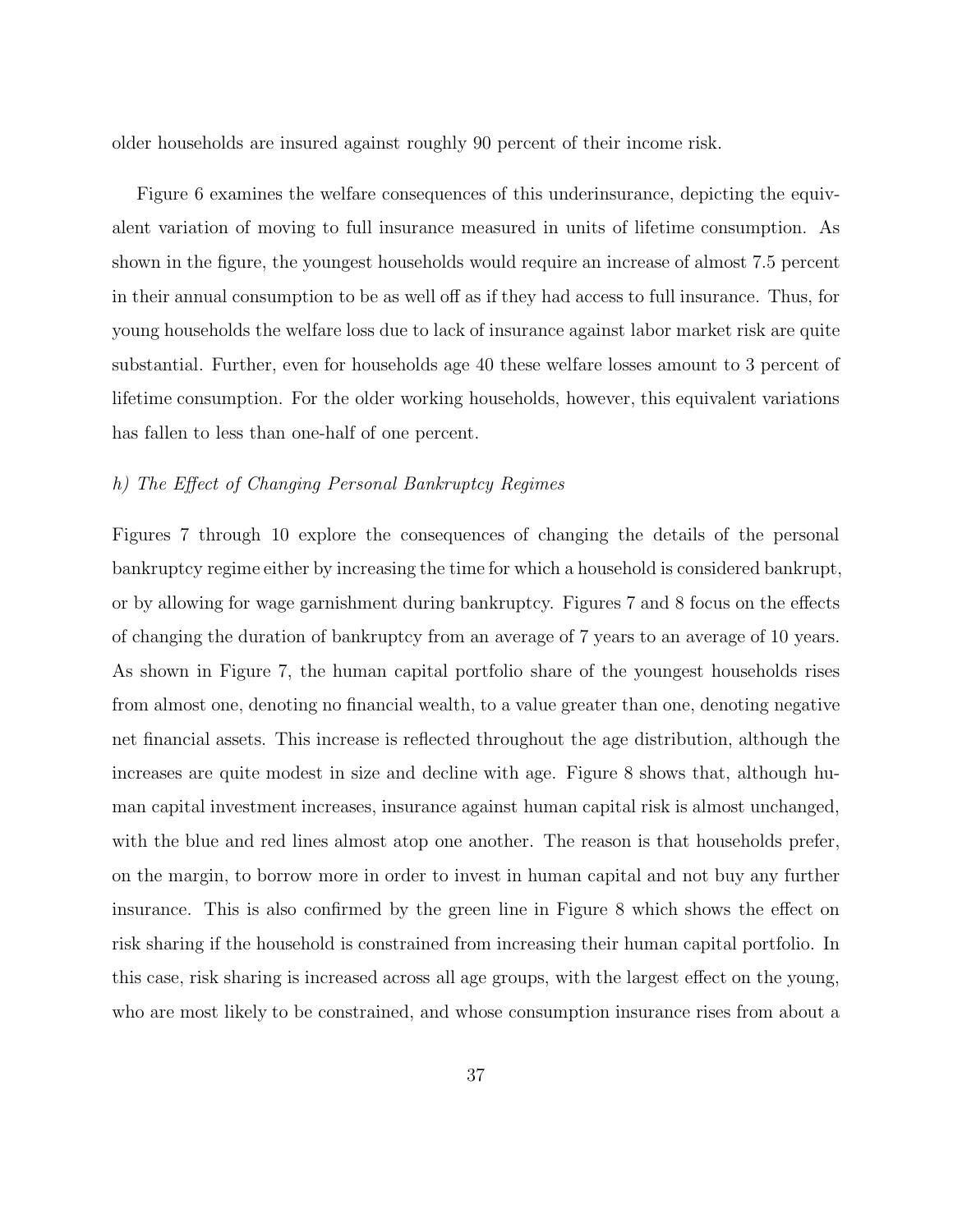third of income risk to roughly 40 percent of income risk.

Figures 9 and 10 repeat the above analysis, this time by introducing garnishment of 20 percent of wages while bankrupt. Figure 9 shows that this results in a qualitatively similar increase in human capital portfolio shares with the portfolio share of the very youngest working households exceeding one by roughly 7 percent. Borrowing levels are also positive (the human capital share remains larger then one) for households throughout their 30's and into their 40's. Figure 10 also shows that there is no significant increase in risk sharing. If households are constrained from investing more in human capital (the green line), consumption insurance increases dramatically with the young now insured against almost 60 percent of their income risk.

#### *i) The Effect of Changing Human Capital Risk*

We now consider an increase in the standard deviation of labor income shocks from  $\sigma_{\eta} = 0.15$ to  $\sigma_{\eta} = 0.20$ . Figure 11 shows that the effect of this increase on human capital investment is not monotone: young households increase, while older households decrease, their investments in human capital. This is the result of two offsetting forces. On the one hand, an increase in labor income risk makes investments in human capital less attractive for a given mean return. On the other hand, increases in labor income risk make the prospect of declaring bankruptcy less attractive as the household must bear the full cost of this risk while bankrupt. For young households, who desire to hold more human capital, the latter effect dominates, while for older households the former effect dominates.

Figure 12 shows the implications of these choices for consumption insurance. Whereas the blue line shows that consumption insurance is increased for all household ages, the green line depicts what would have happened to consumption insurance if the households had been unable to adjust their human capital holdings. As shown in the figure, the youngest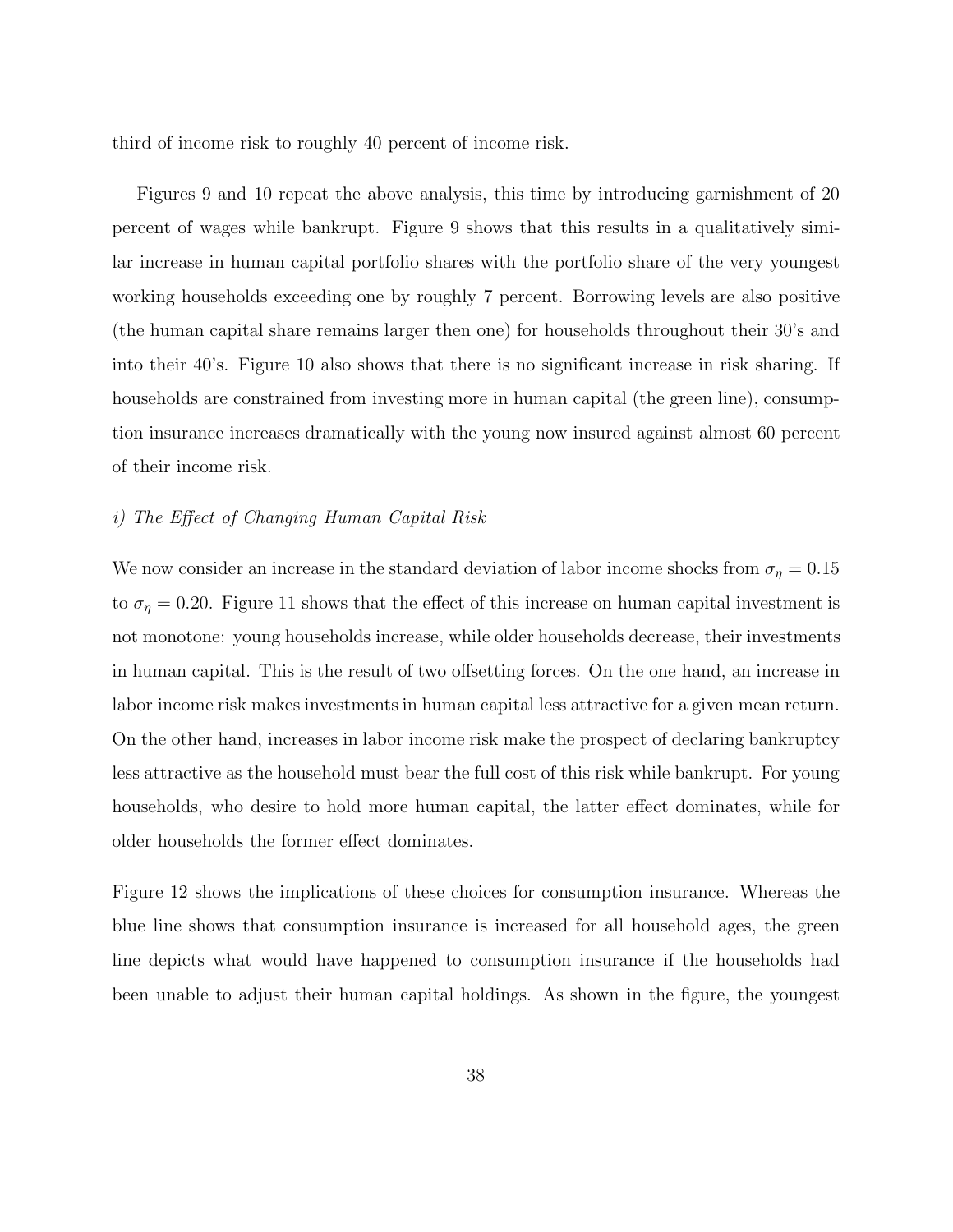households would have increased their consumption insurance even further, while the oldest households would have had less consumption insurance as the costs of declaring bankruptcy were significantly reduced and thus the extent of available insurance constraints was reduced.

#### *j) The Effect of Changing Risk Aversion*

Lastly, Figures 13 and 14 illustrate the effects of changing the coefficient of relative risk aversion from  $\gamma = 1$  to  $\gamma = 2$  keeping all factor returns constant at the levels calibrated in the baseline. Figure 13 shows that greater risk aversion, everything else equal, results in greater investments in human capital. This result stems from the fact that declaring bankruptcy is now more expensive, and hence households are able to borrow more for the purpose of investing in human capital. This offsets the fact that more risk averse individuals are otherwise less inclined to invest in risky assets.

Figure 14 shows that consumption insurance is also improved for households with higher risk aversion reflecting both a greater demand for insurance and greater possibilities for insurance resulting from the fact that default is less desirable for such households. Also shown in the figure, as depicted by the green line, if that consumption insurance would have increased still further if households had been unable to increase their investments in risky human capital.

#### *k) Closing the Model (General Equilibrium)*

We now return to the full general equilibrium model (endogenous investment returns) and show how to complete the model calibration by introducing a production function and imposing a number of aggregate targets. We use a Cobb-Douglas production function  $f(\tilde{K}) = A\tilde{K}^{\alpha}$ , where  $0 < \alpha < 1$  is capital's share in output and A is a productivity parameter. In this case, the rental rates of physical capital and human capital are given by

$$
\tilde{r}_k = \alpha A \tilde{K}^{\alpha - 1} \tag{34}
$$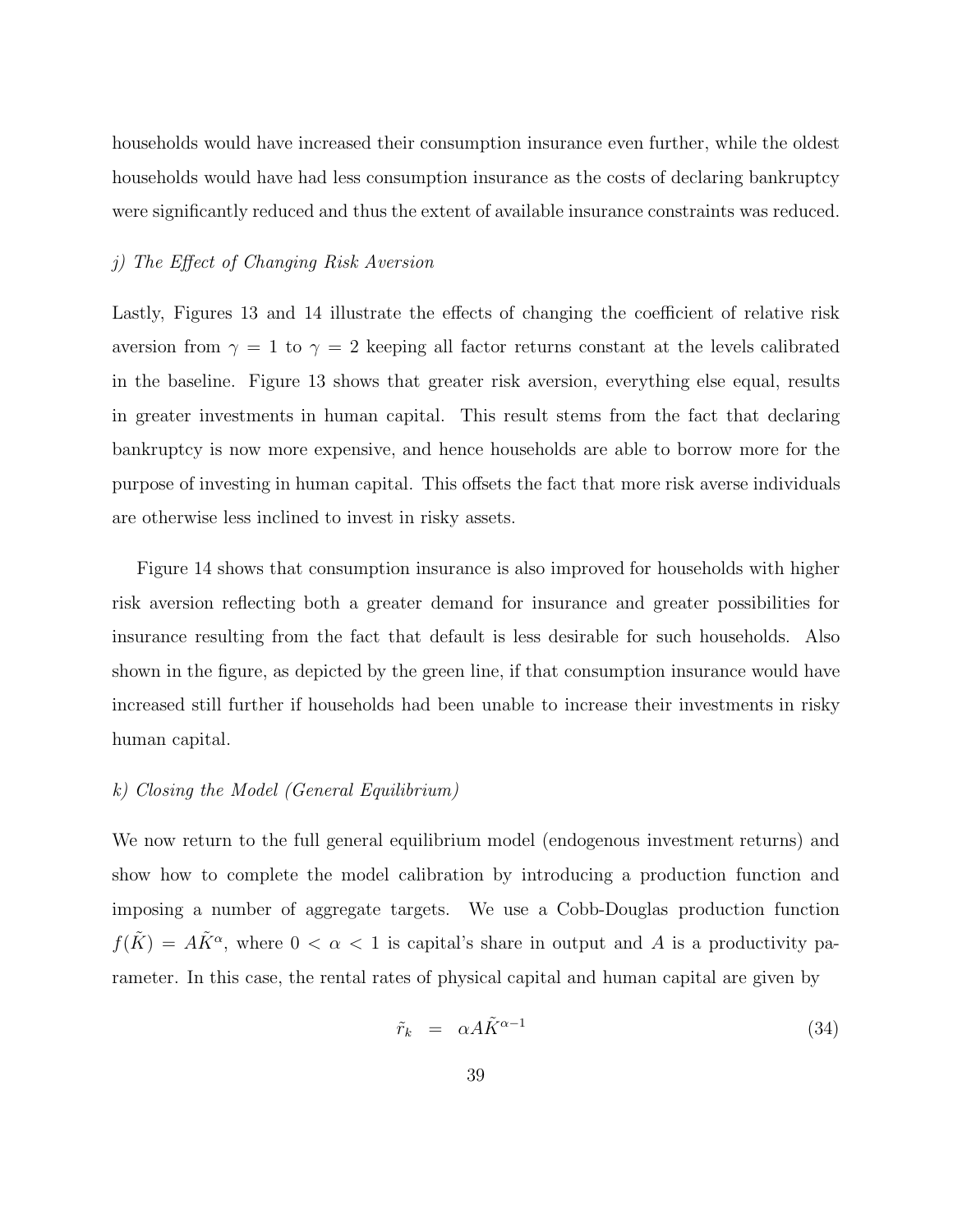$$
\tilde{r}_h = (1 - \alpha)A\tilde{K}^{\alpha}
$$

As in Krebs, Kuhn, and Wright (2015), we target an aggregate share of capital income,  $\tilde{r}_k K/Y$ , of 0.32 so that  $\alpha = 0.32$ . We also follow Krebs, Kuhn, and Wright (2015) and target an aggregate capital-to-output ratio of 2*.*94. This target in conjunction with the target  $r_f = \tilde{r}_k - \delta_k = 0.03$  yields  $\tilde{r}_k = 0.1085$  and  $\delta_k = 0.0785$ .

Recall that in the partial equilibrium calibration we have chosen the value of  $\phi \tilde{r}_h$  to match the average financial-wealth-to-earnings ratio from the SCF for households age 23-60. Given that the values for capital's share in output/income and  $\tilde{r}_k$  and  $\delta_k$  are also pinned down, the only way to have the general equilibrium model match a particular target for the aggregate capital-to-output ratio is to vary  $\lambda$  in (25), respectively  $\lambda_h$  in (26), which is the approach taken Krebs, Kuhn, and Wright (2015).

The calibration approach discussed so far determines  $\phi \tilde{r}_h$ , the rental rate of human capital in consumption units, but does not determine separately  $\phi$  and  $\tilde{r}_h$ . To resolve this indeterminacy, Krebs, Kuhn, and Wright (2015) impose the (somewhat arbitrary) condition that  $K = 0.4$ , where the value 0.4 for the capital-to-labor ratio is in line with the results obtained in Krebs (2003) using a model with  $\phi = 1$  (one unit of the consumption/capital good can be transformed into one unit of human capital).

Finally, we note that the life-cycle profile of human capital returns,  $\bar{r}_h(s_1)$ , which is pinned down by the partial equilibrium calibration, and the human capital rental rate,  $\phi \tilde{r}_h$ (see above), imply a life-cycle profile for the difference  $\varphi(s_1) - \delta_h$ . However, the values for the learning-by-doing parameters and the human capital depreciation rate are still not separately identified. Krebs, Kuhn, and Wright (2015) choose  $\delta_h = 0.04$ , which then pins down the life-cycle profile of learning-by-doing parameters.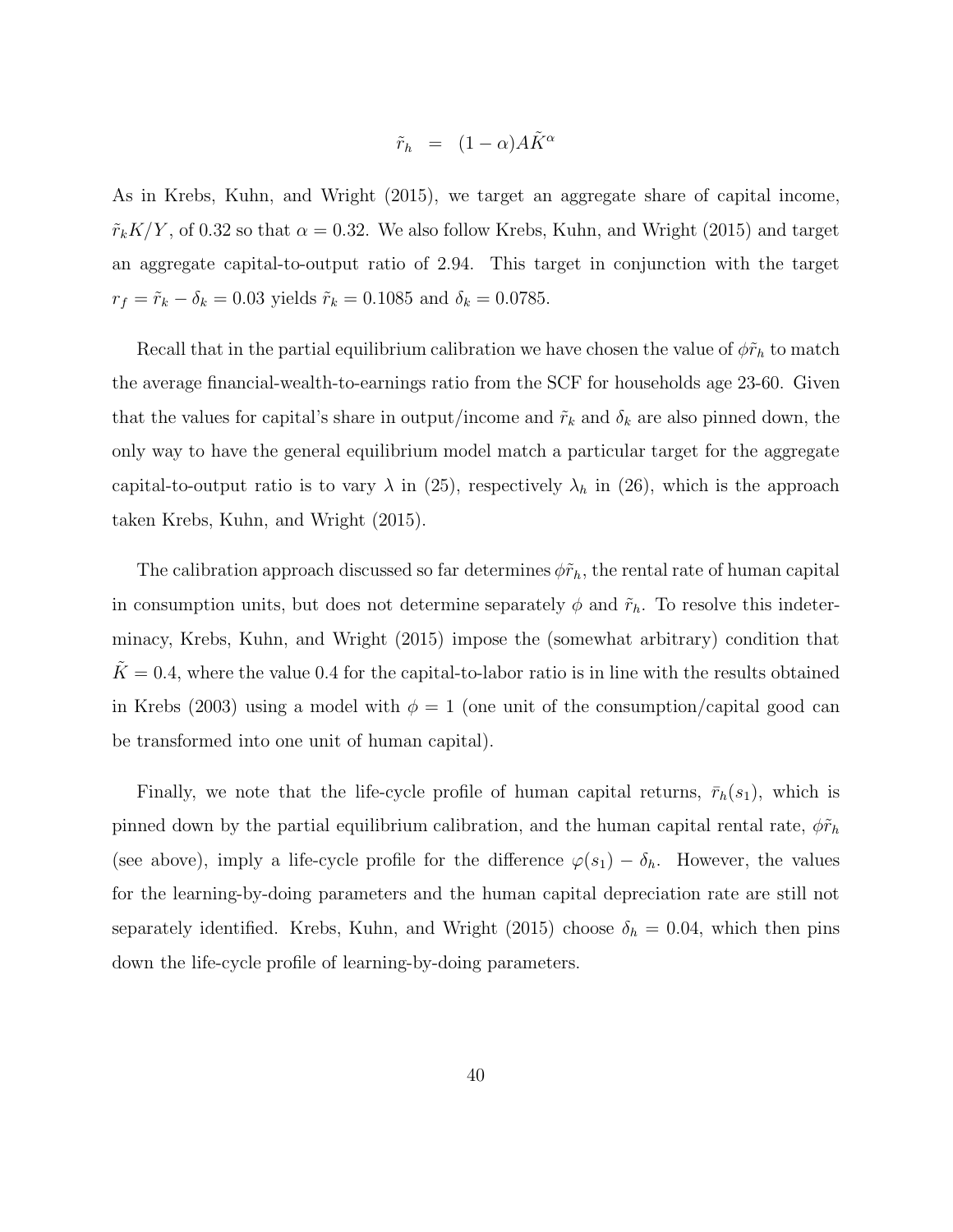# **Appendix**

#### **Proof of Proposition 1**

To simplify the notation, suppress the dependence on the aggregate state,  $\Omega$ , and consider a household of cohort  $n = 0$ . Further, define an action variable  $x_t = (c_t, \theta_{t+1})$  and a feasibility correspondence, Γ, that for every  $(w_t, s_t)$  restricts the choice of  $(w_{t+1}, x_t)$  according to (15). Using this notation, the household maximization problem reads

$$
\begin{aligned}\n\max \quad & E\left[\sum_{t=0}^{\infty} \beta^t \nu_t u(x_t | w_0)\right] \quad (A1) \\
\text{s.t.} \quad & (w_{t+1}, x_t) \in \Gamma(w_t, s_t) \\
& E\left[\sum_{m=0}^{\infty} \beta^m \nu_m u(x_{t+m}) | w_0, s^t\right] \ge V_d(w_t, s_t)\n\end{aligned}
$$

The corresponding Bellman equation reads:

$$
V(w, s) = \max_{x, w'} \left\{ u(x) + \beta \rho(s) \sum_{s'} V(w', s') \pi(s'|s) \right\}
$$
  
s.t.  $(x, w') \in \Gamma(w, s)$   

$$
V(w', s') \ge V_d(w', s')
$$
 (A2)

Define an operator, *T*, that maps semi-continuous functions into semi-continuous functions as

$$
TV(w, s) = \max_{x, w'} \{u(x) + \beta E[V(w', s')|s]\}
$$
\n
$$
s.t. \quad (x, w') \in \Gamma(w, s)
$$
\n
$$
V(w', s') \geq V_d(w', s').
$$
\n(A3)

A standard contraction mapping argument shows that there is a unique continuous solution,  $V_0$ , to the Bellman equation (A2) without participation constraint if i) *u* is continuous, ii) Γ is compact-valued and continuous, and (19) holds. Extending the argument of Rustichini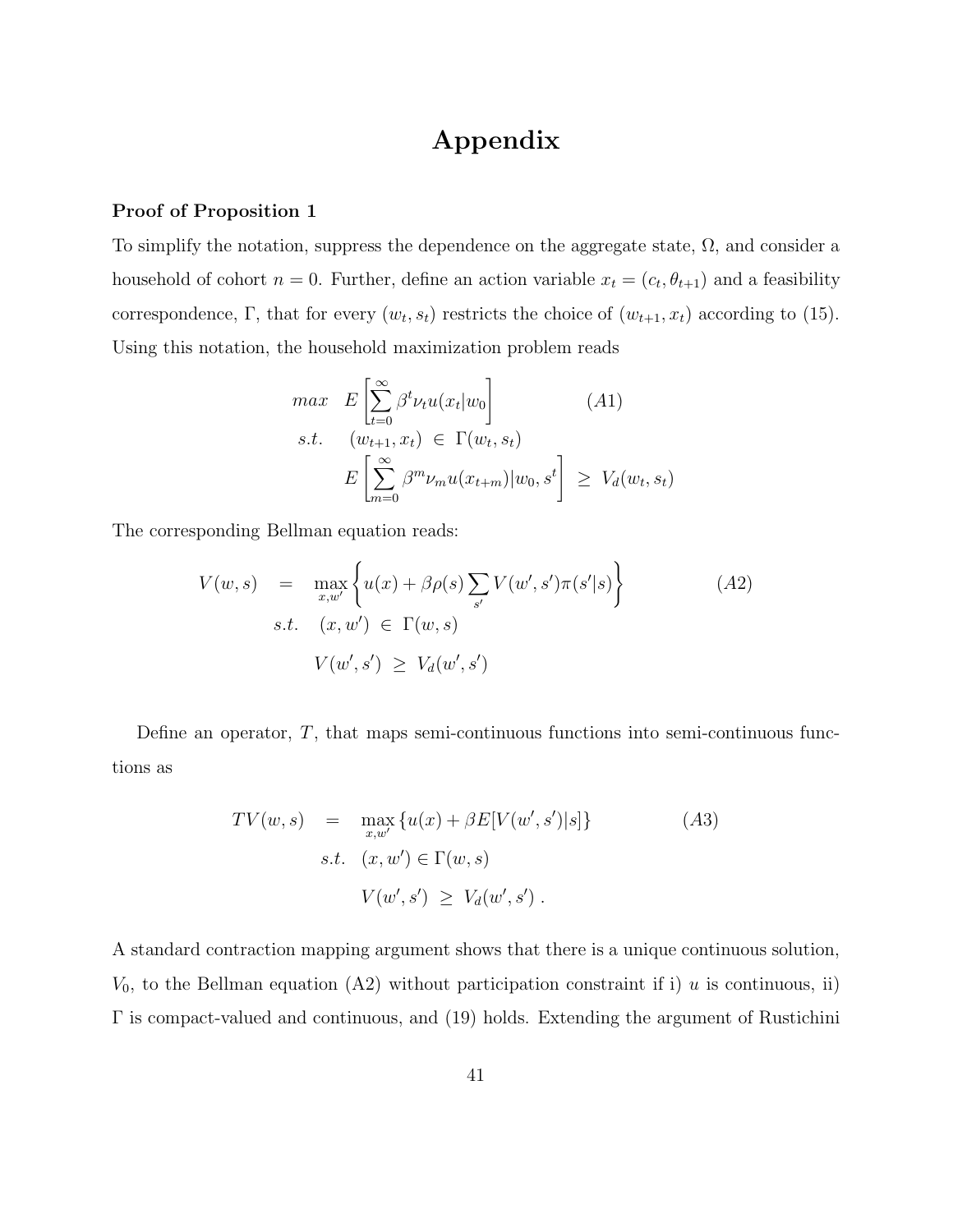$(1998)$ ,<sup>14</sup> it can be shown that  $V_{\infty} = \lim_{k \to \infty} T^k V_0$  exists, is equal to the maximal solution of the Bellman equation (A2), and is the value function of the sequential maximization problem (A1) if the following four conditions hold: i) *u* is continuous, ii)  $\Gamma$  is compact-valued and continuous, iii) for all states,  $(w, s)$ , there exists a feasible plan for the sequential problem (A1) so that the corresponding expected lifetime utility (payoff) is greater than  $-\infty$ , and iv) for any given state, (*w, s*), the value function of the max-problem without participation constraints satisfies  $V_0^*(w, s) < +\infty$ . Thus, to prove proposition 1 it suffices to show that conditions i)-iv) hold.

The continuity of the payoff function, *u*, is obvious. The correspondence, Γ, is compactvalued since portfolio-choices,  $\theta'$ , are elements of a closed and bounded subset of  $\mathbb{R}^m$ . Closedness follows from the fact that the set is defined by equalities and weak inequalities. Restricting attention to a bounded set can be shown to be without loss of generality. Continuity of the correspondence  $\Gamma$  is also straightforward to show. A standard argument shows that conditions iii) and iv) hold if condition (19) is satisfied. This proves proposition 1.

#### **Proof of Proposition 2**

As before, let  $V_0$  be the solution of the Bellman equation (A2) without the participation constraint. To save space, we only conduct the prove for the case  $\gamma \neq 1$ . Simple guess-and-verify shows that  $V_0$  has the following functional form:

$$
V_0(w, s) = \tilde{V}_0(s) w^{1-\gamma} \tag{A4}
$$

where  $\tilde{V}_0$  is the solution to the intensive-form Bellman equation (22) without participation constraint. Let the operator *T* be defined as in (A3). We show by induction that if  $V_k = T^k V_0$ 

<sup>&</sup>lt;sup>14</sup>Rustichini (1998) consider a class of dynamic programming problems with participation constraint (incentive compatability constraint) and possibly unbounded utility. However, he requires bi-convergence, which is always satisfied if lifetime-utility is bounded for all feasible paths (Streufert, 1990). Unfortunately, in our problem with  $\gamma \geq 1$  the requirement of lower convergence is not satisfied, so that Rustichini (1998) is not directly applicable.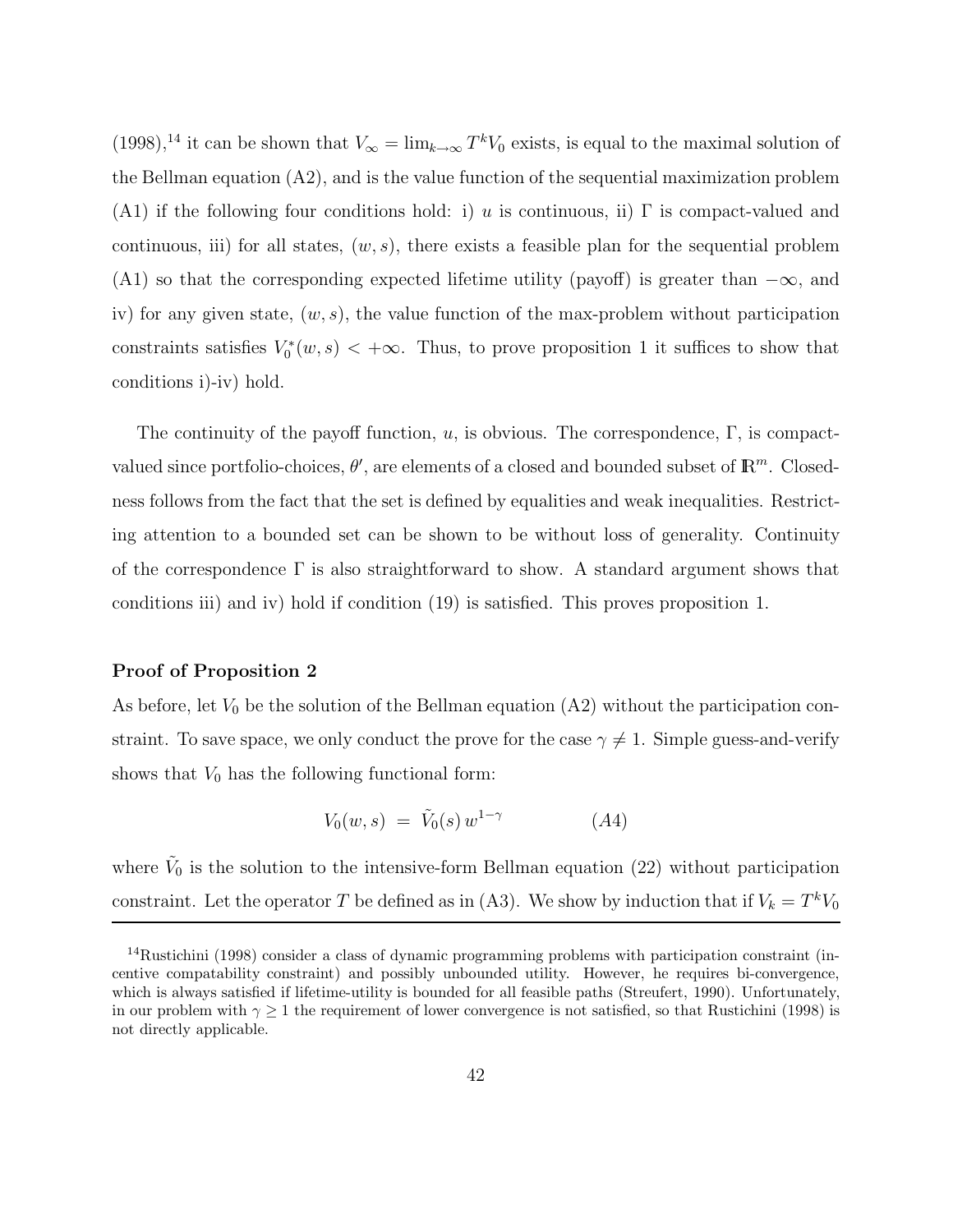has the functional form, then  $V_{k+1} = T^{k+1}V_0$  has the functional form. For  $k = 0$  the claim is true because  $V_0$  has the functional form. Suppose now  $V_k$  has the functional form. We then have

$$
V_{k+1}(w, s) = T V_k(w, s)
$$
  
\n
$$
= \max_{w',c,\theta'} \left\{ \frac{c^{1-\gamma}}{1-\gamma} + \rho(s) \sum_{s'} \tilde{V}_k(s') (1 + r(\theta', s, s'))^{1-\gamma} (w')^{1-\gamma} \pi(s' | s) \right\}
$$
  
\ns.t.  $w' = (1 + r(\theta', s, s')) (w - c)$   
\n
$$
1 = \theta'_h + \sum_{s'} \frac{\theta'_a(s') \pi(s' | s)}{1 + r_f} \qquad (A5)
$$
  
\n
$$
\sum_{s'} \frac{\pi(s' | s) \theta'_a(s')}{1 + r_f} \ge -\bar{D} \theta'_h , \quad \theta'_h \ge 0 , \quad w' \ge 0
$$
  
\n
$$
\tilde{V}_k(s') (1 + r(\theta'_h, \theta_a(s'), s, s'))^{1-\gamma} (w')^{1-\gamma}
$$
  
\n
$$
\ge \tilde{V}_d(s') (1 + r_{hd}(s, s')) \theta'_h .
$$

Clearly, the solution to the maximization problem defined by the right-hand-side of (A5) has the form

$$
w'_{k+1} = (1 - \tilde{c}_{k+1}(s))w
$$
  
\n
$$
\theta'_{k+1} = \theta'_{k+1}(s),
$$
\n
$$
(A6)
$$

where the subscript  $k + 1$  indicates step  $k + 1$  in the iteration. Thus, we have  $V_{k+1}(w, s)$  =  $\tilde{V}_{k+1}(s)w^{1-\gamma}$  where  $\tilde{V}_{k+1}$  is defined accordingly.

From proposition 1 we know that  $V_{\infty} = \lim_{k \to \infty} T^k V_0$  exists and that it is the maximal solution to the Bellman equation (A2) as well as the value function of the corresponding sequential maximization problem (A1). Since the set of functions with this functional form is a closed subset of the set of semi-continuous functions, we know that  $V_{\infty}$  has the functional form. This prove proposition 2.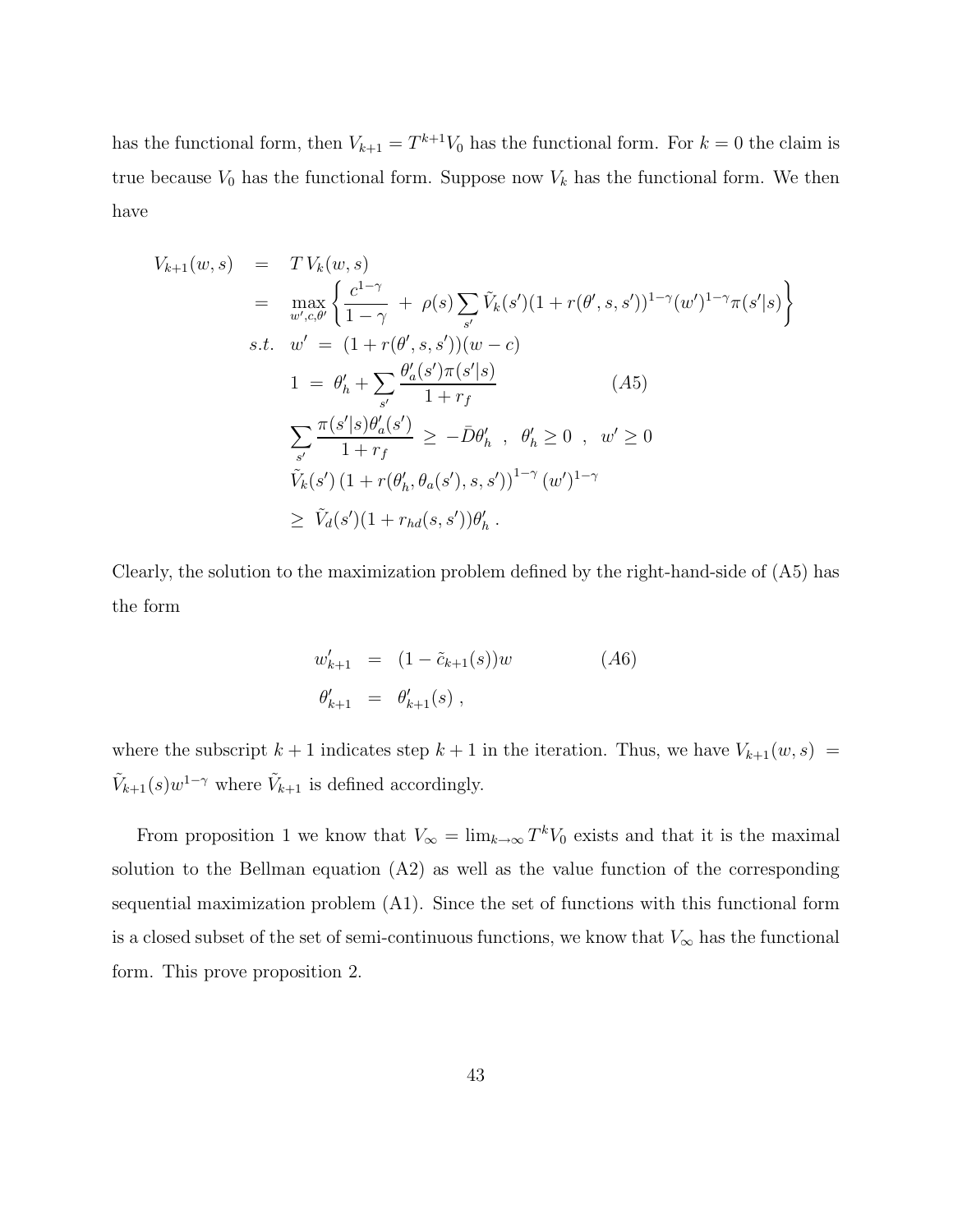#### **Proof of Proposition 3**

From proposition 2 we know that individual households maximize utility subject to the budget constraint and participation constraint if condition (19) is satisfied. Thus, it remains to show that the market clearing condition can be written as (22) and that the law of motion (23) describes the equilibrium evolution of the relative wealth distribution.

For simplicity, we only consider the case of infinitely-live households (one cohort  $n = 0$ ). For the aggregate value of financial asset holdings we find:

$$
E\left[\frac{\theta_{a,t+1}w_{t+1}}{1+r_{t+1}}\right] = E[\theta_{a,t+1}(1-\tilde{c}_t)w_t]
$$
(A7)  

$$
= E[E[\theta_{a,t+1}(1-\tilde{c}_t)w_t|s_t]]
$$
  

$$
= E[\theta_{a,t+1}(1-\tilde{c}_t)E[w_t|s_t]]
$$
  

$$
= E[w_t] \frac{E[\theta_{a,t+1}(1-\tilde{c}_t)E[w_t|s_t]]}{E[w_t]}
$$
  

$$
= E[w_t] E[\theta_{a,t+1}(1-\tilde{c}_t)\Omega(s_t)].
$$

where the first line follows from the budget constraint, the second line from the law of iterated expectations, the third line from the fact that  $\theta_{a,t+1}$  and  $\tilde{c}_t$  are independent of wealth and  $s^{t-1}$ , and the last line from the definition of  $\Omega$ . A similar argument shows that

$$
H_{t+1} = E\left[w_t\right]\bar{z}E\left[\theta_{h,t+1}(1-\tilde{c}_t)\Omega(s_t)\right].\tag{A8}
$$

Dividing the two expressions shows that  $\tilde{K}'$  is given by (22).

Finally, the law of motion for  $\Omega$  can be found as:

$$
\Omega_{t+1}(s_{t+1}) = \frac{E [w_{t+1}|s_{t+1}]}{E [w_{t+1}]} \qquad (A9)
$$
\n
$$
= \frac{E [(1 + r_{t+1})(1 - \tilde{c}_t)w_t|s_{t+1}]}{E [(1 + r_{t+1})(1 - \tilde{c}_t)w_t]}
$$
\n
$$
= \frac{E [E [(1 + r_{t+1})(1 - \tilde{c}_t)w_t|s_t]|s_{t+1}]}{E [E [(1 + r_{t+1})(1 - \tilde{c}_t)w_t|s_t]|s_{t+1}]}
$$
\n
$$
= \frac{E [(1 + r_{t+1})(1 - \tilde{c}_t)E [w_t|s_t]|s_{t+1}]}{E [(1 + r_{t+1})(1 - \tilde{c}_t)E [w_t|s_t]]}
$$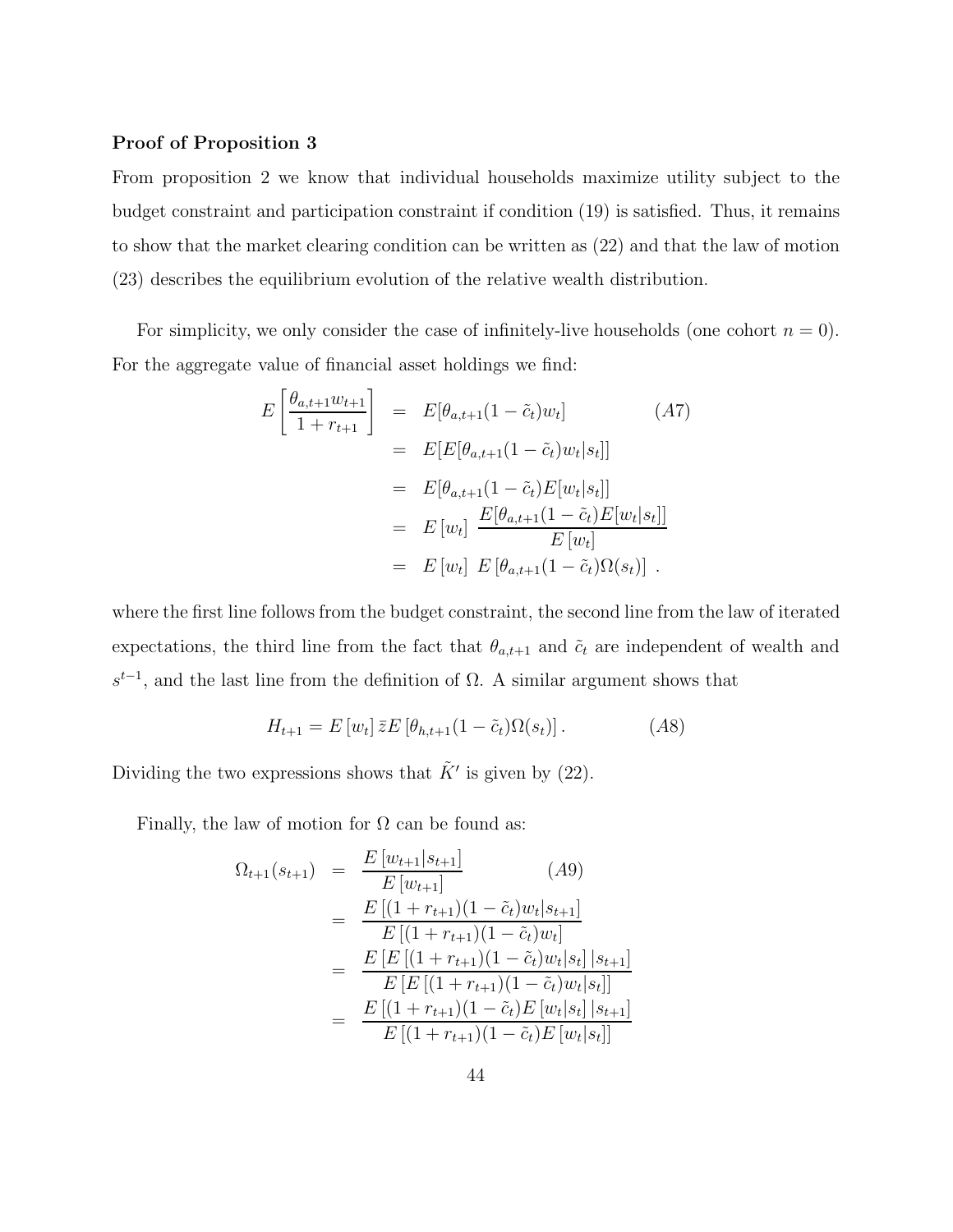$$
= \frac{E\left[(1+r_{t+1})(1-\tilde{c}_t)E\left[w_t|s_t\right]|s_{t+1}\right]}{E\left[(1+r_{t+1})(1-\tilde{c}_t)E\left[w_t|s_t\right]\right]} \times \frac{E\left[w_t\right]}{E\left[w_t\right]}
$$

$$
= \frac{E\left[(1+r_{t+1})(1-\tilde{c}_t)\Omega_t(s_t)|s_{t+1}\right]}{E\left[(1+r_{t+1})(1-\tilde{c}_t)\Omega_t(s_t)\right]},
$$

where the second line follows from the budget constraint, the third line from the law of iterated expectations, the fourth line from the fact that  $\theta_{t+1}$  and  $\tilde{c}_t$  are independent of wealth and  $s<sup>t-1</sup>$ , and the last line from the definition of Ω. This completes the proof of proposition 3.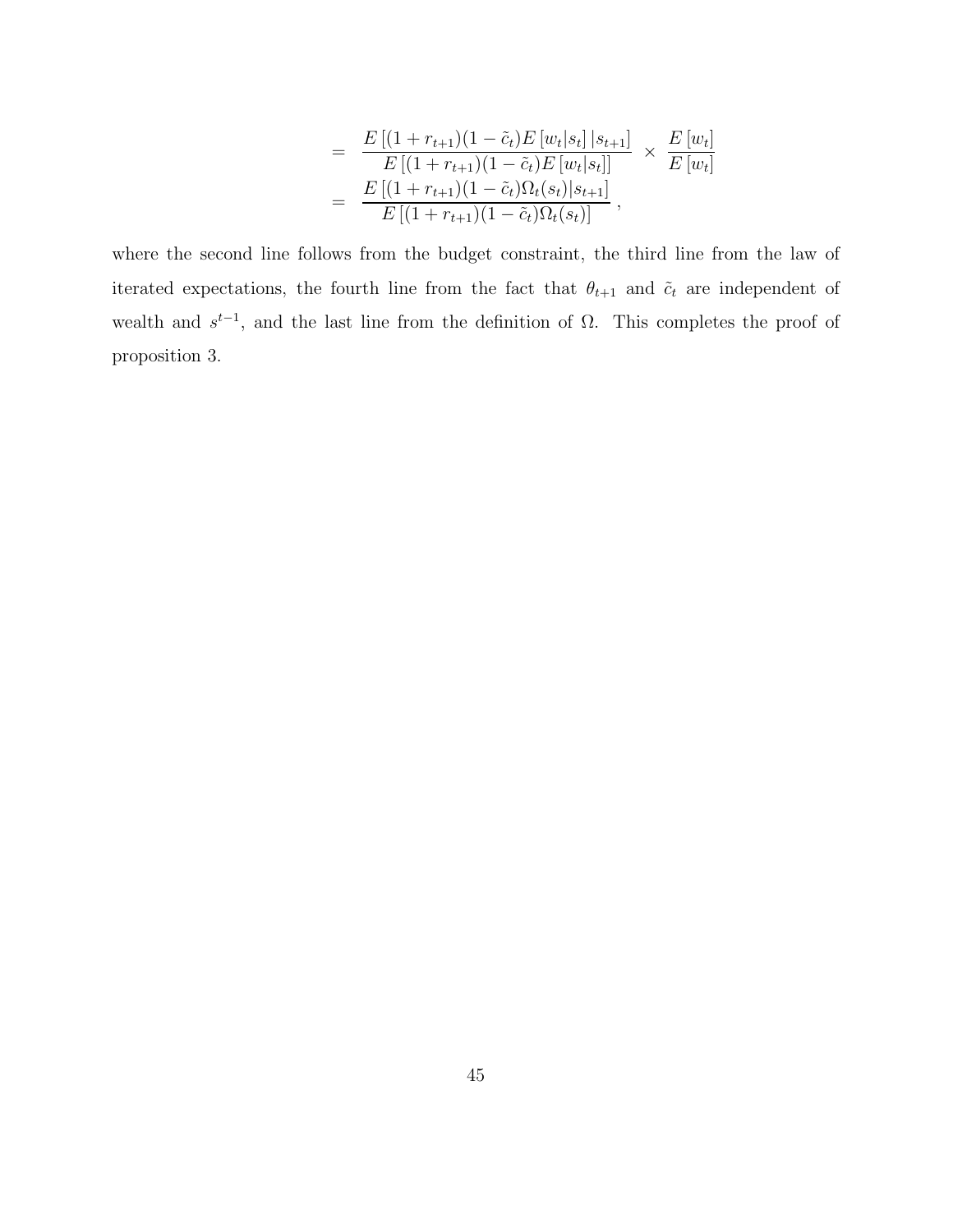# **References**

Alvarez, F., and U. Jermann (2000) "Efficiency, Equilibrium, and Asset Pricing With Risk of Default," *Econometrica* 68: 775-797.

Andolfatto, D., and M. Gervais (2006) "Human Capital Investment and Debt Constraints," *Review of Economic Dynamics* 10: 1-30.

Angeletos, G. (2007) "Uninsured Idiosyncratic Investment Risk and Aggregate Saving." *Review of Economic Dynamics* 10: 1-30.

Ben-Porath, Y. (1967) "The Production of Human capital and the Life-Cycle of Earnings," *Journal of Political Economy* 75: 352-365.

Blundell, R., Dearden, L., Meghir, C., and B. Sianesi (1999) "Human Capital Investment: The Returns from Education and Training to the Individual, the Firm, and the Economy." *Fiscal Studies* 20: 1-23.

Carroll, C., and A. Samwick (1997) "The Nature of Precautionary Wealth," *Journal of Monetary Economics* 40: 41-72.

Cordoba, J., (2008) "US Inequality: Debt Constraints of Incomplete Markets?," *Journal of Monetary Economics* 55: 350-364.

Guvenen, F., Kuruscu, B., and S. Ozkan (2014) "Taxation of Human Capital and Wage Inequality: A Cross-Country Analysis," *Review of Economics Studies* 81: 818-850.

Heathcote, J., Perri, F. and G. Violante (2010) "Unequal We Stand: An Empirical Analysis of Economic Inequality in the United States: 1967-2006." *Review of Economic Dynamics* 13: 15-51.

Huggett, M., Ventura, G., and A. Yaron (2011) "Source of Lifetime Inequality," *American Economic Review* 101: 2923-54.

Jones, L., and R. Manuelli (1990) "A Convex Model of Equilibrium Growth: Theory and Policy Implications," *Journal of Political Economy* 98: 1008-1038.

Kaplan, G., and G. Violante (2010) "How Much Consumption Insurance Beyond Self-Insurance?" *American Economic Journal: Macroeconomics* 2: 53-87.

Kehoe, T., and D. Levine (1993) "Debt-Constrained Asset Markets," *Review of Economic Studies* 60: 868-888.

Kocherlakota, N. (1996) "Implications of Efficient Risk Sharing Without Commitment,"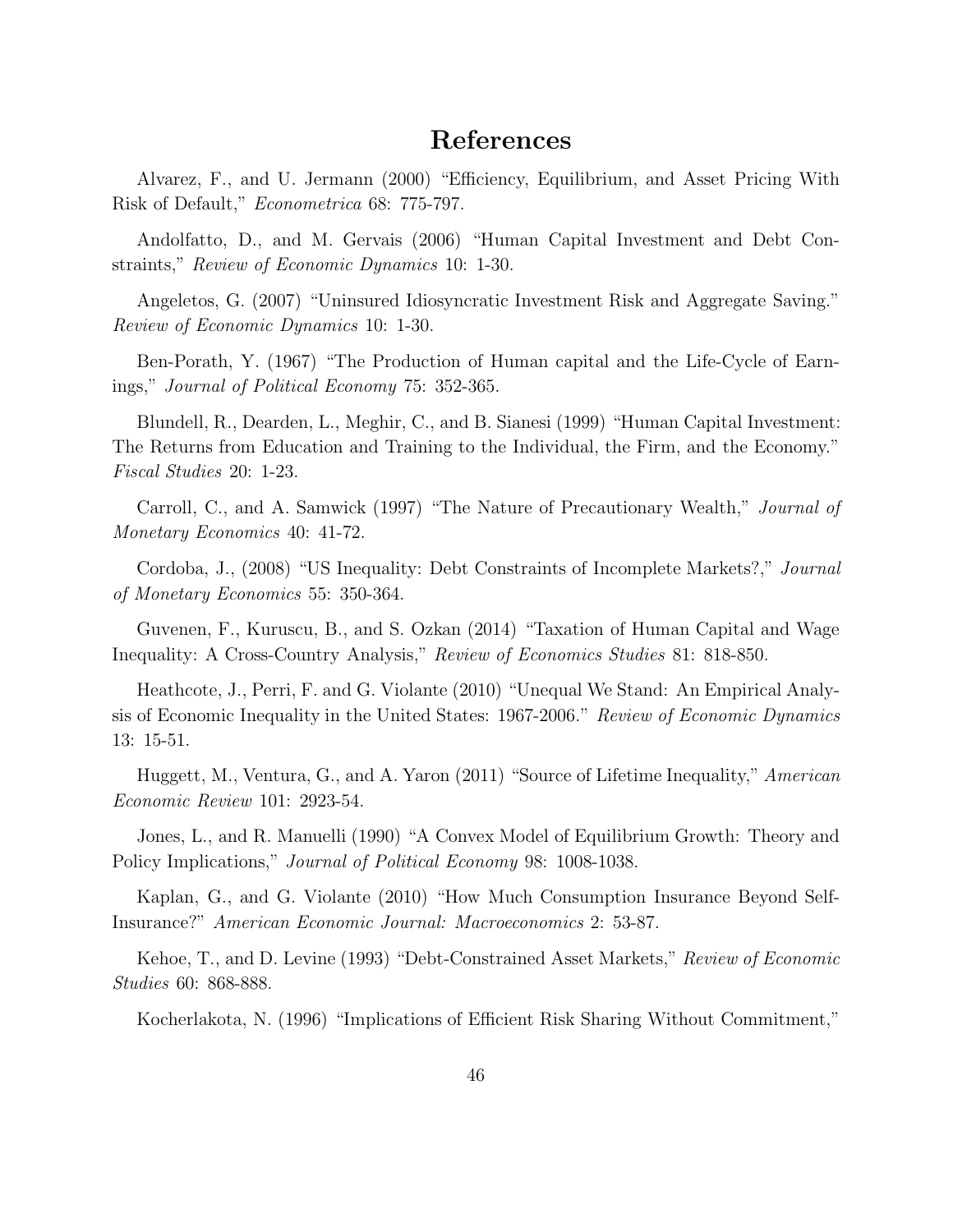*Review of Economic Studies* 63: 595-609.

Krebs, T. (2003) "Human Capital Risk and Economic Growth," *The Quarterly Journal of Economics* 118: 709-744.

Krebs, T., Kuhn, M., and M. Wright (2015) "Human Capital Risk, Contract Enforcement, and the Macroeconomy," *American Econmic Review* 105: 3223-3272.

Krueger, D., and F. Perri (2006) "Does Income Inequality Lead to Consumption Inequality? Evidence and Theory" *Review of Economics Studies*, 73: 163-193.

Krueger, D., and H. Uhlig (2006) "Competitive Risk Sharing Contracts with One-Sided Limited Commitment," *Journal of Monetary Economics* 53: 1661-1691.

Ligon, E., J. Thomas, and T. Worrall (2002) "Informal Insurance: Arrangements with Limited Commitment: Theory and Evidence from Village Economies," *Review of Economic Studies* 69: 209-244.

Lochner, L., and A. Monge-Naranjo (2011) "The Nature of Credit Constraints and Human Capital," *American Economic Review* 101: 2487-2529.

Lucas, R. (1988) "On the Mechanics of Economic Development," *Journal of Monetary Economics* 22: 3-42.

Meghir, C. and L. Pistaferri (2004) "Income Variance Dynamics and Heterogeneity," *Econometrica* 72: 1-32.

Mincer, J. (1994) "Investment in US Education and Training," *NBER Working Paper*.

Moll, B. (2014) "Productivity Losses From Financial Frictions: Can Self-Financing Undo Capital Misallocation?", *American Economic Review* 104: 3186-3221.

Rebelo, S. (1991) "Long-Run Policy Analysis and Long-Run Growth," *Journal of Political Economy* 99: 500-521.

Rustichini, A. (1998) "Dynamic Programming Solution of Incentive Constrained Problems," *Journal of Economic Theory* 78: 329-354.

Storesletten, K., Telmer, C., and A. Yaron (2004) "Cyclical Dynamics of Labor Market Risk," *Journal of Political Economy*

Streufert, P. (1990) "Stationary Recursive Utility and Dynamic Programming under the Assumption of Biconvergence," *Review of Economic Studies* 57: 79-97.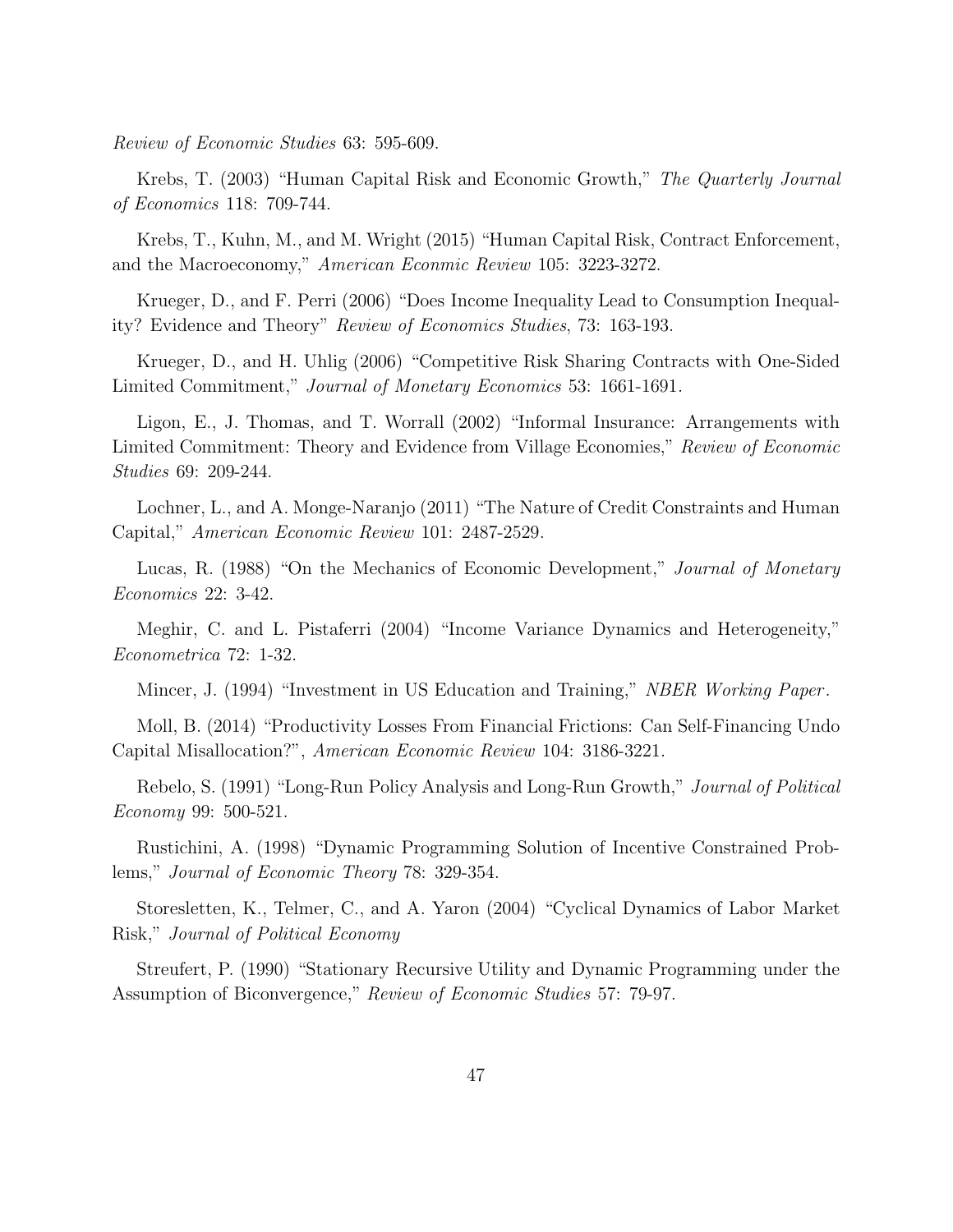Thomas, J., and T. Worrall (1988) "Self-Enforcing Wage Contracts," *Review of Economic Studies* 55: 541-554.

Trostel, P. (1993) "The Effect of Taxation on Human Capital," *Journal of Political Economy* 101: 327-350.

Wright, M. (2001) "Investment and Growth with Limited Commitment," Working Paper, Stanford University.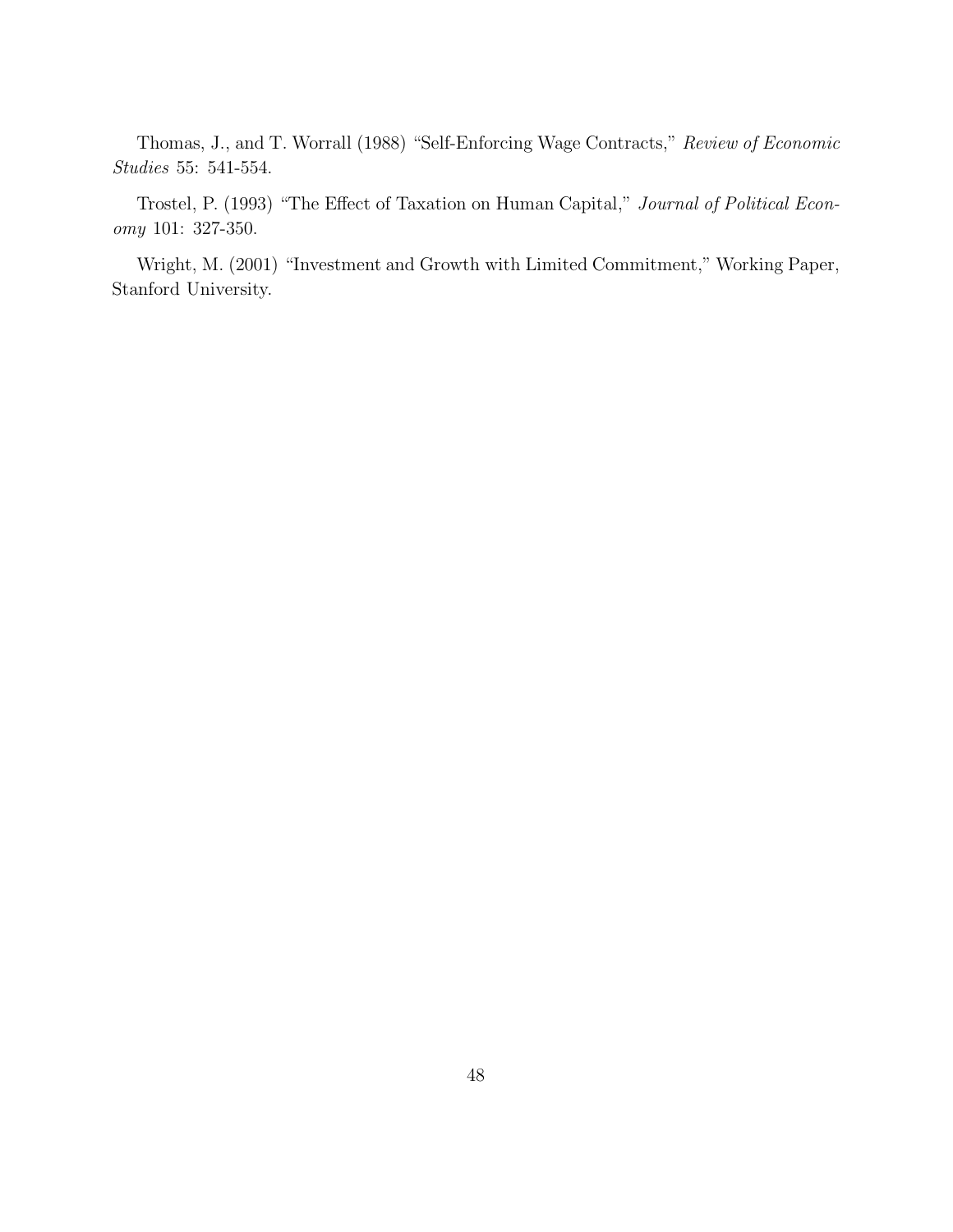Figure 1: Earnings growth rates



Notes: Earnings growth rates from the model and the data. The red line with circles shows the model, the blue line with squares the data. Horizontal axis shows average age within each age group and vertical axis shows annual earnings growth in percent.

Figure 2: Financial wealth to earnings ratio



Notes: Wealth-to-income from the model and the data. The red line with circles shows the model, the blue line with squares the data. Horizontal axis shows average age within each age group.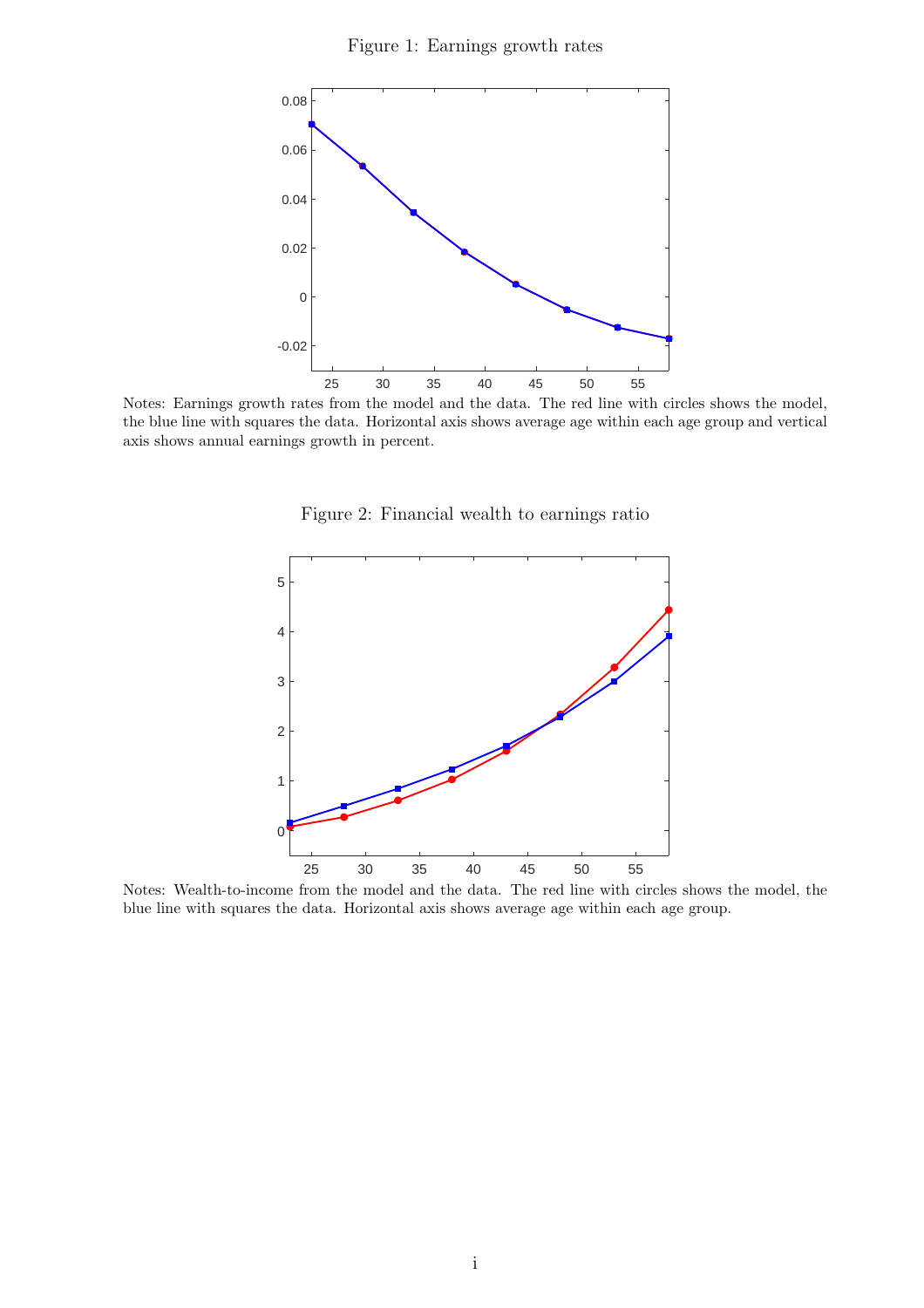

Figure 3: Human capital portfolio share

Notes: Human capital portfolio share in total wealth from the model and the data. The red line with circles shows the model, the blue line with squares the data. Horizontal axis shows average age within each age group.

Figure 4: Excess human capital returns



Notes: Excess human capital returns over the life-cycle. Horizontal axis shows average age within each age group.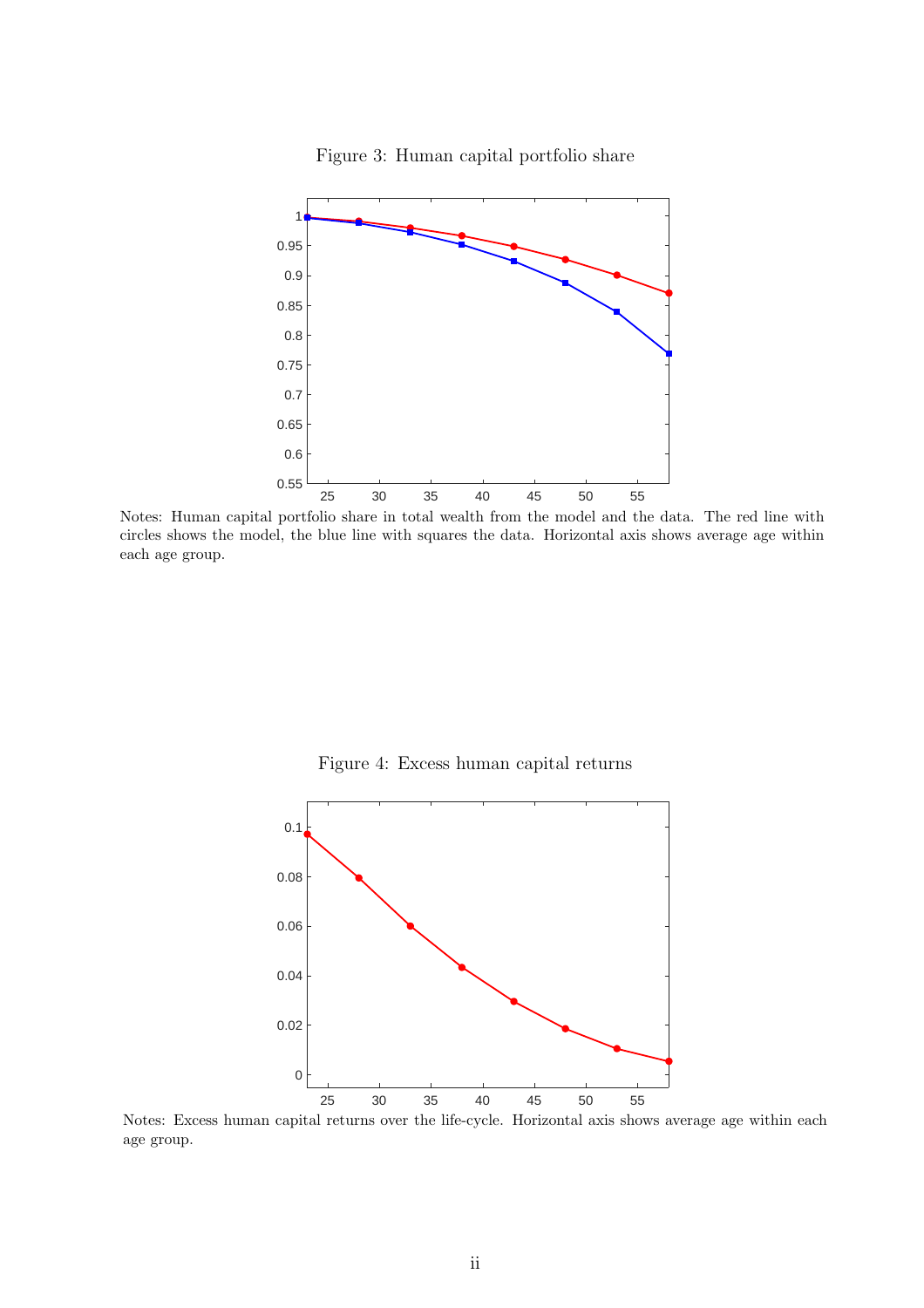



Notes: Consumption insurance of households over the life-cycle. Consumption insurance is measured by the insurance coefficient. The insurance coefficient is constructed as one minus the ratio of the variance of consumption growth over the variance of income growth. Full insurance yields an insurance coefficient of 1 and no insurance (autarky) an insurance coefficient of 0. Horizontal axis shows average age within each age group.

Figure 6: Welfare cost of underinsurance



Notes: Welfare costs of limited contract enforcement over the life-cycle. Welfare costs are shown as consumption equivalent variation in percentage points. Horizontal axis shows average age within each age group.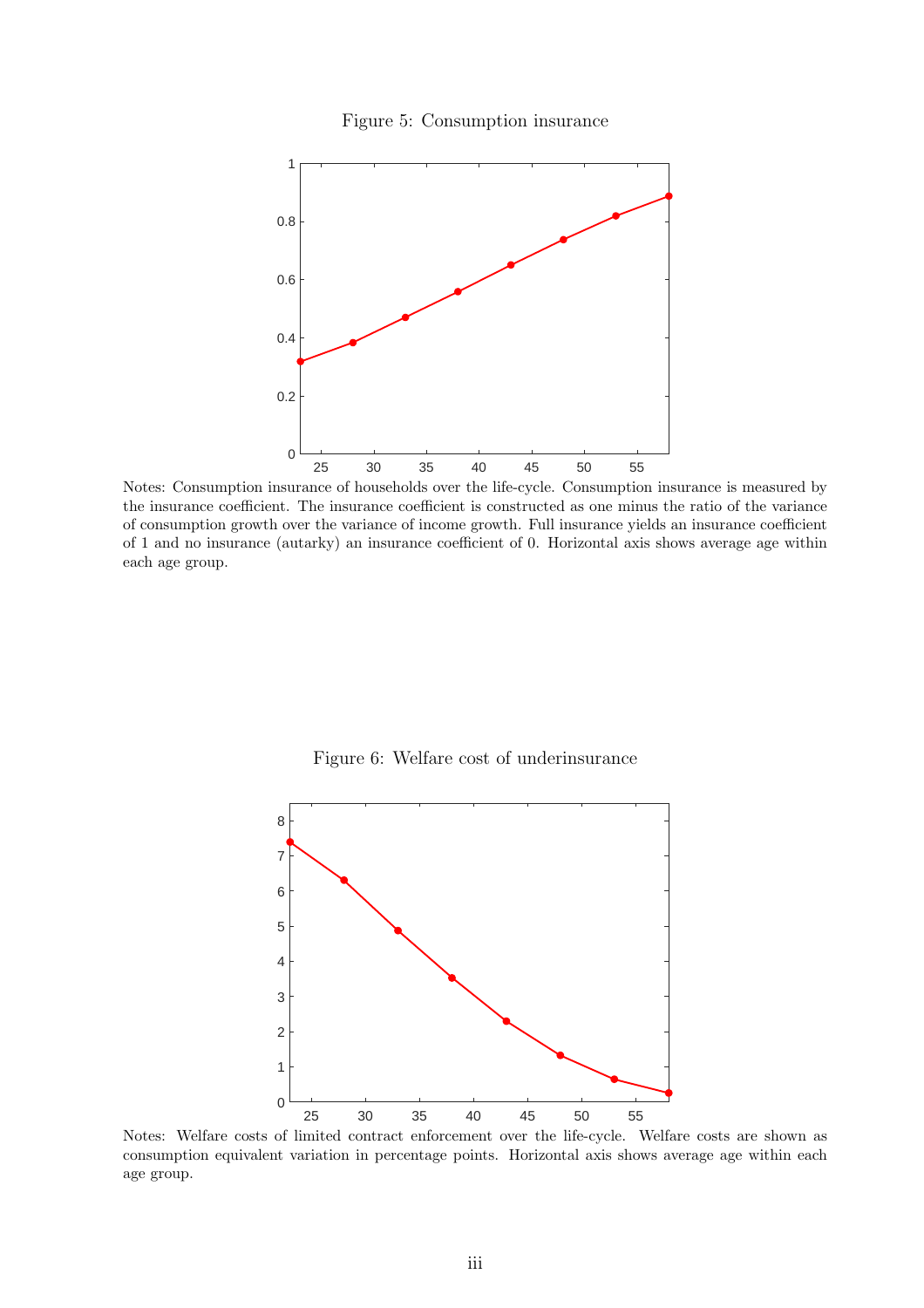



Notes: Human capital portfolio share in total wealth from the baseline model and from comparative statics experiment. The comparative statics experiment changes p from  $\frac{1}{7}$  to  $\frac{1}{10}$ . The red line with circles shows the baseline model, the blue line with squares shows the comparative statics results. Horizontal axis shows average age within each age group.

Figure 8: Consumption insurance after change in enforcement



Notes: Consumption insurance of households over the life-cycle for baseline model and from comparative statics experiment. The comparative statics experiment changes p from  $\frac{1}{7}$  to  $\frac{1}{10}$ . The red line with circles shows the baseline model, the blue line with squares shows the comparative statics results, the green line with diamonds shows the comparative statics results with human capital allocation fixed to the baseline. Consumption insurance is measured by the insurance coefficient. Horizontal axis shows average age within each age group.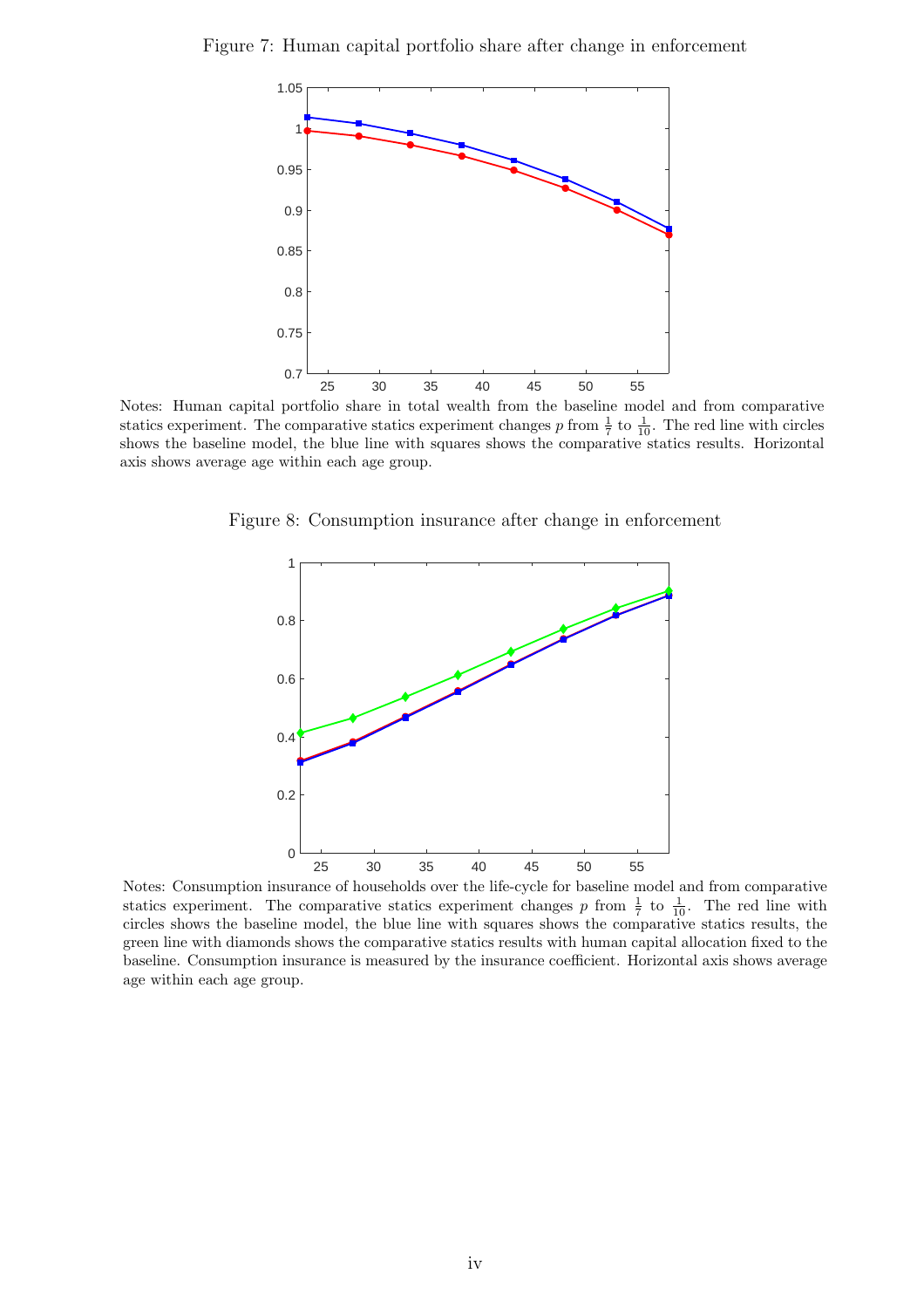

Figure 9: Human capital portfolio share after introduction of wage garnishment

Notes: Human capital portfolio share in total wealth from the baseline model and from comparative statics experiment. The comparative statics experiment introduces a 20% wage garnishment during default. The red line with circles shows the baseline model, the blue line with squares shows the comparative statics results. Horizontal axis shows average age within each age group.

Figure 10: Consumption insurance after introduction of wage garnishment



Notes: Consumption insurance of households over the life-cycle for baseline model and from comparative statics experiment. The comparative statics experiment introduces a 20% wage garnishment during default. The red line with circles shows the baseline model, the blue line with squares shows the comparative statics results, the green line with diamonds shows the comparative statics results with human capital allocation fixed to the baseline. Consumption insurance is measured by the insurance coefficient. Horizontal axis shows average age within each age group.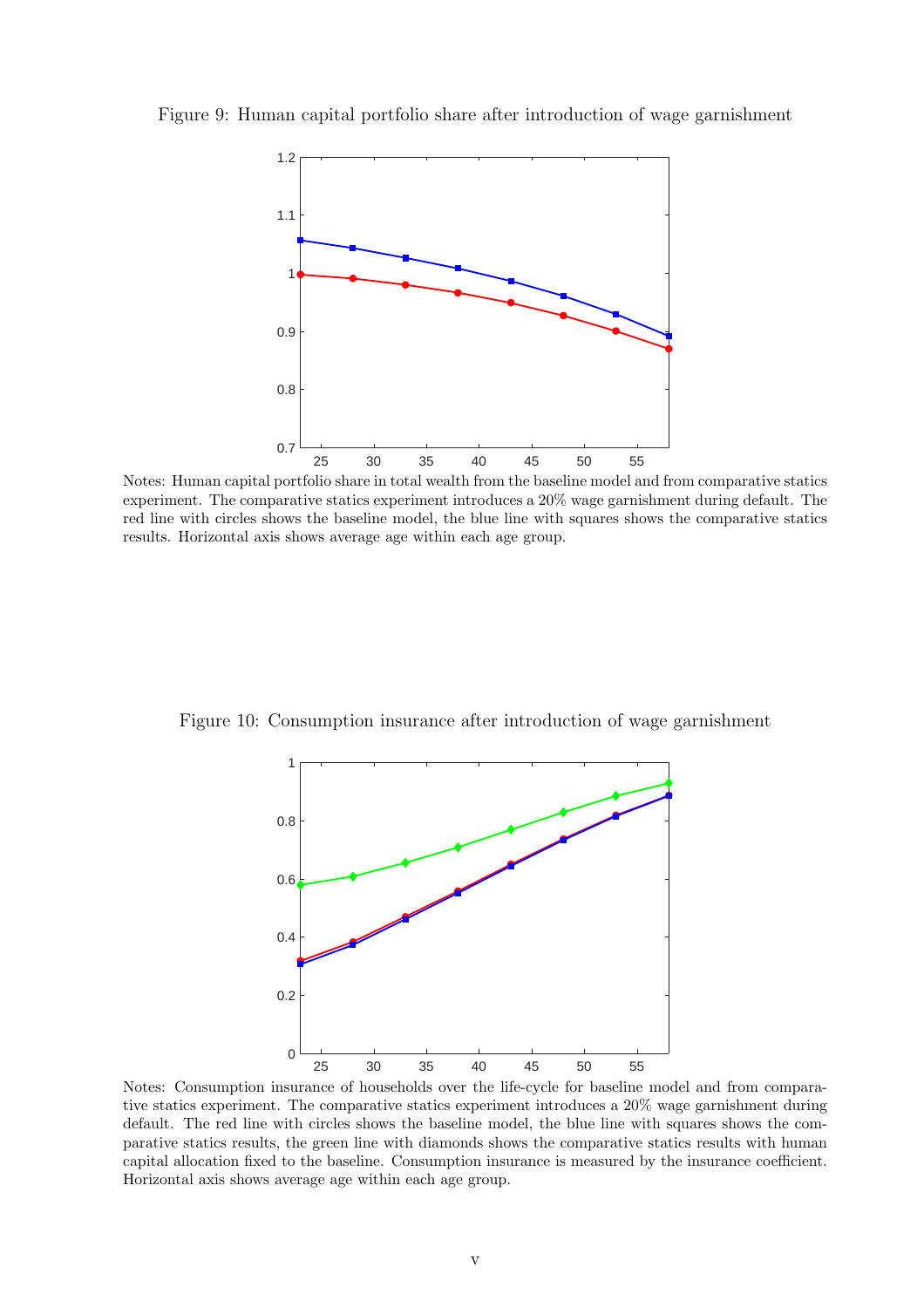Figure 11: Human capital portfolio share after change in human capital risk



Notes: Human capital portfolio share in total wealth from the baseline model and from comparative statics experiment. The comparative statics experiment changes the standard deviation of human capital risk from 0.15 to 0.2. The red line with circles shows the baseline model, the blue line with squares shows the comparative statics results. Horizontal axis shows average age within each age group.

Figure 12: Consumption insurance after change in human capital risk



Notes: Consumption insurance of households over the life-cycle for baseline model and from comparative statics experiment. The comparative statics experiment changes the standard deviation of human capital risk from 0.15 to 0.2. The red line with circles shows the baseline model, the blue line with squares shows the comparative statics results, the green line with diamonds shows the comparative statics results with human capital allocation fixed to the baseline. Consumption insurance is measured by the insurance coefficient. Horizontal axis shows average age within each age group.